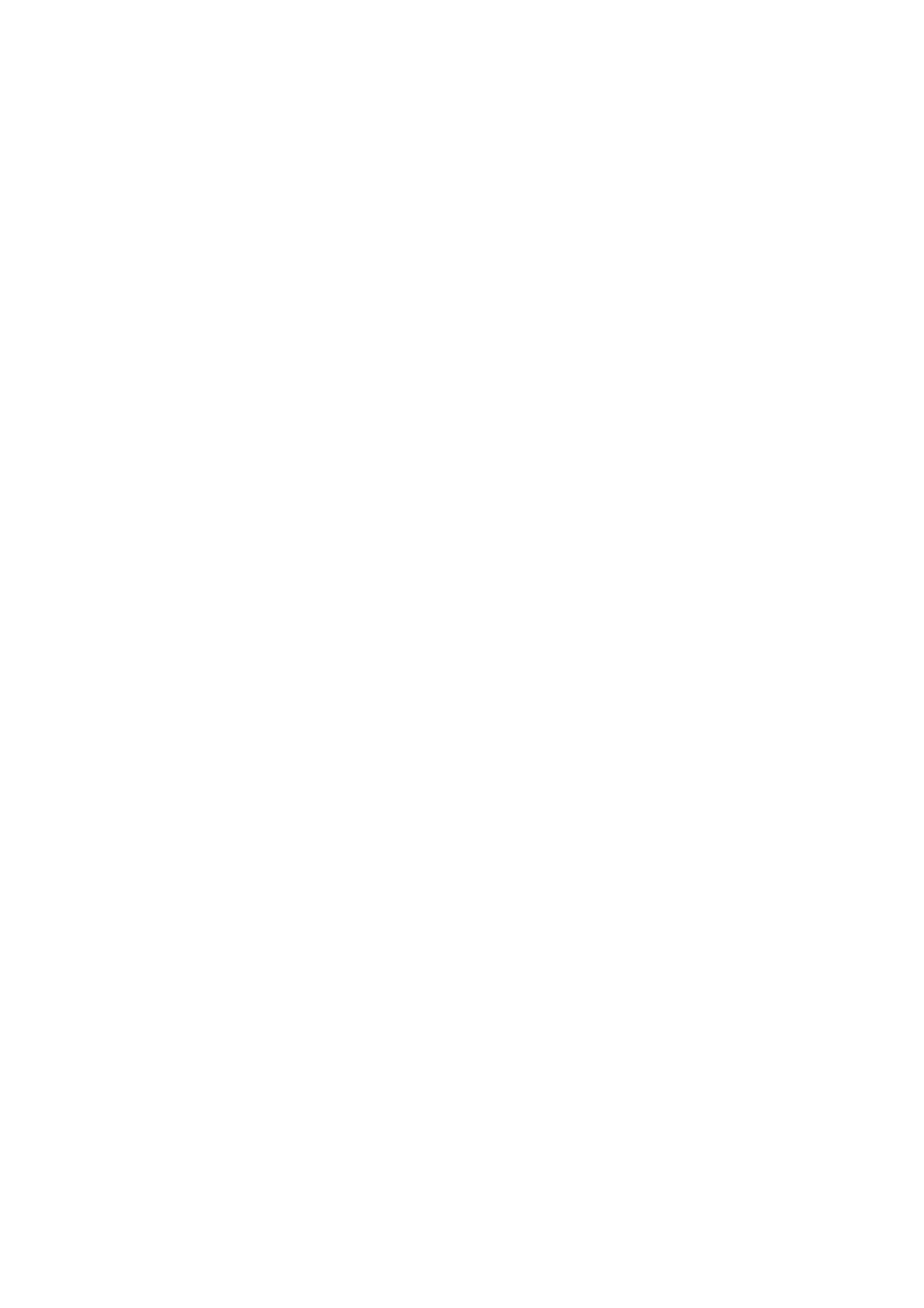

# House of Commons Constitutional Affairs **Committee**

# **Freedom of Information Act 2000 — progress towards implementation**

### **First Report of Session 2004–05**

### *Volume I*

*Report, together with formal minutes* 

*Ordered by The House of Commons to be printed 30 November 2004* 

> **HC 79-I**  Published on 7 December 2004 by authority of the House of Commons London: The Stationery Office Limited £0.00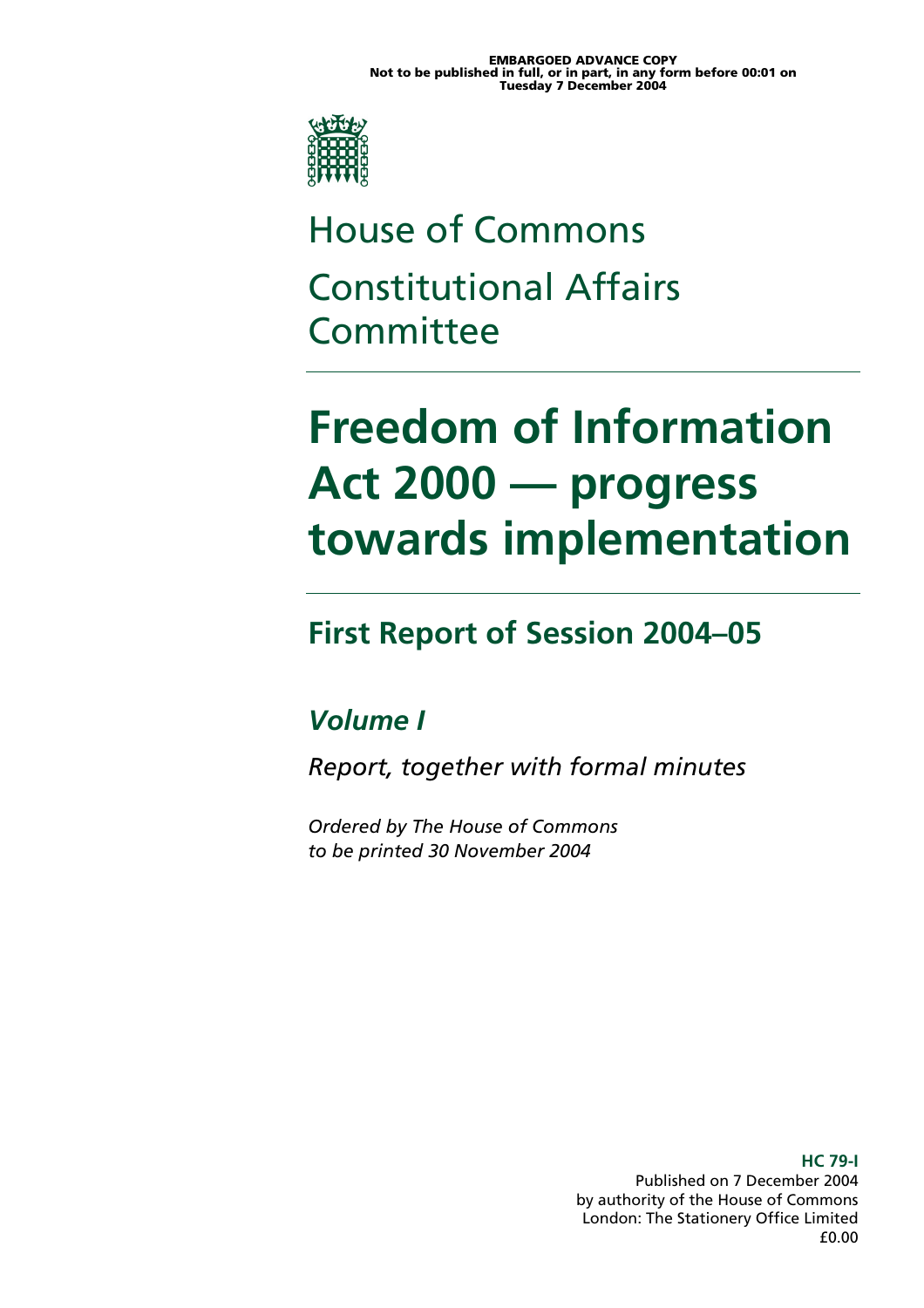#### **The Constitutional Affairs Committee**

The Constitutional Affairs Committee (previously the Committee on the Lord Chancellor's Department) is appointed by the House of Commons to examine the expenditure, administration and policy of the Department for Constitutional Affairs and associated public bodies.

#### **Current membership**

Rt Hon Alan Beith MP (*Liberal Democrat, Berwick-upon-Tweed*) (Chairman) Peter Bottomley MP (*Conservative, Worthing West*) Mr James Clappison MP (*Conservative, Hertsmere*) Ross Cranston MP (*Labour, Dudley North*) Mrs Ann Cryer MP (*Labour, Keighley*) Mr Jim Cunningham MP (*Labour, Coventry South*) Mr Hilton Dawson MP (*Labour, Lancaster and Wyre*) Andrew Rosindell MP (*Conservative, Romford*) Mr Clive Soley MP (*Labour, Ealing, Acton and Shepherd's Bush*) Keith Vaz MP (*Labour, Leicester East*) Dr Alan Whitehead MP (*Labour, Southampton Test*)

#### **Powers**

The committee is one of the departmental select committees, the powers of which are set out in House of Commons Standing Orders, principally in SO No 152. These are available on the Internet via www.parliament.uk

#### **Publications**

The Reports and evidence of the Committee are published by The Stationery Office by Order of the House.

All publications of the Committee (including press notices) are on the Internet at www.parliament.uk/conaffcom

#### **Committee staff**

The current staff of the Committee are Roger Phillips (Clerk), Dr John Gearson (Second Clerk), Richard Poureshagh (Committee Assistant), Alexander Horne (Legal Specialist), Julie Storey (Secretary), Tes Stranger (Senior Office Clerk) and Adèle Brown (Committee Media Officer).

#### **Contacts**

Correspondence should be addressed to the Clerk of the Constitutional Affairs Committee, House of Commons, 7 Millbank, London SW1P 3JA. The telephone number for general enquiries is 020 7219 8196 and the email address is conaffcom@parliament.uk

Media enquiries can be addressed to Adèle Brown, Committee Media Officer, House of Commons, 7 Millbank, London SW1P 3JA. Telephone number 020 7219 0724 / 07711 155 722 and email address brownac@parliament.uk

#### **Cover photo credit**

We would like to thank the Ministry of Defence for kind permission to use one of the posters of their Departmental Freedom of Information campaign as part of the front cover of this Report.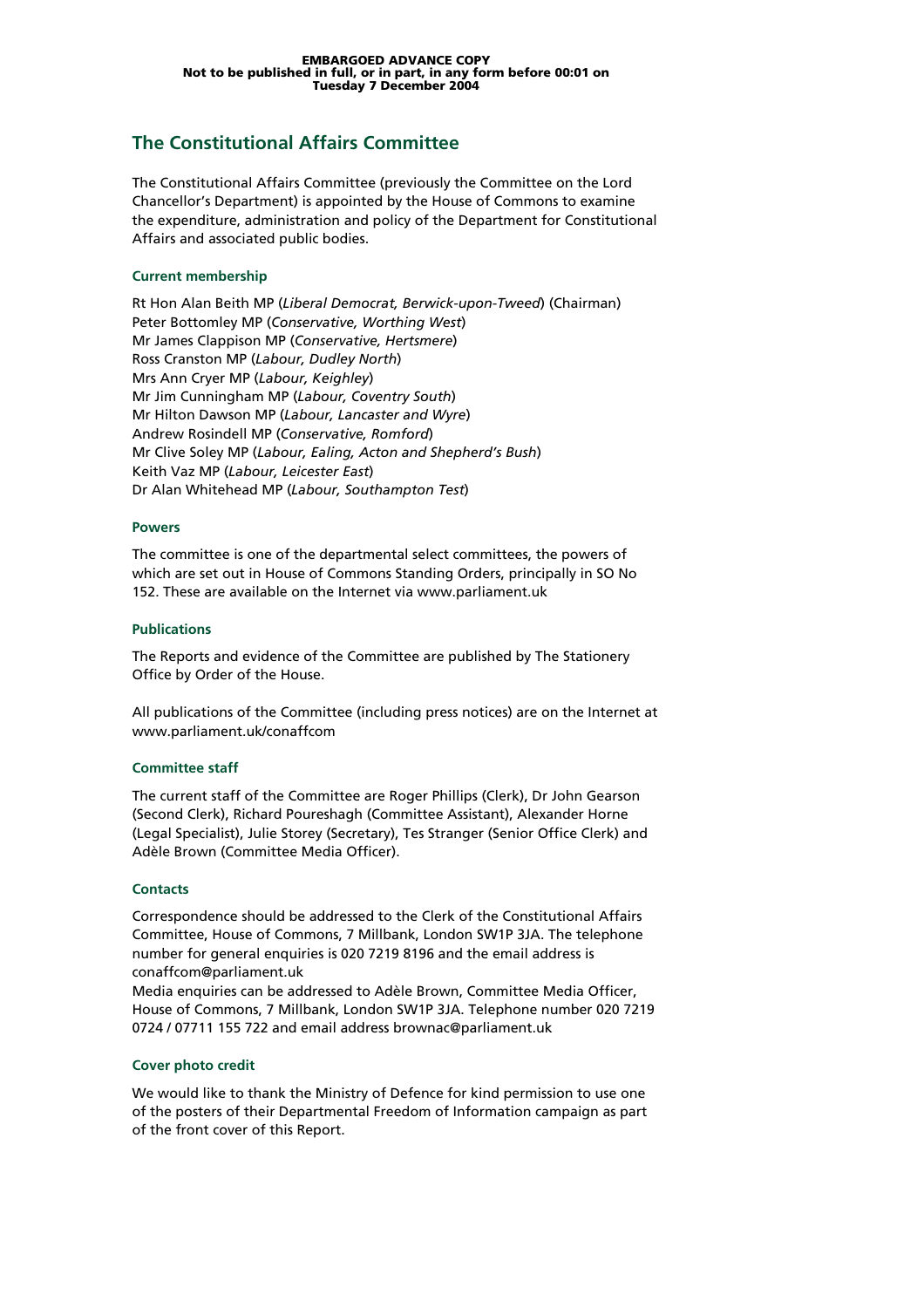### **Contents**

|   | <b>Report</b><br>Page                                              |        |
|---|--------------------------------------------------------------------|--------|
|   | <b>Summary</b>                                                     | 3      |
| 1 | <b>Introduction</b>                                                | 5      |
| 2 | <b>Background</b><br>The Decision to Adopt the 'Big Bang' Approach | 7<br>8 |
| 3 | <b>Snapshots of preparedness by Sector</b>                         | 10     |
|   |                                                                    |        |
|   | <b>The Police Service</b>                                          | 10     |
|   | ACPO Views on the Role of the DCA                                  | 12     |
|   | Conclusion                                                         | 14     |
|   | <b>The Health Sector</b>                                           | 15     |
|   | The NHS FOI Project                                                | 15     |
|   | Preparedness of Individual Contractors                             | 17     |
|   | Conclusion                                                         | 19     |
|   | <b>Local Government</b>                                            | 20     |
|   | Points of Concern                                                  | 24     |
|   | Conclusion                                                         | 26     |
| 4 | The Role of the DCA                                                | 27     |
|   | Co-ordination from the Centre                                      | 29     |
|   | The Lord Chancellor's Advisory Group                               | 30     |
|   | Staff Turnover in the DCA                                          | 31     |
|   | FOI Champions and Sanctions for Non-compliance                     | 32     |
|   | The 20 Day Deadline for Responding to Requests                     | 34     |
|   | Timing of Issuing Guidance                                         | 36     |
|   | The Fees Regime                                                    | 38     |
|   | <b>Publication Schemes</b>                                         | 39     |
|   | Training advice                                                    | 41     |
| 5 | <b>Conclusions</b>                                                 | 43     |
|   | <b>Conclusions and recommendations</b>                             | 45     |
|   | <b>Formal minutes</b>                                              | 48     |
|   |                                                                    |        |
|   | <b>Witnesses</b>                                                   | 49     |
|   | List of written evidence                                           | 50     |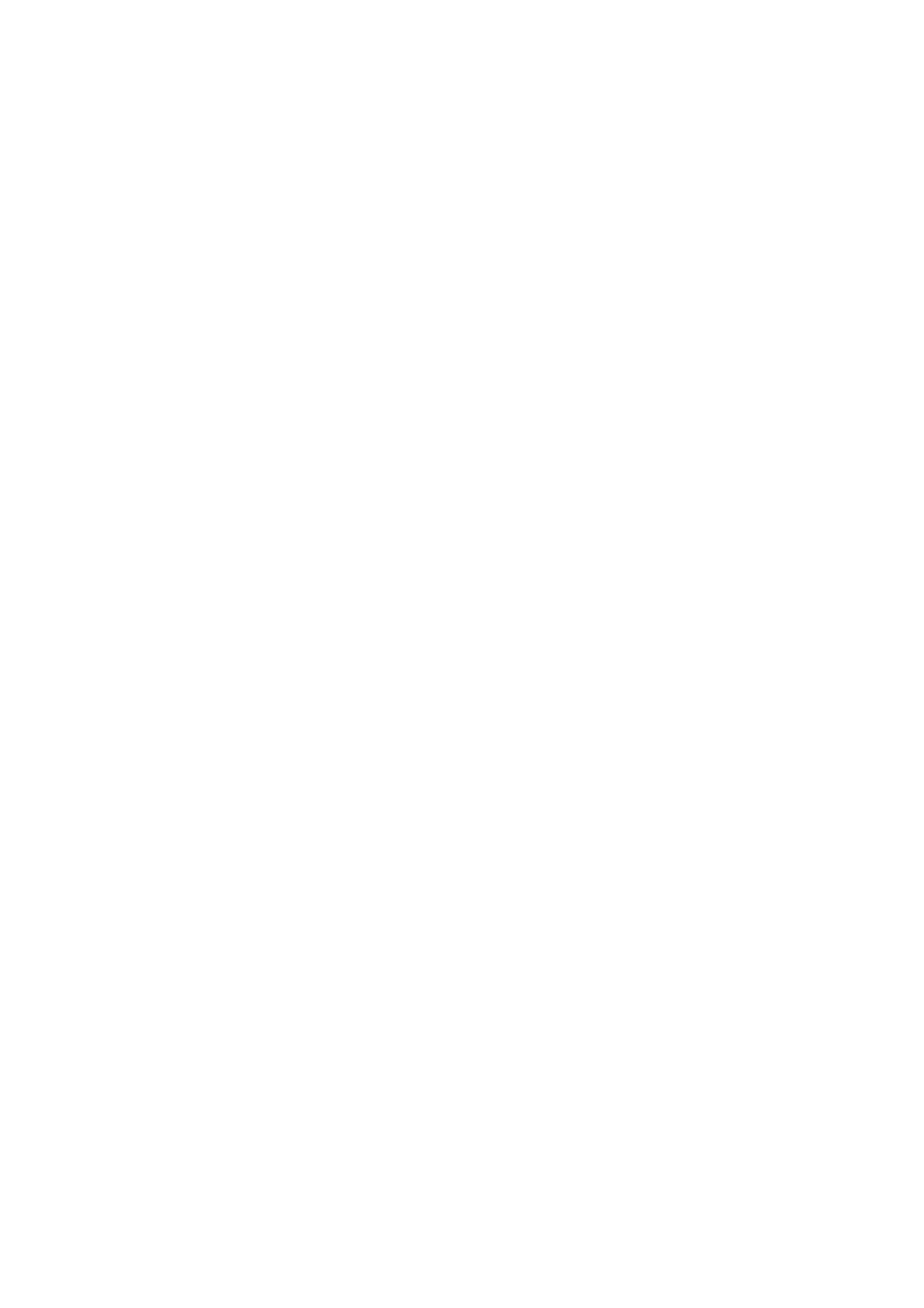### Summary

The Freedom of Information Act 2000 comes fully into force on 1 January 2005, providing a general right of access to information held by some 100,000 public authorities. This is an important piece of legislation and one which is very welcome—the Committee fully supports its aims and looks forward to its successful operation in the future. This inquiry focused on three representative sectors: the police, the health sector and local government. It provides a snapshot into the state of preparedness in the final months before full implementation of the Act. The Department for Constitutional Affairs (DCA) is responsible for overall co-ordination, with the Information Commissioner, of adequate preparatory measures.

The further one goes away from Whitehall departments, the more 'patchy' is the state of preparedness. Of the sectors we considered, the police service was apparently as well prepared as any public body, the health sector did not appear to be as close to achieving full compliance with the legislation, and in local government a varied picture emerged—with some authorities well advanced and others less so. Some public bodies did not feel that an effective co-ordinating body was in charge of the FOI process. Even where there were clear areas of responsibility for the DCA, it appeared incapable of timely production of necessary guidance and advice—a point made repeatedly by our witnesses. In our view, the Department did not provide timely advice and guidance, most notably in the latter stages of the preparations for implementation in 2004.

The DCA's failure to provide early guidance on technical matters and gaps in its leadership on FOI have emphasised the problems to be overcome rather than the benefits of FOI and therefore risked creating the impression that FOI implementation is another chore to be undertaken, rather than a catalyst for a cultural shift to greater openness. Whatever the level of requests that emerge following full implementation, the law demands that all areas of public service covered by the Act should be ready by 1 January 2005. We are not confident that adequate preparations have been made to ensure that this will be achieved.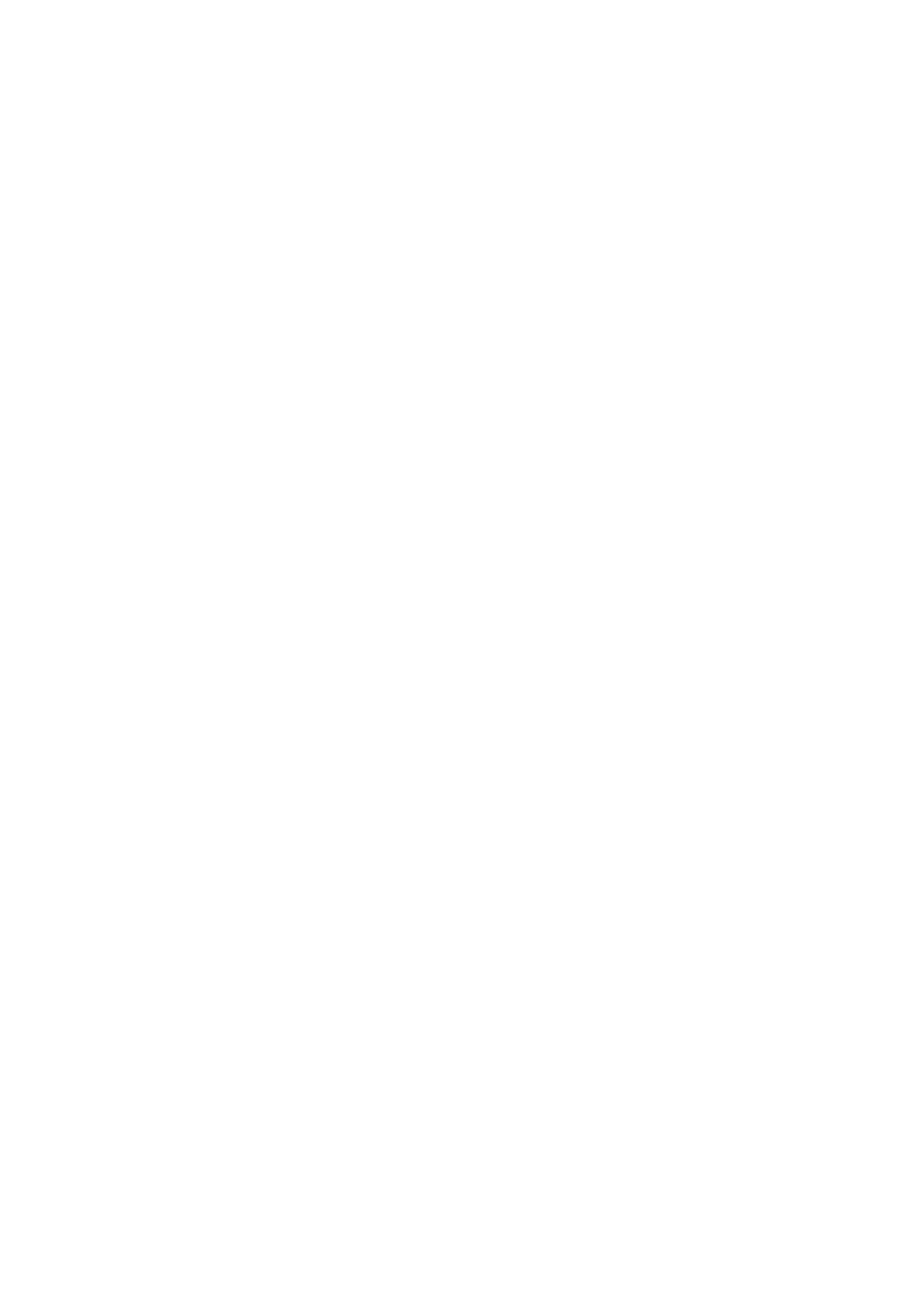# 1 Introduction

1. The Freedom of Information Act 2000 (hereafter FOI Act) comes fully into force on 1 January 2005, providing a general right of access to information held by public authorities. **This is an important piece of legislation and one which is very welcome the Committee fully supports its aims and looks forward to its successful operation in the future.**

2. As part of our oversight of bodies related to, or accountable to the Department for Constitutional Affairs (DCA), the Committee took evidence from the Information Commissioner, Mr Richard Thomas, and senior officials in his office in May 2004, which provided insight into a number of issues surrounding the implementation of the Act. 1

3. We subsequently decided to conduct a short inquiry into the state of preparedness of public bodies for implementation of the FOI Act in January 2005, focusing on representative sectors. The inquiry's terms of reference were to address:

- The state of preparedness for the implementation of FOI legislation;
- Issues of implementation for central government departments;
- Issues of implementation for local authorities and smaller public bodies;
- The role of the DCA in co-ordinating the implementation of the Act.

4. The scale of what is being undertaken in implementing a major piece of legislation across the whole public sector presents a significant challenge for those charged with implementing it and for the Government in overseeing this process. We had previously been told by the DCA that the preparedness of central government departments appeared to be progressing reasonably well and this was confirmed by evidence from the Information Commissioner in May 2004. Accordingly, the Committee decided to focus its inquiry on representative sectors away from central government, along with issues relevant to all sectors arising from this work. This report offers a snapshot into the state of preparedness in the final months before full implementation of the Act.

5. Our report is not a full sector-by-sector assessment across the 100,000 public sector bodies that will be covered by the legislation from 1 January 2005. The Department produces its own annual report into the state of preparedness and issued its latest report on 29 November 2004.<sup>2</sup> The National Audit Office (NAO) has been engaged in a detailed study of a number of central government departments in association with the DCA, the results of which were drawn on in the production of their 'Good Practice Guide' for implementers, *Counting Down–Moving from need to know to right to know*.<sup>3</sup> However, although its circulation was claimed to be wide, the guide was actually only produced for

<sup>1</sup> Constitutional Affairs Committee, oral and written evidence 11 May 2004, Session 2003–04, *The Work of the Information Commissioner*, HC 593–i

<sup>2</sup> Department for Constitutional Affairs, *Annual Report on proposals for bringing fully into force those provisions of the Freedom of Information Act 2000 which are not yet fully in force*, 29 November 2004, HC 5

<sup>3</sup> National Audit Office, *Counting Down: Moving from the Need to Know to Right to Know*, October 2004. This was produced in association with the DCA and ICO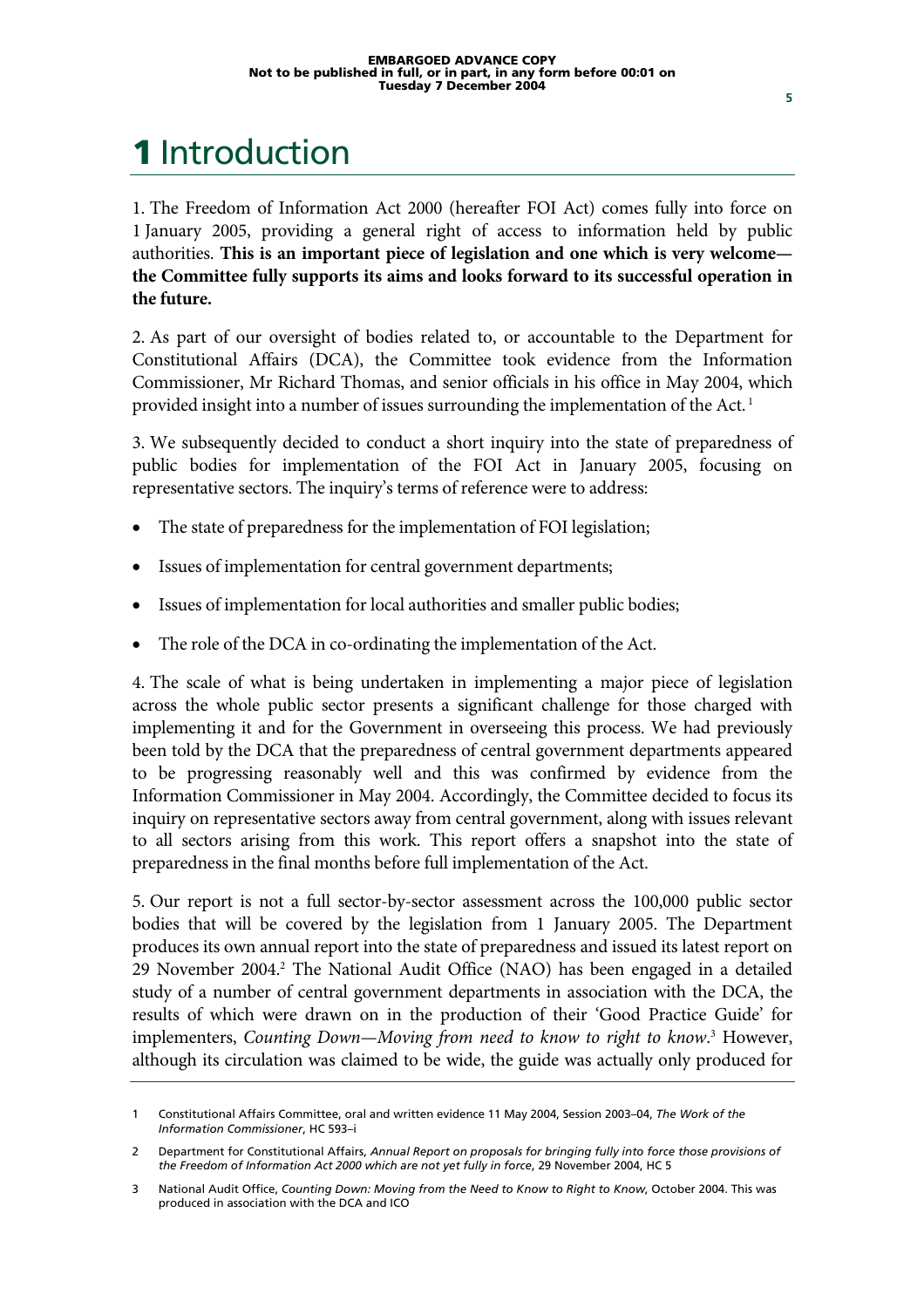central government bodies and not for the majority of public sector bodies covered by the FOI Act.4

6. The DCA has suggested that it has sought to learn from the lessons of other countries in implementing the FOI Act. Some of the lessons, according to the Lord Chancellor, were "sobering".

Implementation has been beset by three problems in other parts of the world. A lack of leadership. Inadequate support for those who are administering access requests. And a failure to realise that Freedom of Information implementation is not an event: it is a process which demands long-term commitment.<sup>5</sup>

Lord Falconer added: "I am determined that we in this country will avoid these mistakes".<sup>6</sup> We consider below how far these dangers have been avoided and whether the DCA has met the challenge of effectively supporting preparations for implementation.

7. We decided to test the extent to which the Department had lived up to its stated aims. We selected: the police service; the health sector; and; local government, as being representative of the wide range of bodies facing the challenge of preparing for FOI implementation. We aimed to draw attention to issues of concern, which, even at this late stage, may benefit from attention by the DCA and Information Commissioner. In particular we considered the preparations for effective compliance, which has proved in other jurisdictions to be as important as the legislative framework.7

8. We took oral evidence from representatives of the National Archives, the Campaign for Freedom of Information, the Association of Chief Police Officers, the National Health Service, the British Medical Association, the Local Government Association, the Improvement and Development Agency, the Information Commissioner's Office and the Department for Constitutional Affairs. We also received written evidence which is listed on page 49. We are grateful to all those who contributed.

<sup>4</sup> Covering letter to *Counting Down*, *op cit*

<sup>5</sup> Lord Falconer of Thoroton, speech to Campaign for Freedom of Information, 1 March 2004, www.dca.gov.uk/publications.htm

<sup>6</sup> *ibid* 

<sup>7</sup> Rick Snell, "Administrative Compliance and Freedom of Information in Three Jurisdictions", (1999), at www.ucc.ie/ucc/depts/law/foi/conference/snell99.html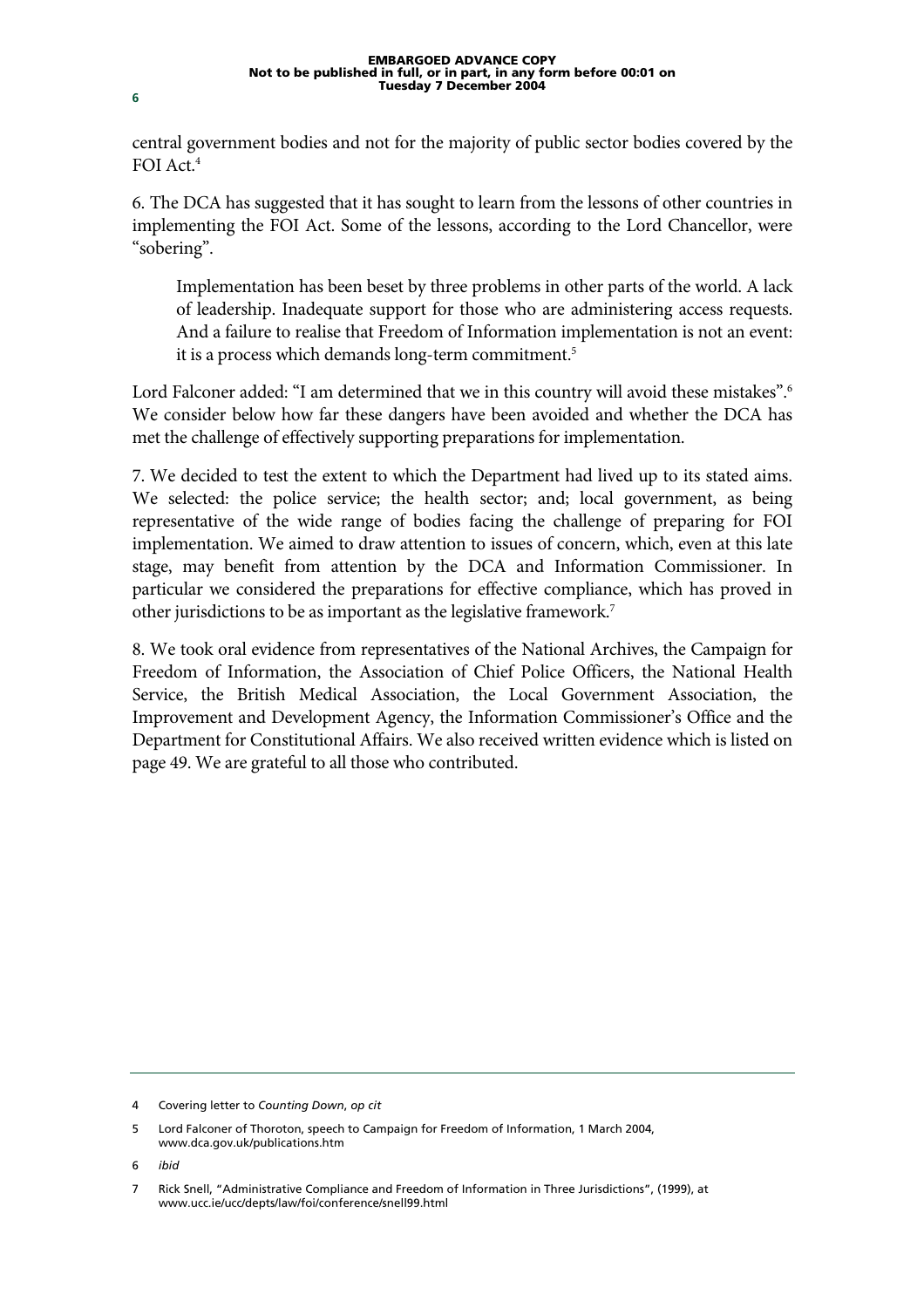## 2 Background

9. The FOI Act will apply to approximately 100,000 public authorities, including central and local Government, Parliament, the National Assembly for Wales, the armed forces, the police, hospitals, GPs, dentists, schools, universities, publicly funded museums and many other bodies.<sup>8</sup> The Scottish Parliament has enacted separate Freedom of Information legislation introduced by the Scottish Executive, which applies to bodies within the competence of the Scottish Parliament.<sup>9</sup> The Scottish Act will came into force on 1 January 2005 and will be promoted and enforced by an independent Scottish Information Commissioner.10 Northern Ireland has decided to adopt and operate the FOI Act in line with England and Wales.

10. The FOI Act establishes a statutory right of access to information. Following full implementation, a person who writes (or sends an email) to a public authority and asks them for information will have the right to be informed in writing whether the authority has the information, and, if it does, will be entitled to have the information communicated to them, subject to clearly defined exemptions. Applicants do not have to specify that they are making the request under the Act. The Act is fully retrospective, i.e. it applies to all information held by an authority, not merely information created or acquired by it after 1 January 2005. Anyone may apply under the Act, including non-citizens and people living abroad.

11. The Act contains exemptions, which specify the circumstances in which information may be withheld. Many of the 'exemptions' will be subject to a 'public interest test'. Where the public interest test applies, the authority concerned will still be required to disclose the information, unless it can demonstrate that the public interest in withholding the information outweighs the public interest in disclosing it. The public interest is not defined in the Act. Other exemptions are 'absolute', which means that the public interest test does not have to be applied.

12. Any decision not to disclose information may be subject to an appeal to the independent Information Commissioner, currently Mr Richard Thomas. Decisions of the Information Commissioner can be challenged by the applicant or the public authority to the Information Tribunal, free of charge, and then to the courts on a point of law. The Act gives Ministers at Cabinet level the ability to override the Commissioner's decision that a Department (or other public authority specified by Order) disclose exempt information in the public interest.

13. The FOI Act received Royal Assent on 30 November 2000, since when there have been four years to prepare for implementation. Some procedural parts of the Act have already come into force: in particular, the provisions which require public bodies to adopt and maintain publication schemes, setting out details of information that is routinely made available. Where a large number of public authorities all perform very similar functions the Act allows for model publication schemes to be developed. Such model schemes contain

<sup>8</sup> The DCA website provides a list of the bodies covered by the legislation. www.dca.gov.uk/foi/coverage.htm

<sup>9</sup> The Freedom of Information Act (Scotland) 2002

<sup>10</sup> The Scottish Information Commissioner's website is at www.itspublicknowledge.info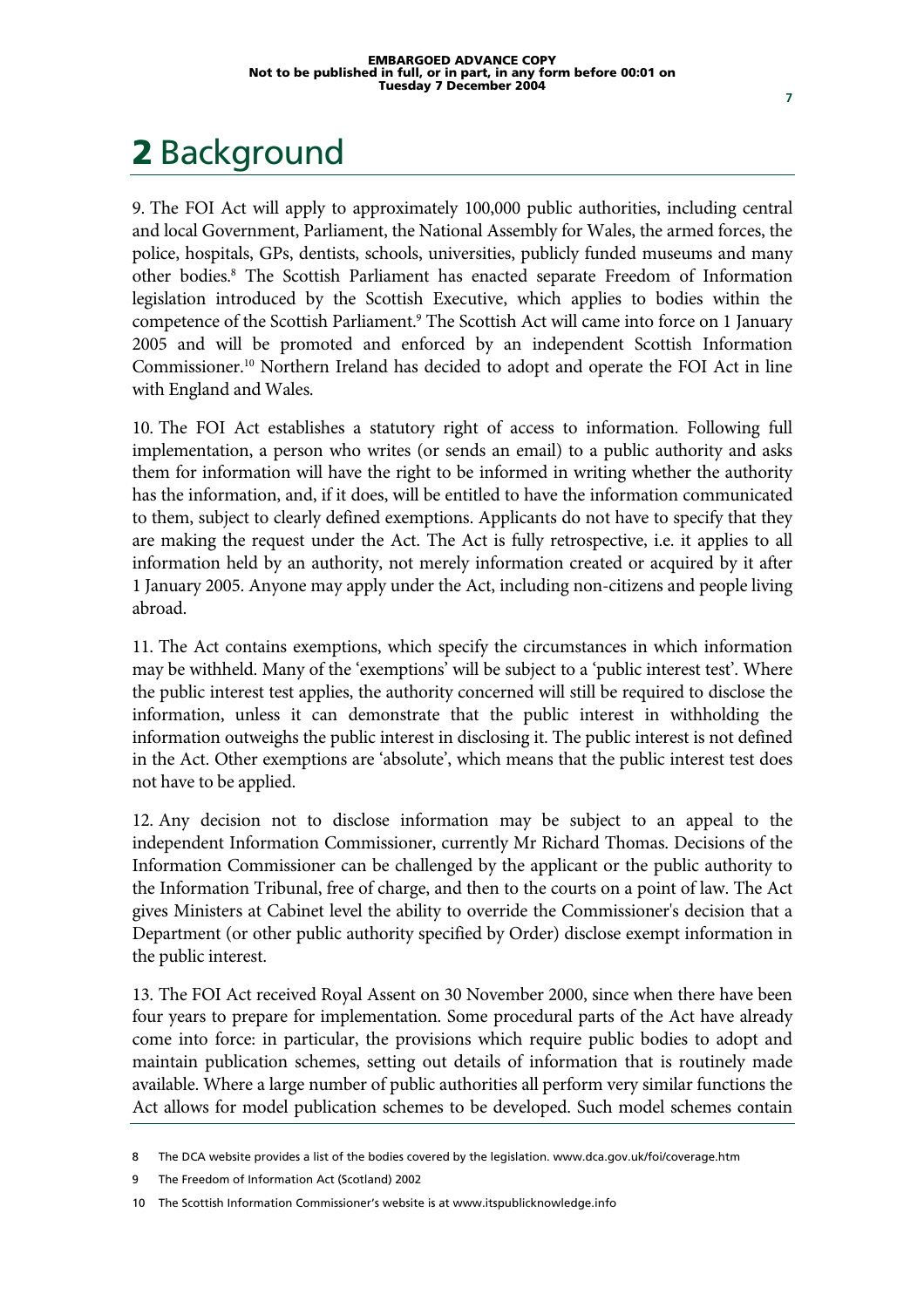pre-defined classes of information with general titles, as well as standard information about charging and manner of publication and must be approved by the Information Commissioner's Office (ICO). The main provisions for granting the public a right to information come into force on 1 January 2005.

### **The Decision to Adopt the 'Big Bang' Approach**

14. The Department decided to implement the FOI legislation across the 100,000 public sector bodies concerned simultaneously, using what has been called a 'big-bang' approach. Critics have suggested that it would have been prudent to roll implementation out in stages starting with central government first and moving on to other parts of the public sector later. A counter-argument put forward by the DCA is that there has been a phased approach: a first phase covered the publication schemes that each public body has been required to produce; a second phase is the implementation which is to take place on 1 January 2005.

15. Mr Maurice Frankel of the Campaign for the Freedom of Information told us that the big-bang approach was ill-conceived from the outset:

I think [the big-bang approach] is bad verging on potentially catastrophic…central government could have done this much earlier, had a lot of experience from the Open Government Code and could have dealt with a lot of the problems which are going to come up relatively easily. Instead of that, every single authority in every sector is confronting the same problem simultaneously with no opportunity to learn from anybody going ahead.<sup>11</sup>

He added that:

[Furthermore] the Information Commissioner…will start to receive complaints across the whole public sector at roughly the same time instead of having it come in sector by sector with some dividing time of months to adapt to.<sup>12</sup>

16. Birmingham City Council told us that, "we feel that the Government has taken an ambitious step in implementing the Act, after the Publication Scheme provisions, in one single go".13 Other local government witnesses agreed that a phased approach would have been preferable, not least as it would have allowed for better training based on real-life UK experiences. Ms Katherine Matley of the Association of Greater Manchester Authorities said:

We also feel that because we have been referred to cases abroad—we have been referred to Ireland for case histories, we have been referred to Canada—we have no real local government experiences and we found that a difficulty when training our staff. We would have liked to have trained staff on exemptions and given real experiences and we have not been able to do that.<sup>14</sup>

- 11 Q 87
- 12 Q 87
- 13 Ev 71
- 14 Q 186

**8**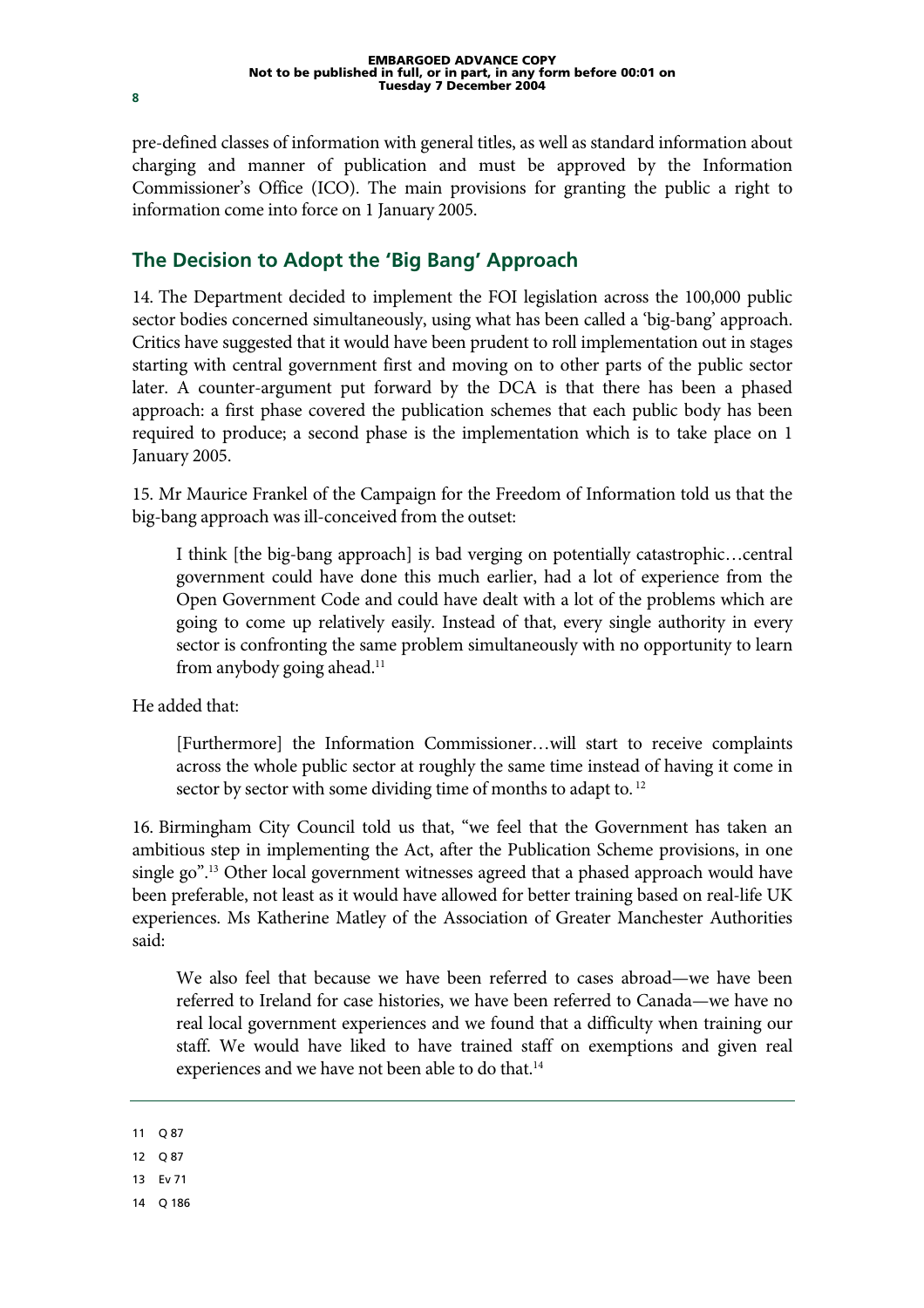The Parliamentary Under-Secretary of State told the Committee that "a lot of work went into deciding how best to take freedom of information forward" which included consideration of other approaches, but the approach of 'big bang' had been adopted in order to make it clear to the public what their rights were from one date in a clear way.<sup>15</sup>

17. **Given the decision to implement the Act across the whole public sector at the same time, the process of implementation has created special challenges. We recognise the practical difficulties placed on those responsible for implementing this legislation on a single start date.** We review (below) the situation in a number of different sectors.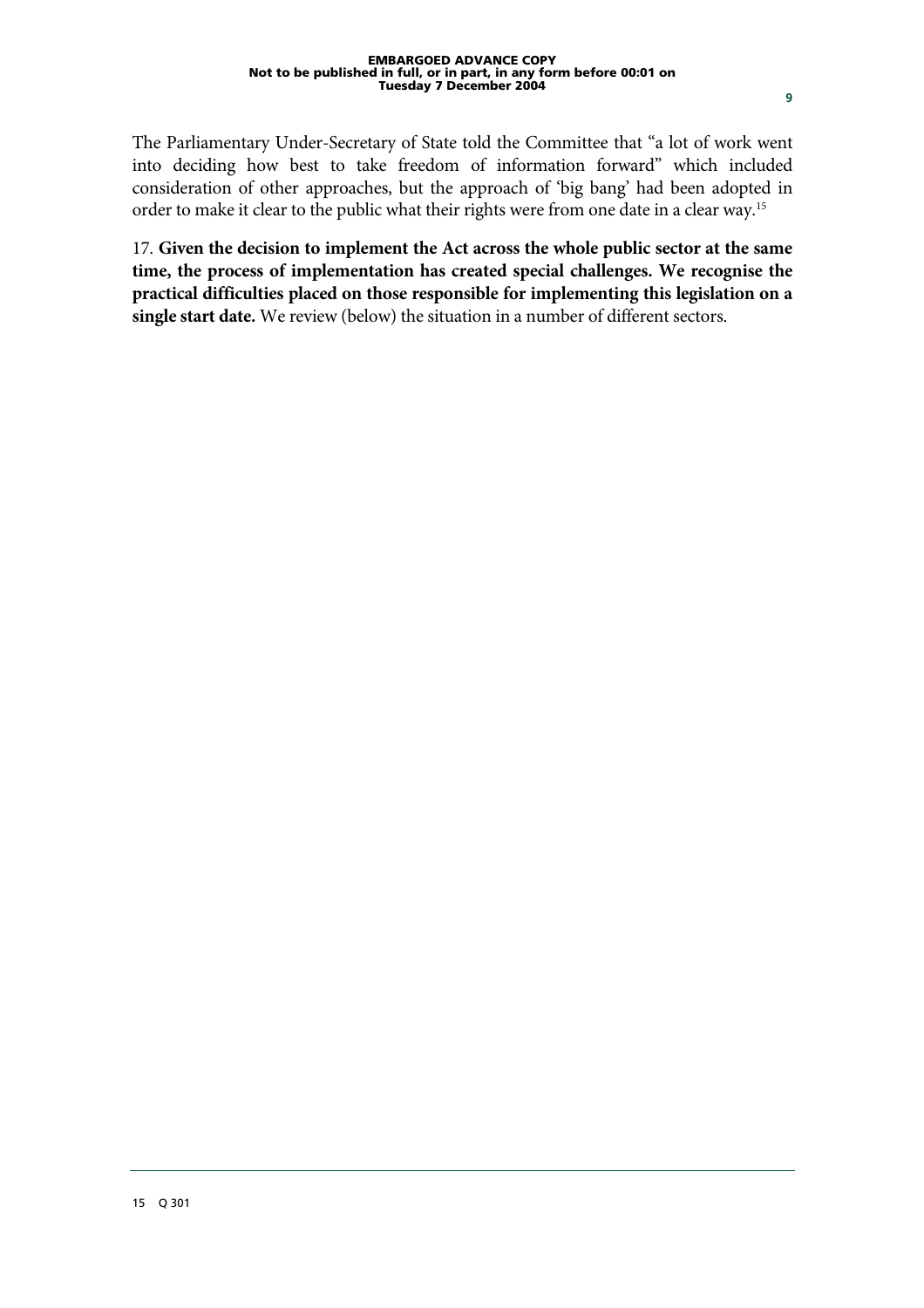# 3 Snapshots of preparedness by Sector

### The Police Service

18. Of the non-central government public bodies, one of the best prepared appears to be the Police Service, made up of 44 Police Forces across England, Wales and Northern Ireland and represented by the Association of Chief Police Officers (ACPO). In its written submission to us the DCA described the police as "well prepared for implementation of the Act".<sup>16</sup> Preparations for compliance were co-ordinated by ACPO which develops policing policies on behalf of the Police Service as a whole. FOI Matters come under the ACPO Information Management Committee, which is chaired by Tom Lloyd, Chief Constable of Cambridgeshire Constabulary. The FOI Portfolio is one of 8 under that Committee and is chaired by Deputy Chief Constable Ian Readhead of the Hampshire Constabulary.

19. ACPO established a national project for FOI implementation in December 2001, after the Chief Constables' Council agreed to provide funding; all forces paid £3,500 to fund the project until January 2005. A Project Manager (a Chief Inspector) and a Project Support Officer were recruited from and are housed by Hampshire Constabulary. The ACPO FOI project is currently on stage 9 of an expected total of 10 stages. The project is due to finish in March 2005. The project's objectives were to produce the following:

- A Model Publication Scheme, approved by the Information Commissioner
- A Communications Strategy for the Police Service
- FOI Compliance Guidelines: best practice and lessons learnt from overseas public authorities
- A Training Strategy for the Police Service in conjunction with Centrex
- A Manual of Guidance detailing a common interpretation of responsibilities required under the Act and guidelines for action where legislation allows discretion to be applied
- A national template for local administration of FOI legislation, completed under a Workflow system
- A Single Point of Contact to advise and assist the Police Service on FOI issues and to provide an interface with other organisations (including the Information Commissioner).<sup>17</sup>

20. By October 2004 the project had produced and circulated to all police forces a 'Compliance Toolkit for the Police Service' which:

Introduced the national project team and described what the project team would produce.

**10**

<sup>16</sup> Ev 88

<sup>17</sup> Ev 64, para 1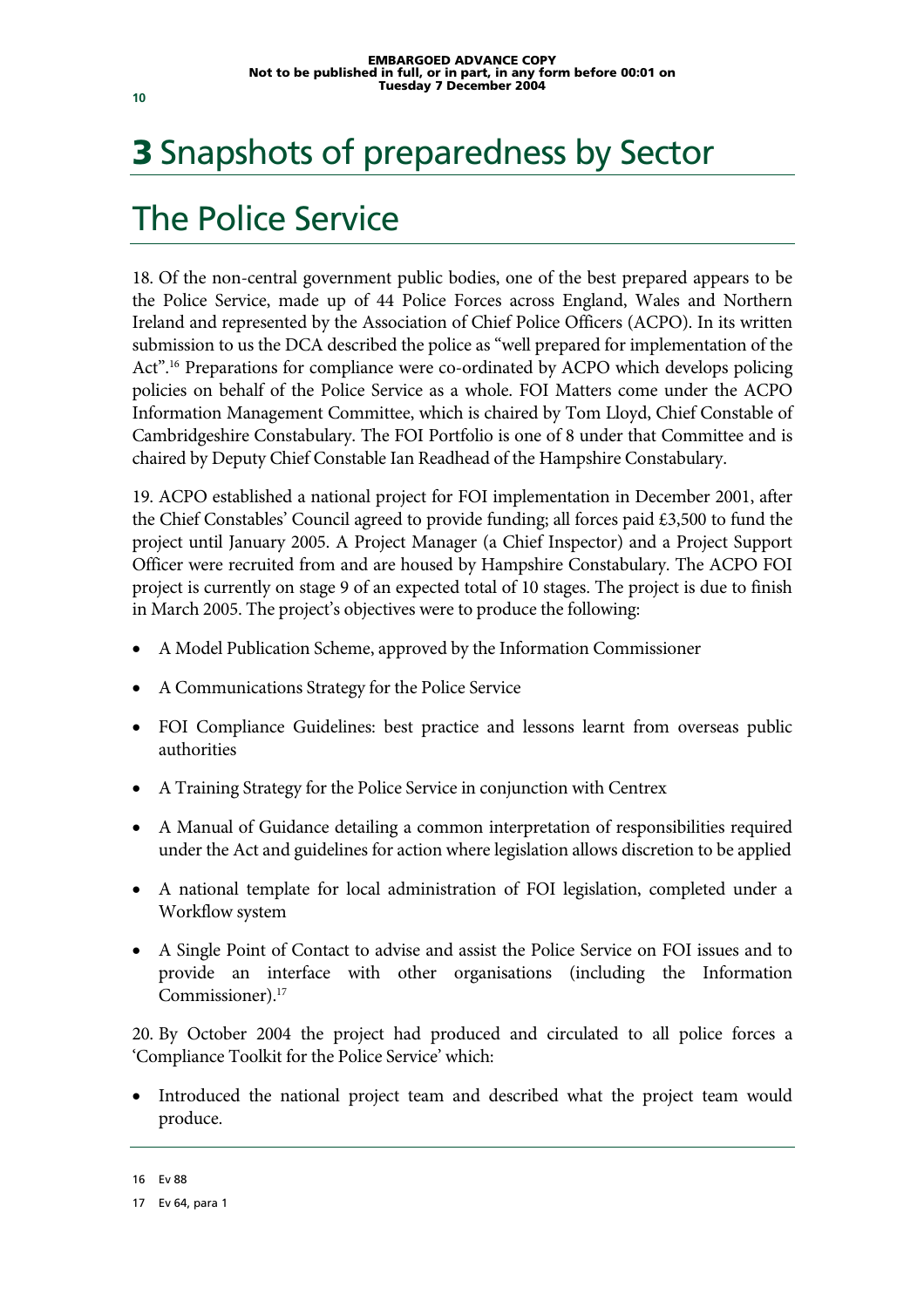- Provided an overview of FOI
- Gave guidance on Section 45 Code of Practice—Discharge Functions
- Gave guidance on Section 46 Code of Practice—Records Management
- Provided LCD draft regulations on fees
- Introduced and described the ACPO Publication Scheme
- Provided useful references.<sup>18</sup>

21. However, there were certain areas where ACPO highlighted concerns about effective implementation. For example, while ACPO has produced a 350 page *Manual of Guidance for FOI implementation*, it is not clear how consistently it will be applied across 44 different police forces:

The Manual of Guidance will be submitted to the Bichard Working Group to ensure it is linked to the new Code of Practice for Police information management […] This is a key area where we need consistency. Although there are 44 forces we are all doing the same role, i.e. policing, and there is a massive opportunity for the Service to be "divided and conquered" by requests if there is inconsistent application of the Manual of Guidance<sup>19</sup>

22. Another factor, as explained by Deputy Chief Constable Ian Readhead, is that every chief constable is operationally independent and ACPO has no enforcement powers.

[ACPO] has no right to enforce our policies upon any chief officer. Every chief constable is a data controller in their own right. What we seek to do is promulgate best practice and corporate policy across the service which hopefully drives through good efficiency savings and adds to the consistency that you would like to see in every force.<sup>20</sup>

That said, most forces tend to follow ACPO guidelines and there was no indication that significant problems of compliance with the work approach had arisen.

23. The Police Service was particularly concerned to learn from the experiences of the Soham case and the resultant Bichard inquiry, which included police procedures for national data-sharing among its recommendations.

[W]e have worked very hard over the last two years with great assistance from the Information Commissioner's Office to ensure that we have corporacy across the service. I would have to say that this has caused a shudder through the backbone of some of my colleagues especially in Special Branch and in the Police Service in Northern Ireland for quite obvious reasons, but what we have tried to do is to communicate to them how we think the legislation will impact on their business, how they will meet compliance and how they can use the Act legitimately in order to

<sup>18</sup> Ev 64–65, para 2.1

<sup>19</sup> Ev 68, para 4.1

<sup>20</sup> Q 151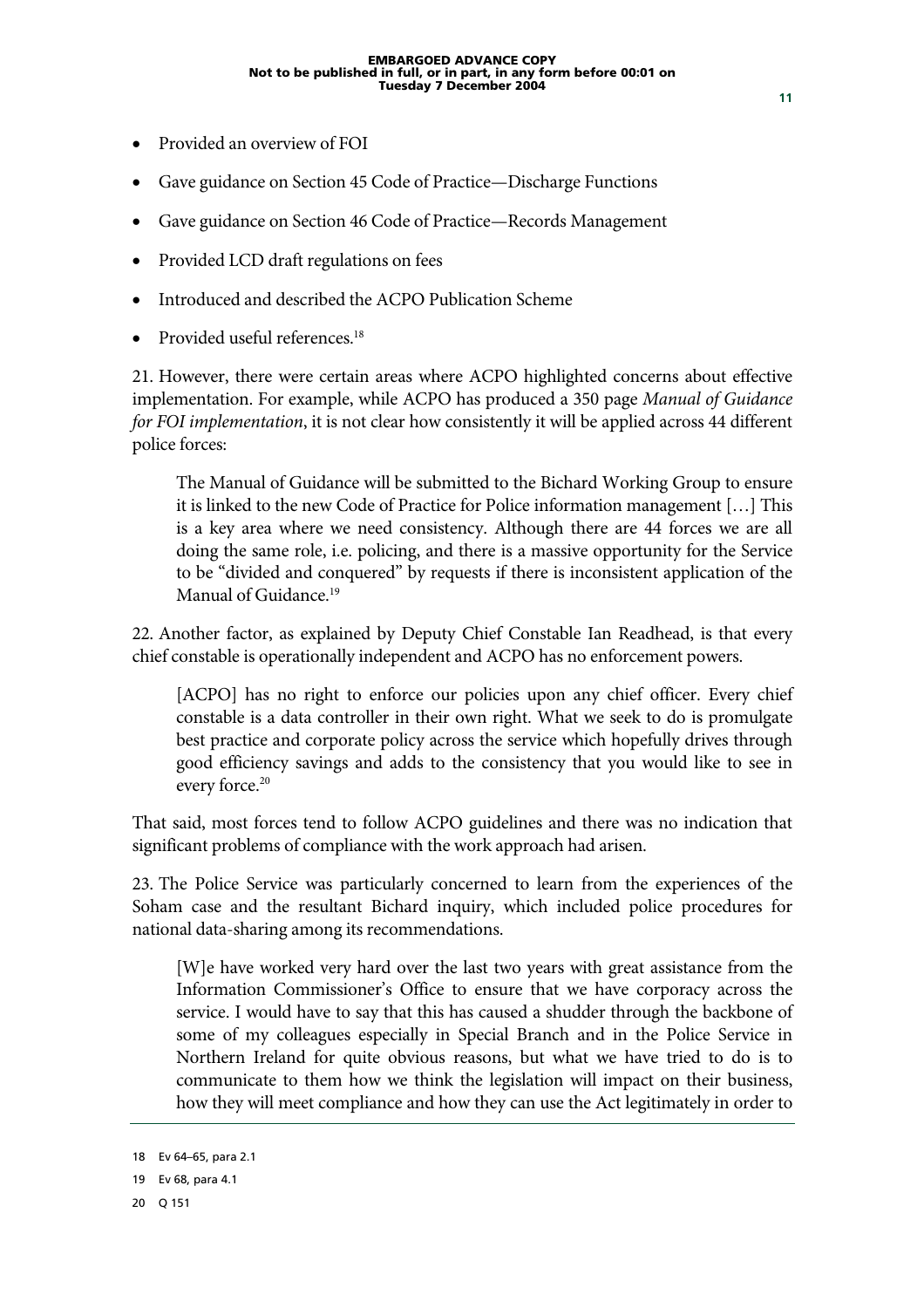sustain public confidence and public safety whilst at the same time being transparent and accountable as a public service. So we are confident that we have achieved the core aims of the legislation.<sup>21</sup>

24. Overall, the ACPO representatives expressed themselves confident that, while some forces were well ahead of others, all the police forces would be compliant on 1 January 2005. Nationally they had trained 350 decision-makers and were putting in place framework agreements for procurement of workflow systems with 28 forces.<sup>22</sup> Regular communications on developments are facilitated through a regional structure of six groups (plus Scotland as a seventh, whose ACPO collaborated with England, Wales and Northern Ireland on FOI). These groups meet regularly, and a national database facility called 'Genesis' provides guidance on the Act. 23

25. ACPO's confidence was supported by the Information Commissioner's Office (ICO). The ICO described the police service approach as "highly structured" and "well advanced", and concluded that ACPO had made "excellent use of the time between Royal Assent and final implementation to get the police service into an advanced state of preparedness". However, the ICO also questioned whether the preparations "will in fact prove to be sufficient to meet the reality of the live FOI environment".<sup>24</sup> The structured approach of **ACPO created an impression of much greater readiness for full implementation than the two other areas of public service which we deal with below. Although ACPO is only an advisory body, the organisational traditions of the Police Service lend themselves to a more coherent overall approach to the implementation of freedom of information legislation than other areas of the public service which may involve independent professional practitioners or a diverse range of activities on widely differing scales. We doubt that many areas of the public service, away from central government, can be as confident as the Police Service of full implementation on 1 January 2005.**

#### **ACPO Views on the Role of the DCA**

26. In its evidence to the inquiry ACPO identified some areas of concern regarding the central co-ordinating role of the DCA. For example, they argued that the DCA missed an opportunity to implement the Act efficiently by failing to establish a process for handling requests for data that might belong to different agencies—an occurrence which is common for the police service. They argued that, "this topic should have been addressed by the DCA across the whole public sector to provide an overview to all public authorities".<sup>25</sup> ACPO described this as an area where they had "major concerns".<sup>26</sup>

27. ACPO also pointed out that the DCA failed to provide strategic guidance in the establishment of a central referral process to manage requests that are issued to several police forces at the same time. In its submission it states:

- 23 Q 163
- 24 Ev 82, para 2.3
- 25 Ev 66, para 2.11
- 26 Ev 69, para 6.2

**12**

<sup>21</sup> Q 153

<sup>22</sup> Qq 171–174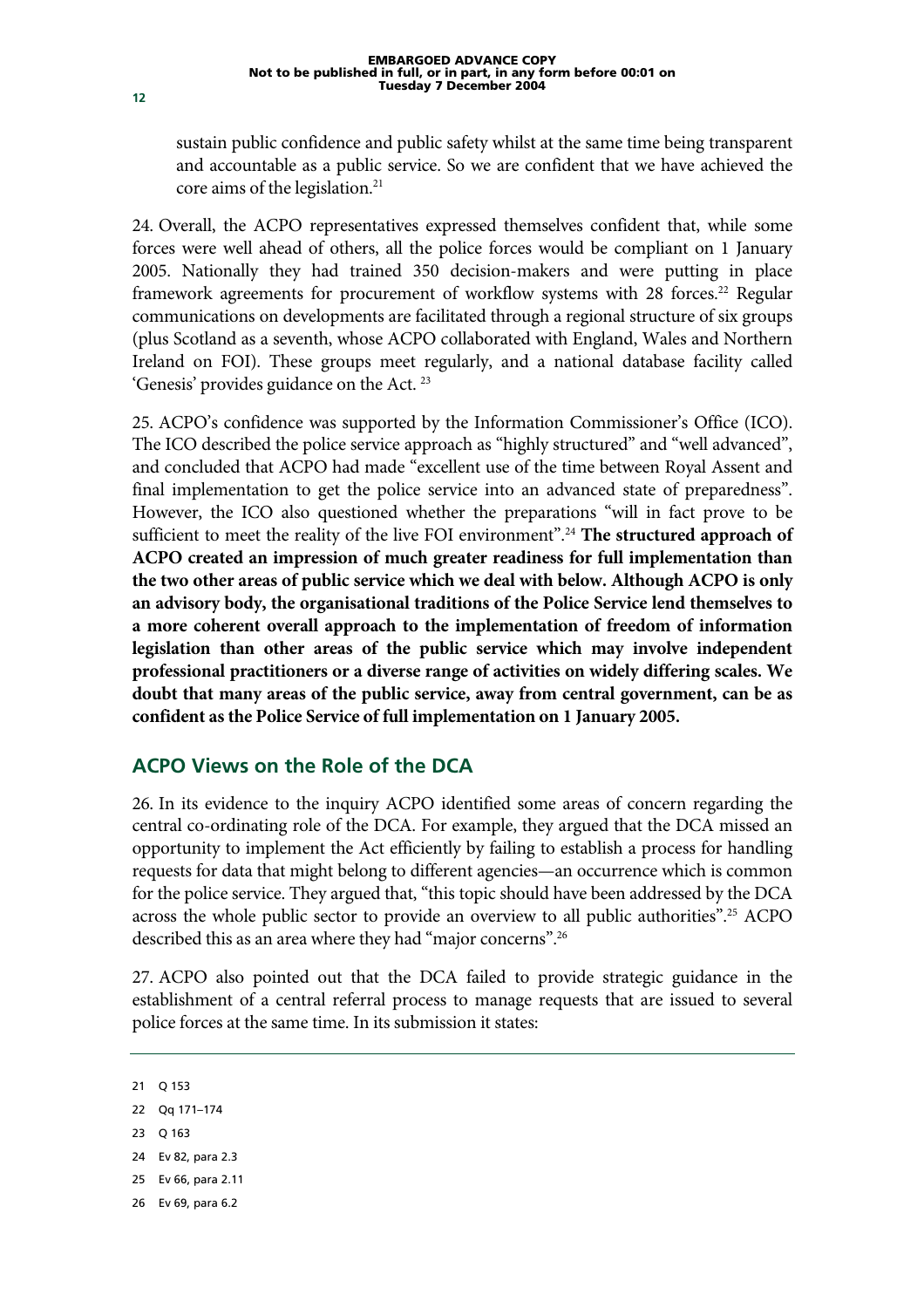A central referral process is required to manage requests that are issued to several (or all) forces at the same time. To date several such requests have already been received. The Police Service require an essential overview of these requests, to ensure that all forces respond uniformly and to allow the determination of best practice and lessons learnt to be shared across all forces.

We note that this is an area that we felt should have rested with the DCA to develop a strategy for public authorities in general. This is an example of a missed opportunity, which could have prevented the duplication of effort across public bodies.<sup>27</sup>

28. ACPO further alleged that tardiness by the DCA may have cost tax payers millions of pounds. A variety of public sector bodies each had to produce a statement of requirement for a workflow system to log and process FOI requests, rather than this work being carried out centrally by the DCA early enough. ACPO said that the statement of requirement that was promised by the DCA in November 2003 only arrived in May 2004 and substantially constrained the procurement process.28

29. The DCA told us that it had decided not to procure a system centrally, preferring to issue a generic specification for the whole of the public sector which could then buy individually specific systems. It admitted that this decision on the procurement of common IT systems did not occur until "April 2004", following "active discussion" in "the latter part of 2003".29

30. ACPO pointed out that there were some good examples of how the DCA and the ICO worked well together with them in preparatory work for implementation:

A Model Publication Scheme has been adapted by all 44 forces. The DCA and the ICO were instrumental in organising meetings to design and agree the Publication Scheme. This is an example of successful collaborative work between the Police Service, the DCA and ICO.<sup>30</sup>

But although the DCA did begin the process towards implementation early enough, ACPO's view was that the "tremendous energy" from the Department was not evident after June 2003 when the publication schemes were approved.<sup>31</sup>

31. Thereafter, advice on the procurement of the national workflow systems, manuals of guidance and training did not mature under the DCA's leadership as they had expected.<sup>32</sup> This lack of support in a number of key areas may have been due to the high turnover of staff in the Department. ACPO noted that different officials attended each quarterly meeting of the Lord Chancellor's Advisory Group.<sup>33</sup> This turnover, ACPO told us, "did not

- 28 Ev 66, para 2.8
- 29 Qq 310–311
- 30 Ev 65, para 2.2
- 31 Q 156
- 32 *ibid*

<sup>27</sup> Ev 66, para 2.10

<sup>33</sup> Q 159 (This group is discussed below in Section 4)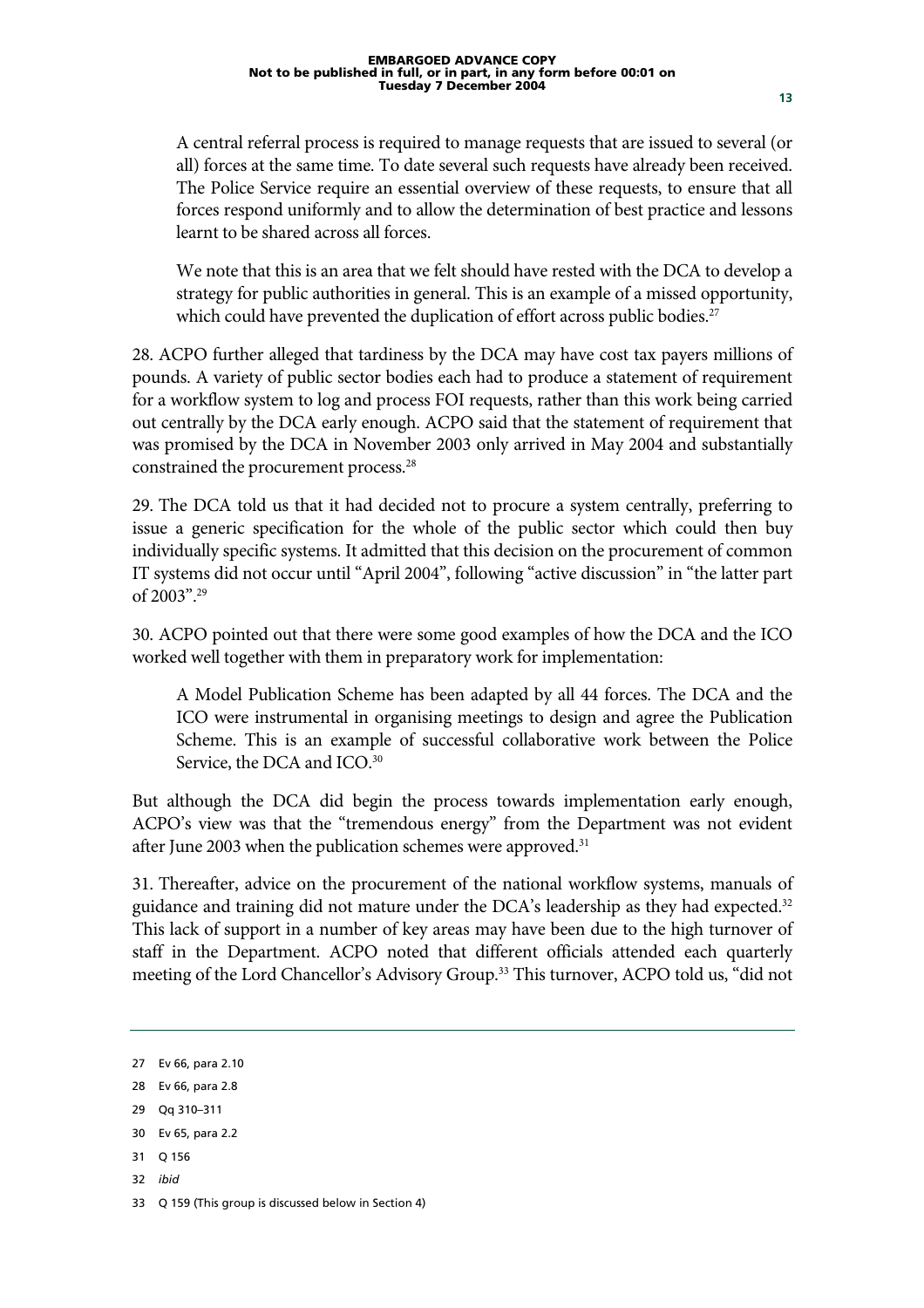assist the strategic development of the Act in the way in which we had seen it develop up until the publication scheme".34

32. Faced with inadequate guidance on a number of important areas, ACPO was forced to seek legal advice such as on how the public interest test for exemptions would be interpreted because guidance from the Department came so late, with the result that staff training had to be changed.<sup>35</sup> Another issue on which they had taken their own legal advice was that of defining what constitutes the supply of a name and address. Deputy Chief Constable Readhead told us that:

There are some elements of the Act which have certainly caused us some concern in relation to its interpretation. For example, the name and address of the applicants. We are not clear, and the legislation does not help us, whether that means somebody has to put their full name and address or whether it can be an e-mail address. We had conversations with the Information Commissioner and the Commissioner took the view that an e-mail address was sufficient. We had some concerns about that and sought legal advice. I have to say the likelihood is that the Information Commissioner is going to be right in relation to address but perhaps not right in relation to name. So if we get Mickey Mouse making an application to us we might take a view that could come from a vexatious applicant ...36

33. ACPO also noted that the state of preparations amongst agencies they work with was not consistently good.

[W]hen we have looked at data-sharing and we have gone to other organisations who we share data [with we] sense that they are pretty under-developed in relation to their compliance strategy […] I think it is still a bit patchy in some of the public service areas.<sup>37</sup>

ACPO added that "all the guidance issued by DCA has been Whitehall centric and consideration to other authorities has not been given".<sup>38</sup>

### **Conclusion**

34. **ACPO concerns were focused on certain areas. Central guidance appears to have been lacking in important areas including organising co-operation between different departments and agencies, ensuring consistency between different police forces in dealing with requests and lateness in producing general guidance on technical issues such as IT systems. It is also clear that a significant change occurred from June 2003, possibly as a result of staff changes in the DCA** (this issue is dealt with below in Section 4).

34 Q 157 35 Q 161 36 Q 161 37 Q 179 38 Ev 69, para 6.8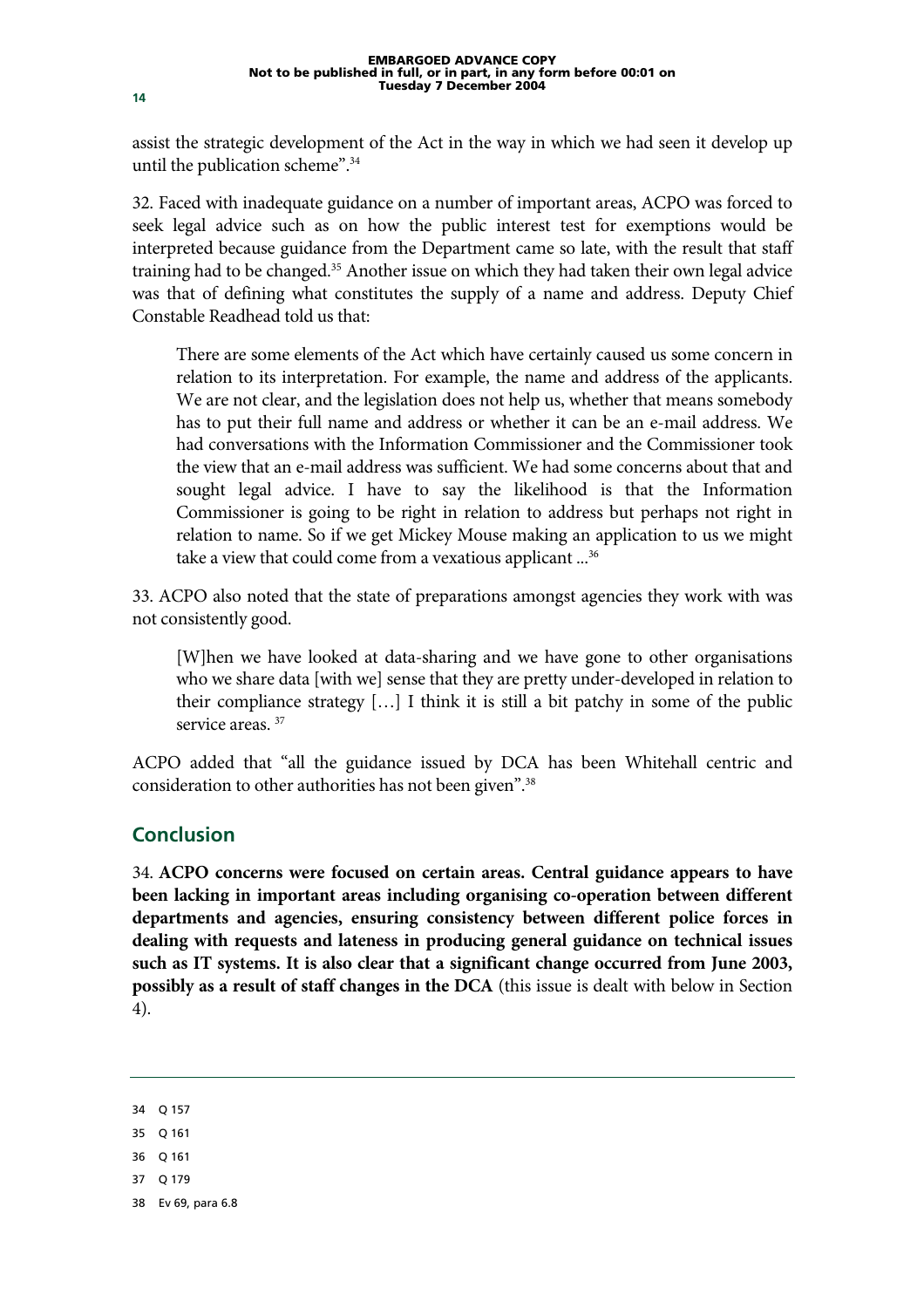### The Health Sector

35. In contrast to the apparently solid picture on the part of the police service, the Information Commissioner was less sanguine about preparedness in the health sector. He said:

The range in size and role of the public authorities in the Health sector covered by the FOI Act presents particular challenges. The information available to us regarding the state of preparedness suggests a mixed picture. Larger health authorities appear broadly to be aware of the Act and its requirements. Moving through Primary Care Organisations to individual practitioners such as GPs and NHS dentists, levels of awareness fall.<sup>39</sup>

#### **The NHS FOI Project**

36. The National Health Service established a FOI Project to support progress across the health sector toward implementation. The NHS FOI Project had three broad aims:

- To ensure the orderly introduction of the Act in the NHS on the basis of good understanding, support and recognition of the benefits conferred by the Act by all NHS organisations in England.
- To ensure that effective Publication Schemes approved on the basis of model schemes by the Information Commissioner are in operation in all NHS organisations in England by 31 October 2003.
- To review and evaluate this implementation plan and recommend how best to take forward the requirement for full access regimes to be in place by 1 January 2005.40

The Project began in August 2002 and ran until January 2004. Its activities covered some 800 NHS organisations in England.<sup>41</sup>

37. Thereafter, it was unclear what would replace the project. On the NHS FOI website it is stated that:

Subject to completion of the review and evaluation of the project it may be extended to implement the requirement for full access regimes, or superseded by alternative arrangements if these are thought to be more beneficial. 42

According to our witnesses, the FOI Project Board reviewed the best way forward in January 2004 and decided that:

41 Q 129

<sup>39</sup> Ev 82, para 2.4

<sup>40</sup> www.foi.nhs.uk/proj\_home.html

<sup>42</sup> www.foi.nhs.uk/proj\_home.html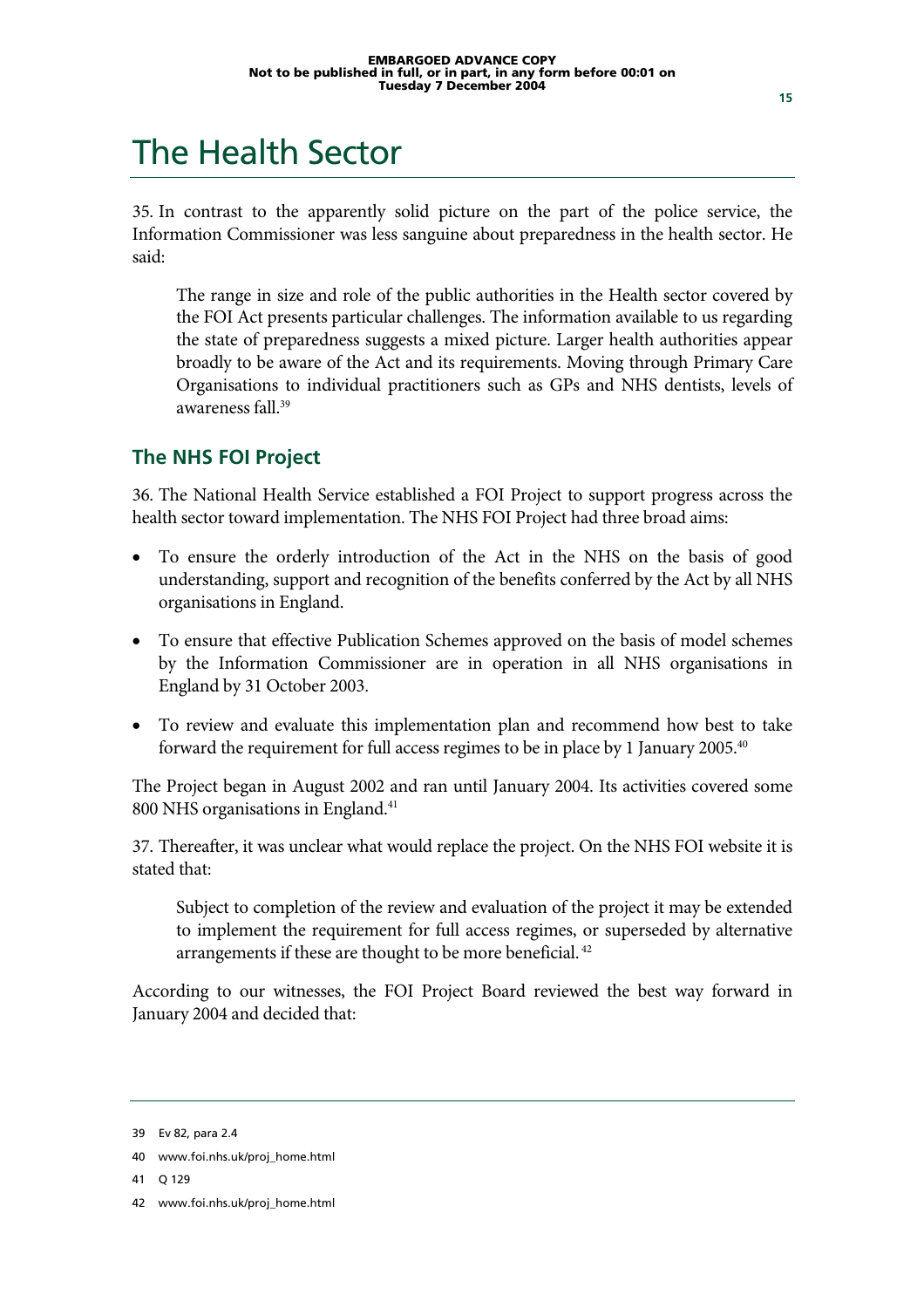there was a sufficient performance management framework within the strategic health authorities and within governance arrangements of NHS trusts to enable that to be the main performance management framework for the full access regimes.<sup>43</sup>

In effect, after January 2004, responsibility had passed to individual trusts and primary care trusts and the Healthcare Commission, which regulates trusts. The Department of Health has ultimate responsibility through 28 strategic health authorities (SHAs).<sup>44</sup> One of our witnesses described the project as having gone "as far as it could in raising awareness".<sup>45</sup> The Information Commissioner suggested that the lack of central coordination in the health sector was a potential weakness.

I am aware that the health area is one where perhaps there have been no coordinating bodies. There has been for central government, there has been for the police and there has been to quite a considerable extent for local government. I am aware that in the health area it is a very complex area of very many players involved and that there has not been the co-ordination one might have liked. There have been two people on the Advisory Committee, one from the Health Service Confederation, another who is an ex-Department of Health civil servant who has been a consultant to the various bodies in the Health Service and they have given us reasonably positive feedback as to what has been happening in the health area. We have not had that much direct engagement ourselves.<sup>46</sup>

38. The NHS FOI project website identified a number of risks it said the project would address:

- Retrospective impact of legislation
- 'Information migration'
- Third party disclosure in terms of key partners
- Concern over impact of wave of 'bad news' stories which are in fact historic but are prompted by the newness of the legislation
- Distraction/impact of GMS contract.<sup>47</sup>

The website does not include the results of this work.

39. The NHS FOI Project also supported the large number of individual contractors working in the health sector, most significantly general practitioners (GPs) and dental practitioners.

- 45 Q 129
- 46 Q 287

**16**

<sup>43</sup> Q 129

<sup>44</sup> Qq 130–134

<sup>47</sup> www.foi.nhs.uk/proj\_benefits.html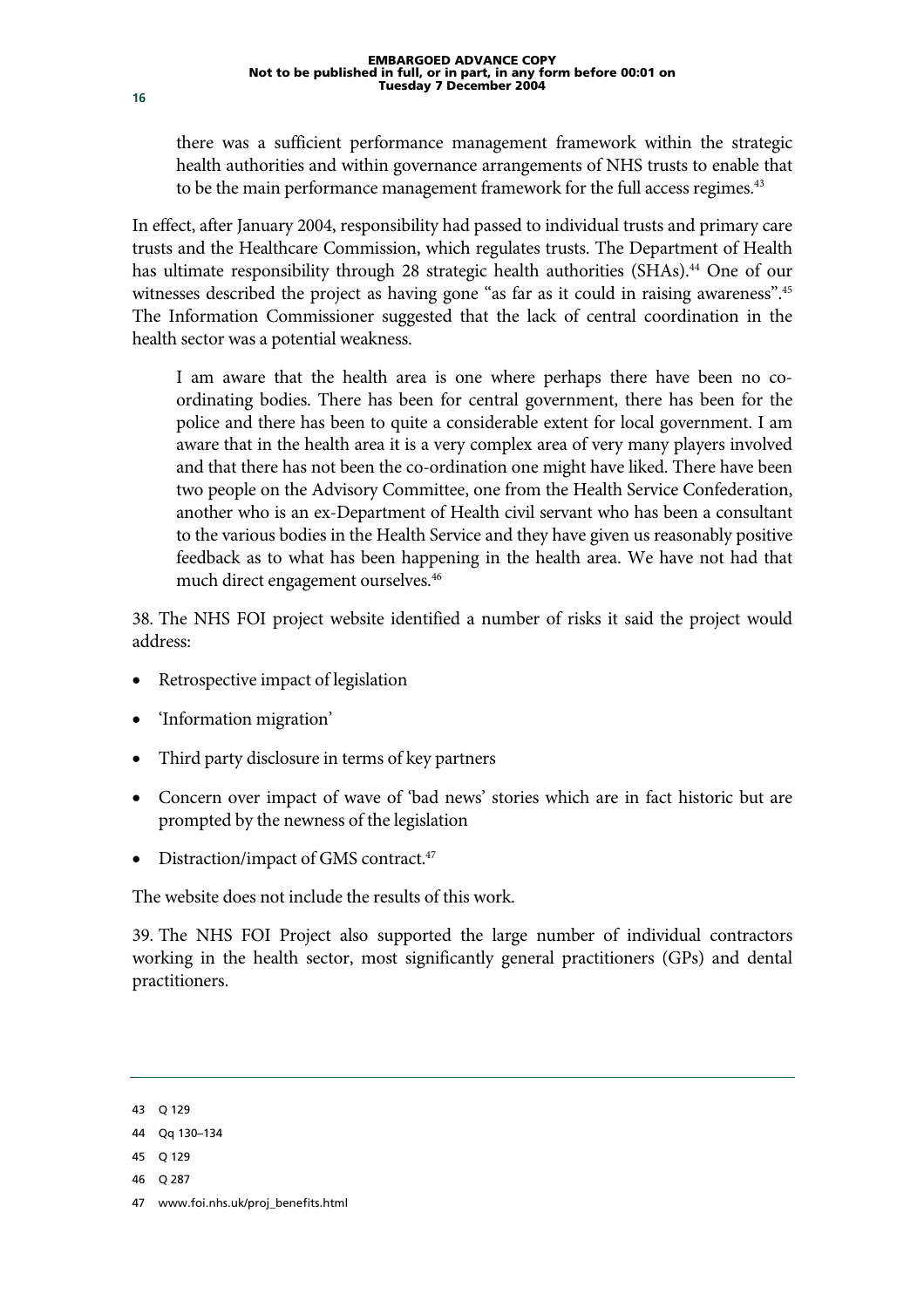#### **Preparedness of Individual Contractors**

40. The British Medical Association (BMA) through its medico-legal committee, worked with the NHS Freedom of Information Act Project Team to produce a Model Publication Scheme for GPs. All GPs received a letter from the Information Commissioner in May 2003 alerting them to the scheme and the General Practitioners Committee of the BMA also made GPs aware of an example of a customised model, which had been prepared by a Local Medical Committee(LMC).<sup>48</sup> Practices were advised to adopt the approved publication scheme rather than develop their own, which would have required separate approval from the Information Commissioner. The BMA was involved in organising half day seminars for GPs and practice managers on the Freedom of Information Act, which were held on 5 and 15 December 2003.<sup>49</sup> The requirements of the Act were further published through newsletters circulated to all Local Medical Committees.

41. The FOI Act 2000 specifically defines GPs as public authorities (Schedule 1, paragraphs 44 and 45). Like larger health sector bodies, GPs are therefore required, under section 19 of the Act, to adopt and maintain a publication scheme for the publication of the information held. The publication schemes must be approved by the Information Commissioner. They essentially consist of a list or index of:

- the types of information that a practice holds
- a description of how it can be obtained
- an explanation of any charges that might apply (regulated by the Act)
- an explanation of the types of information that the GP holds but cannot make available (and why).<sup>50</sup>

42. The proposed approach, according to the BMA, was that the Information Commissioner agreed that Primary Care Organisation (PCO) websites could host practice publication schemes so reducing the administrative burden and costs on GPs. Local Medical Committees were to coordinate this with PCOs at a local level. However, according to the BMA,

In practice this has often been difficult to arrange and GPs have relied on the NHS Freedom of Information website for publication.<sup>51</sup>

In effect they took the easy option and completed their publication schemes on the NHS FOI website.<sup>52</sup> Across the NHS more generally, all the trusts and strategic health authorities adopted the model publication schemes that were compiled from pilots, saving a lot of work.

52 Q138

<sup>48</sup> Local Medical Committees are statutory bodies which represent the interests of NHS GPs

<sup>49</sup> Ev 61, paras 8 and 9

<sup>50</sup> Ev 60, para 2

<sup>51</sup> Ev 60, para 3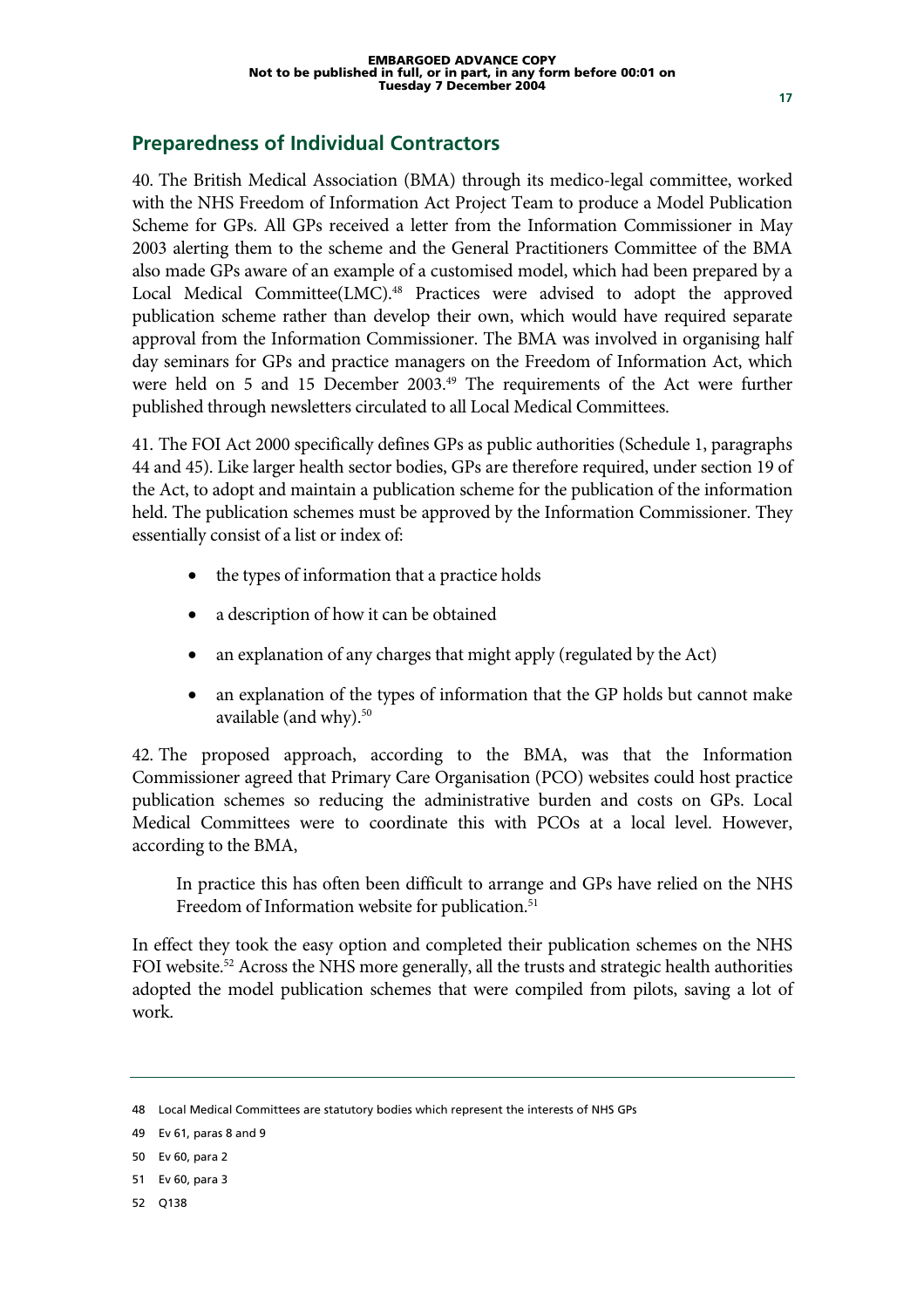43. The BMA told the Committee that GP's, while willing to comply with the legislation, were often overwhelmed with work and had received no financial assistance in preparing for implementation.

The question is going to be one of workload and the resources required to deal with it. The difficulty of course for GPs is that we have had no extra resources to cope with this and we do not know about payment schedules and so on. We do not know what, if anything, we will be allowed to charge for and, if so, how much or indeed how little if it mirrors the Data Protection Act. That would have been helpful to know. 53

The uncertainty of the potential number of requests, for example, had caused a number of practices to be concerned about the potential effect on patient treatment.

If we get a small volume of requests, I think they will be dealt with very well. If we get a high volume of requests, I think it just may be that practices will be overwhelmed because of all the other things that they have to do as well and I think there is very little doubt that practices will take the view that if they are completely overwhelmed, things that relate to individual patients and their care will have to take preference over things that relate to freedom of information.<sup>54</sup>

44. **Some of the evidence on implementation of FOI in the health sector gave the impression of FOI simply being regarded as another hurdle that had to be surmounted, with little sign of the cultural change in attitudes towards openness which the DCA has suggested will follow from FOI.** The Information Commissioner admitted anxiety over the responses which he had received from health sector bodies.<sup>55</sup>

45. In its written submission to the Committee, the BMA claimed that a number of GPs claimed to have received little or no information about the Act.

Some PCOs have been proactive in organising presentations, training for practice managers and are sending out flyers to practices reminding them of their responsibilities. LMCs have assisted by publicising General Practitioners Committee (GPC) guidance via their newsletters or by preparing their own guidance. However, a number of GPs have reported that training has been unhelpful or non existent and the information they have received has been minimal. As a result, some GPs have had to research the requirements under the Act on the internet themselves. Some practices claim to have never received anything and only found out about their obligations through speaking to colleagues.<sup>56</sup>

Rather worryingly, the BMA added that:

many GPs seem to be unaware of the full requirements under the Freedom of Information Act and consider that their duties ended with the production of the publication scheme. A high percentage of GPs have responded to say that they have

<sup>53</sup> Q 139 (This evidence was given on 12 October 2004, before the Lord Chancellor's announcement on fees)

<sup>54</sup> Q 139

<sup>55</sup> Q 288

<sup>56</sup> Ev 61, para 12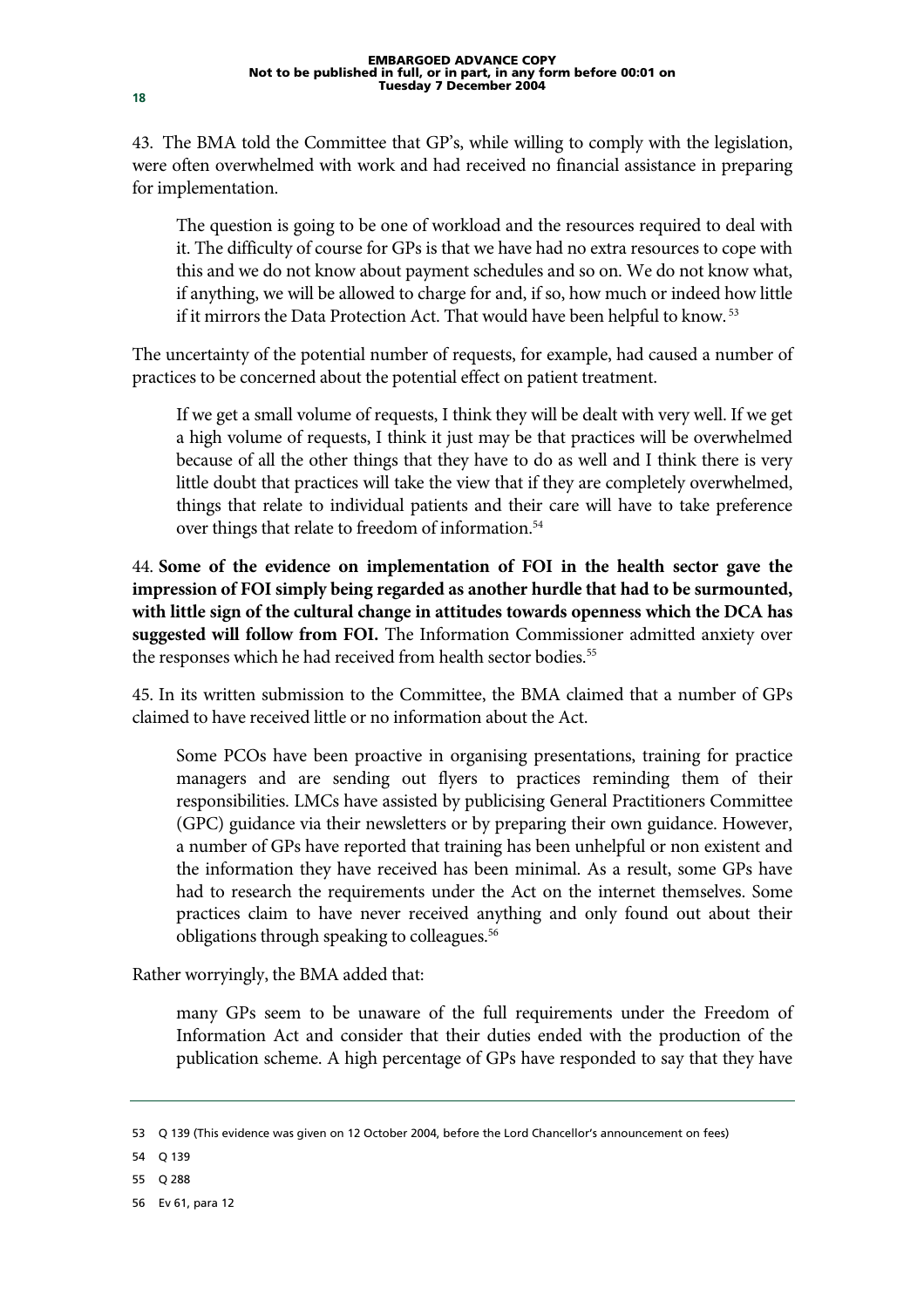not received any requests under the Act and seem to be unaware that the Act does not come into force until 1 January 2005.57

46. The BMA submission also points to the fact that many GP practices do not seem to be prepared in advance for requests and have stated that they will look into this when a request comes through.

The 20 day time limit may therefore need to be made very clear so that practices do not put the requests aside until they have time to look into the policy. Practices do not have plans in place to categorise requests i.e. to distinguish between Freedom of Information Act requests and requests under the Data Protection Act etc.<sup>58</sup>

The BMA added that "practices feel that there is minimal information available which communicates their responsibilities in a simple, user friendly way. Information received by practices from PCOs to date has been confusing".59 The DCA's Annual Report on FOI implementation notes that its guidance was available on the Department's website and would "serve as a useful reference tool for public authorities".<sup>60</sup> The guidance was not necessarily accessible in a user-friendly way to all those who might need it. As Dr John Grenville from the BMA put it:

I think the increasing way of running things, where if something is published on a departmental website, it is in the public domain and everyone is assumed to know about it, causes us problems. The average GP does not actually sit down before morning surgery and log on to the Department of Health website to see what is new today, let alone the DCA website, the Home Office website, the DEFRA website, et cetera, et cetera, so to some extent GPs do rely on getting specific information directed to them to know what they have to do to comply with legislation.<sup>61</sup>

47. **It is clear from its evidence that the BMA does not believe that the message on FOI implementation has been given effective profile.** Our inquiry has caused the BMA to contact LMCs around the country to inquire as to the state of preparedness amongst GPs. Its submission to the Committee concludes that:

Assistance is needed in raising the profile of the Act amongst GPs, especially given the legal requirements it places upon practices. We hope that the Department will work with the BMA to ensure that further guidance reaches practices.<sup>62</sup>

#### **Conclusion**

48. Given the scale of the health sector, it is unlikely that a consistent approach to release of information will be easy to achieve. ACPO in its submission expressed concern about consistency of approach by just 44 police forces. Across the vast health sector the

```
57 ibid, para 13
```

```
58 ibid, para 14
```

```
59 Ev 62, para 24
```

```
60 op cit, HC 5, para 2.2
```

```
61 Q 139
```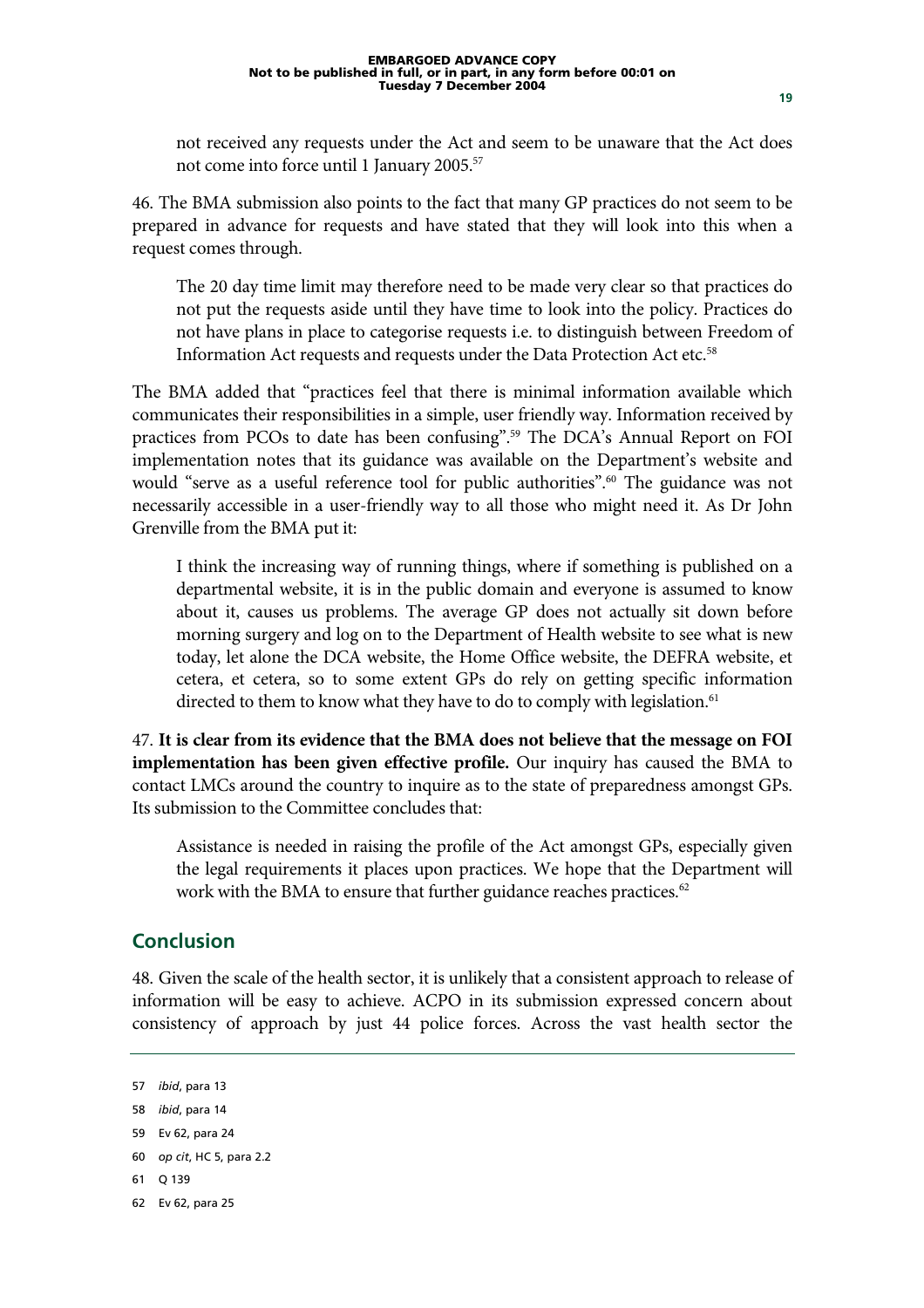challenges were even greater to avoid variation of response. Mr Stephen Morris of the NHS FOI Project told the Committee in October that:

I met at the end of last month with the heads of corporate affairs of the 28 SHAs to discuss where people felt this was at so as to get the local knowledge in their discussions with their local trusts and PCTs and, yes, of course there will be some variations, but the use of networks is well developed in seeking to understand where we are with this, particularly between communications teams. What we decided at that meeting as we run into 1 January is that we put a little bit more resource at this point into the website because that is used widely within the NHS and we associate that with an e-based helpline so that people can actively have managed issues which they are coming up with on a day-to-day basis and we will continue that through into the early part of 2005 and see what the level of activity actually looks like, so there will be an additional piece of support which will enable people to compare what is the actual experience.

49. Our witnesses professed themselves "cautiously optimistic" that preparations were underway for implementation across the health sector.<sup>63</sup> It is not clear that the whole of **the health sector will be in a position to comply fully with the law on 1 January 2005. There are significant problems with ensuring consistency of approach across such a wide range of bodies which are covered by the Act. We do not underestimate the difficulties associated with introducing FOI on one date across the whole of the health service. Nevertheless, there is little evidence that the DCA has been sufficiently active in providing the necessary leadership to ensure that many of the organisational and technical problems have been addressed in time in this sector.**

### Local Government

50. In its October 2004 submission to the Committee the DCA admitted that the picture across local government was uneven—a view previously expressed to the Committee in May 2004 during evidence by the Information Commissioner. The DCA stated that:

Some local authorities have gone to great lengths to co-ordinate with neighbouring authorities on implementation. Preparation by smaller district councils is good but less advanced. However, the Department is working with the Office of the Deputy Prime Minister to encourage greater engagement at political and chief executive level.<sup>64</sup>

This clear picture of resolve was not the impression of our local government witnesses, who reported to be unclear about where responsibility lay and eager for clear guidance to emerge from somewhere. Furthermore, the Information Commissioner's office highlighted rather more concerns about the state of preparedness in local government in its October 2004 submission to the Committee.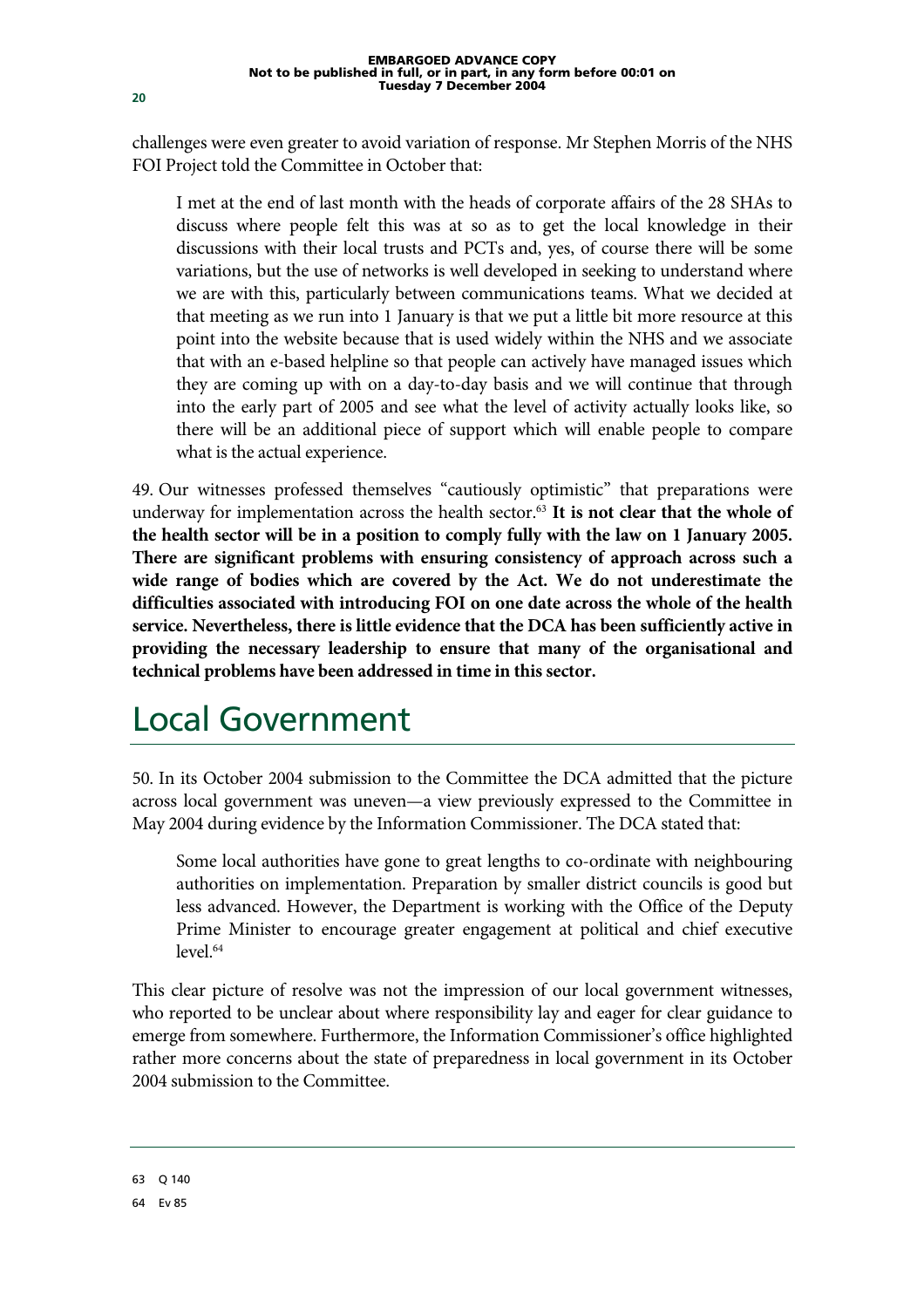The picture here remains variable with concerns about the apparent lack of preparation in many local authorities, but some impressive examples of emerging good practice. In some areas with two tiers of principal councils the opportunity has been taken for county and district councils to co-ordinate their activities, facilitating a joined-up and consistent service to requesters.

We have had much experience of local authority officers who have been given responsibility for implementing FOI expressing concern that they struggle to engage the interest of their corporate leaders, both chief officers and elected members. In many cases the legal and practical issues of compliance are recognised by the senior managers responsible and front-line staff have been trained. However, the wider implications of a cultural shift towards greater transparency and accountability are not appreciated.65

51. The Local Government Association (LGA) represents the local authorities of England and Wales.<sup>66</sup> Like the medical sector, local government presents particular challenges for FOI implementation because of the diverse range of bodies and activities covered. Local authorities vary in size from those that employ 30,000 staff and have a gross revenue of over £2 billion to those that employ 150 staff and have a gross revenue of £30 million.<sup>67</sup>

52. The LGA has supported local government preparation for FOI through a number of activities including: participation in the Lord Chancellor's Advisory Group on implementation of the Act; consultation and discussion with government departments (specifically, the DCA, and the Office of the Deputy Prime Minister), and the Information Commissioner on implementation issues; delivering advice (together with the Information Commissioner) to local authorities on developing publication schemes and working with a 'pilot' group of district, county and single-tier local authorities on implementation issues. In association with the Constitution Unit, University College London, the LGA also published two practical guides to the Act for local authorities: *Freedom of information—a practical guide* (published 2001) and *Delivering freedom of information* (published February 2004).<sup>68</sup>

53. Another body supporting local government in preparing for implementation is the Improvement and Development Agency (IDeA) which was established by and for local government in April 1999. It acts at the national level to provide a focus for the implementation of local e-government and to enable local authorities to co-ordinate and share progress. It also champions the interests of local government with central government, suppliers and other sectors. The IDeA told the Committee that it had supported local authorities preparing for FOI in a number of ways including providing: an e-learning package on FOI; an FOI page on the IDeA Knowledge website; a topic briefing and resource pack on FOI and; free advice and support to individual authorities by either the e-government strategic advisor for data legislation or by a peer group of local

68 Ev 76, para 2

<sup>65</sup> Ev 81, para 2.2

<sup>66</sup> Ev 75, para 1.1

<sup>67</sup> Ev 76, para 1.4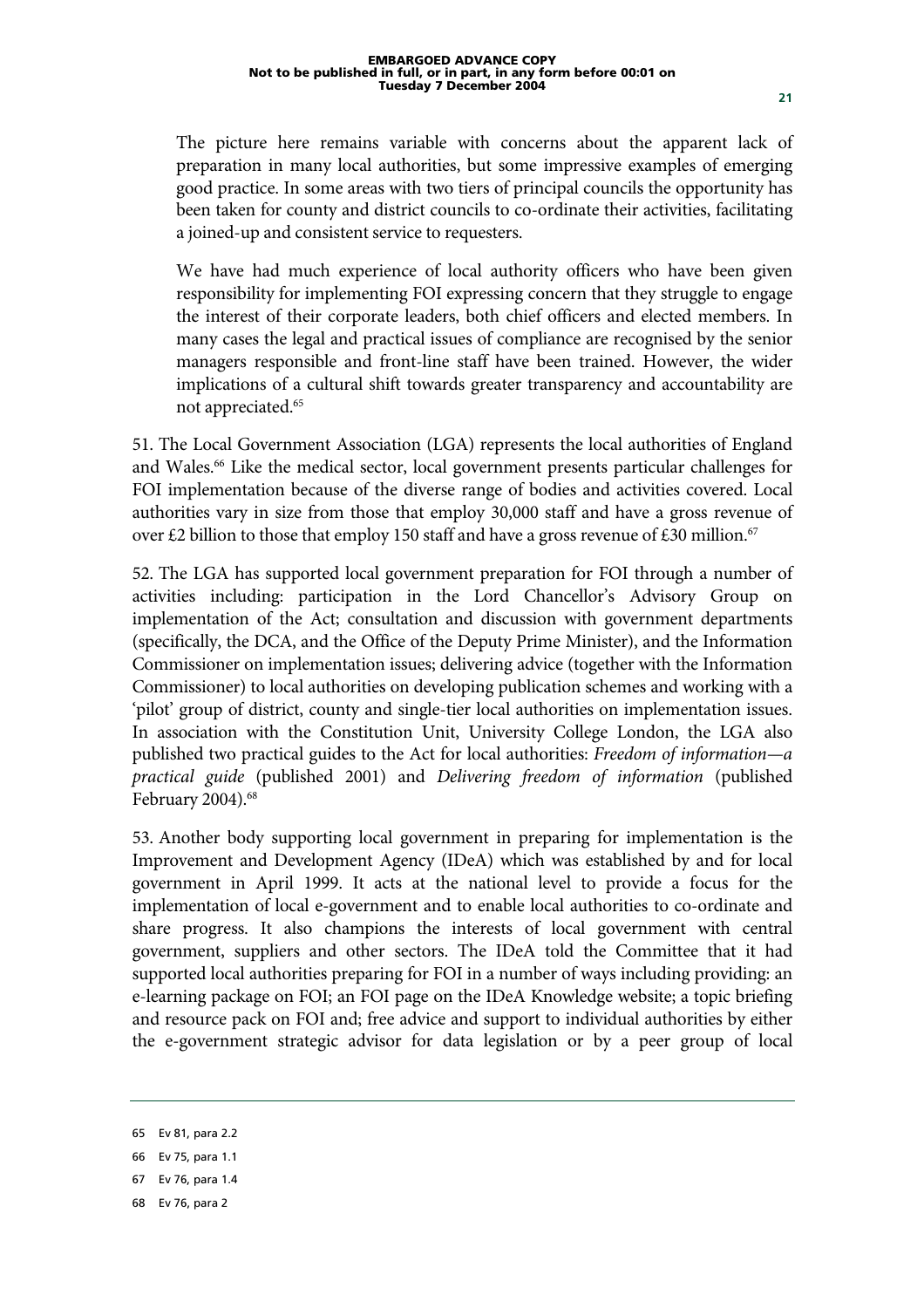authorities which have offered to help other authorities not as advanced with FOI as themselves.<sup>69</sup>

54. According to survey results provided by the LGA from earlier in 2004, only 4% of local authorities expected to be ready by 1 January 2005.<sup>70</sup> This picture emerged from an annual self-assessment statement on local authorities' implementation of electronic government.

The 2003 statement, for the first time, included a question on the authority's readiness for the implementation of FOI.

When these returns were collated and analysed by the IDeA in April 2004, it was found that, out of the 372 returns, only 15 (4%) local authorities had assessed themselves as 'green', meaning that they expected to be able to fully comply with FOI by January 2005.

189 (51%) authorities identified themselves as 'red', meaning that they were in serious danger of not being ready by that time; and 70 (19%) declared themselves 'amber', meaning that they thought there was some risk that they may not be able to comply. The remaining 98 (26%) responded as 'black', meaning that they either felt that the Act had no relevance to them or that they were waiting for something else to happen before they could progress with implementation.

IDeA followed up the 15 'green' authorities in an attempt to identify good practice and to share it with other authorities. At that stage, it became apparent that there had been some ambiguity in the wording of the question and approximately half of the group re-classified themselves as red or amber.<sup>71</sup>

In oral evidence Dr Lydia Pollard of the IDeA explained that this referred to being confident that their various systems (including records management for example) would allow local authorities to meet the 20-day response time.

I think when they said 4% they meant being fully compliant in terms of having an electronic records management system, in terms of having logging and tracking systems and complaints systems in place and that is why the vast majority of authorities said that they did not feel they would be ready. The majority still feel that they will not have an electronic records management system in place by then. I think they feel that somehow they will be able to deal with the enquiries but that they will have to do it manually. So their main concern is the time that it will take them to do it and the resources they will have to put in.72

55. The LGA described some of the particular problems with which they have been faced, notably records management and complex ageing IT systems. Of great concern has been the late arrival of guidance from the centre, which had often arrived in the middle of process already begun by local authorities. Two problems were described by Ms Faith Boardman, Chief Executive of Lambeth Borough Council:

72 Qq 191–194

<sup>69</sup> *ibid* 

<sup>70</sup> Ev 77, para 4.3

<sup>71</sup> *ibid*, paras 4.2–4.5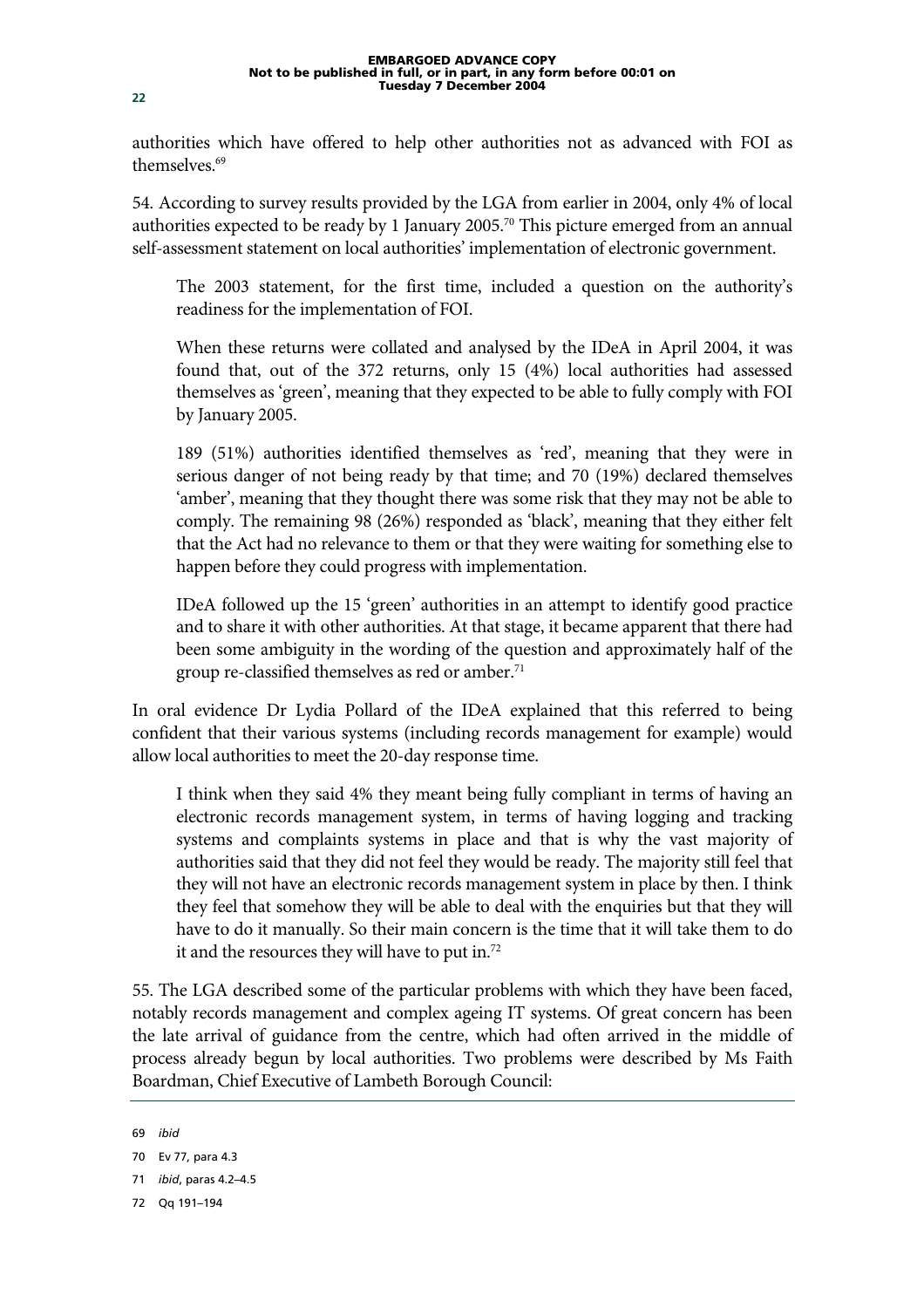The first is a practical one, which is the nature of a local authority's business, because we provide something like 300 different services. The records management is legitimately different in that it is governed by statutes between all of those different services. I think we are peculiar in the public service in terms of the complexity of the services that we do and that certainly knocks on into issues like IT. We are moving reasonably swiftly in our case from a situation where we have had no IT in some services, very old IT in others and more modern even further, but there is a business need which all local authorities are tackling to join those systems up and modernize them. That is a very big issue and takes several years. As that comes through then I think the practical position will ease considerably. The second issue that I think we have had in practical terms is the understandable difficulty in getting guidance out to us. Obviously, in terms of actually setting out the detail of the processes and procedures and indeed the detail of the training, we do need to have that guidance in front of us. Very often, because of the timetable that we have been trying to follow, we have received them when we were part-way through doing that phase of the work and they have proved useful, but often it is as a check-list in terms of what we have been doing rather than being there at the start of each phase.<sup>73</sup>

56. In its written submission to us, the LGA argued that Government and ICO guidance on FOI implementation was better suited to central government departments which in turn were supporting their relevant public bodies (such as schools and hospitals):

Some authorities expressed concerns that central government did not understand how local authorities operated.

When looking for guidance and advice we referred to other government departments who are supporting their users in a much more efficient way, e.g. DfES for schools and the NHS. DfES understands that information required should be in plain English, written for people who do not have a legal or records management background, that it is all about the business process and not the functional requirements of an IT system.

S46 code<sup>74</sup> seemed abstract and used terms LA officers don't understand. It seems to be based on culture and business needs of civil service legal departments. Local government records reflect the degree of improvisation needed to manage large organisations with constantly changing structures. Certain services (e.g. finance) have a completely different approach to information storage, where the language of 'file closure' or the idea of discrete files for items of information are not suitable.75

Local authorities were also concerned about the timescales required by the Act and the true costs of complying with a request, and overall, the LGA concluded that the level of readiness for FOI among local authorities "varies greatly".76 Our witnesses from local government believed that 90–95% of local authorities would meet the deadlines for

76 *ibid*, para 7.1

<sup>73</sup> Q 200

<sup>74</sup> Section 46 of the FOI Act—a Code of Practice on the Management of Records, which was produced by the then Lord Chancellor's Department in November 2002

<sup>75</sup> Ev 79, para 6.3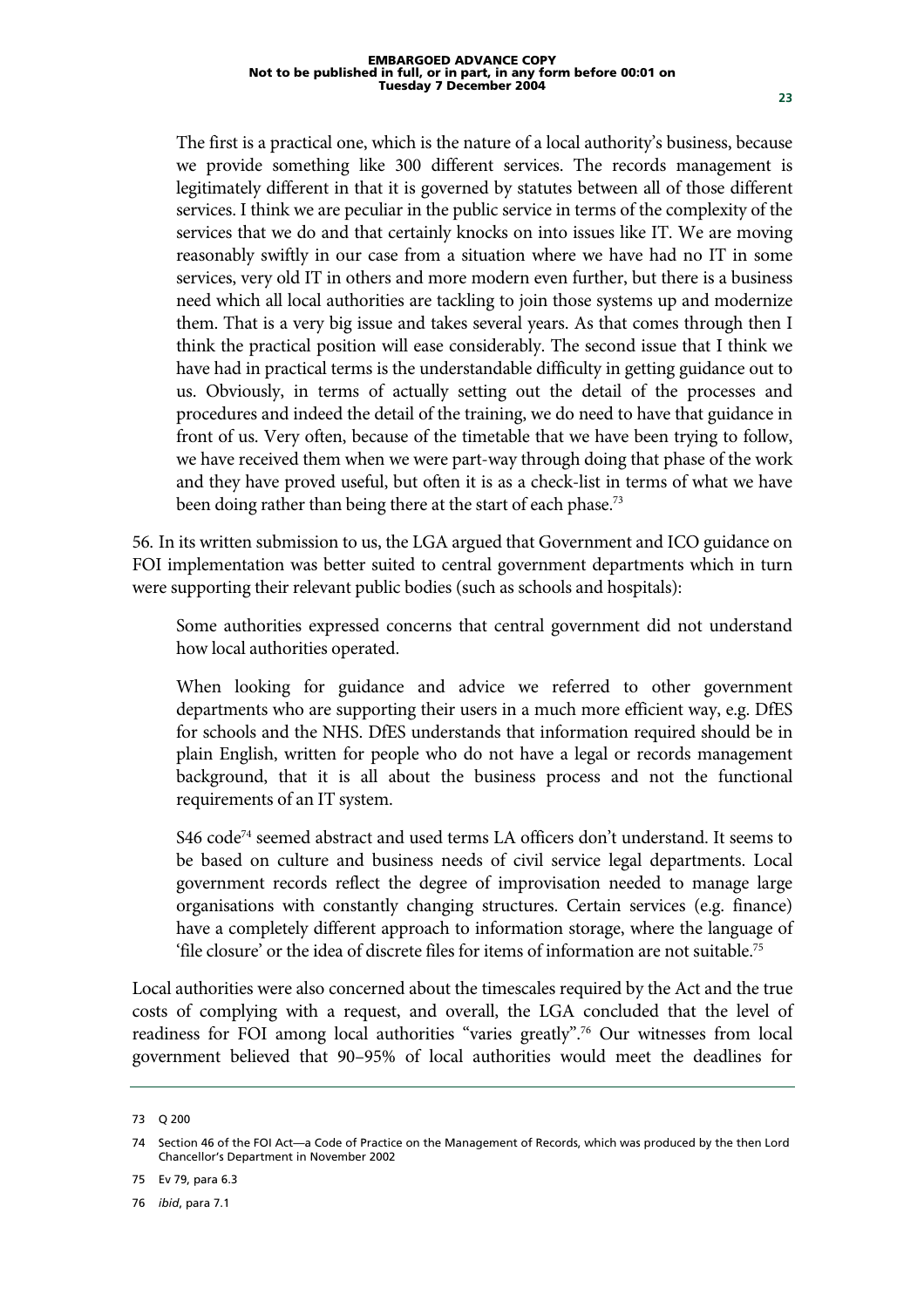straightforward enquiries. Dr Pollard said that if there are: "complex enquiries which require information from several different sources and not a single service then I think [local authorities] may struggle to meet the 20 days".<sup>77</sup>

#### **Points of Concern**

57. The LGA's evidence implied that there seems to be a degree of complacency amongst the chief executives of some local authorities, who have mistakenly assumed that the existing Access to Information regime operating in local government is similar to the Freedom of Information requirements that will be in force from January 2005:

There is some doubt as to whether it is worth devoting much effort to FOI, when a lot of effort was put into the 1998 Data Protection Act and the Year 2000 initiative, yet both had little impact on local authorities in the end. There is considerable uncertainty as to the volume and nature of requests that local authorities might expect after 1 January. These factors, and the lack of recognition by central government that implementation has resource implications, are influencing the approach of senior managers and members to prioritising implementation.78

#### **We believe that Chief Executives in all local authorities should ensure full compliance with FOI.**

58. The FOI Act contains no explicit financial penalties for non-compliance, but if the Information Commissioner deemed a public body not to be compliant it could take that body to the High Court for contempt. This issue is discussed below in section 4.

59. The LGA states in its submission that resources are the single most important issue of FOI compliance:

[B]y far the largest issue for local authorities is the lack of resources. They do not have the time, money or personnel to easily organise information on a corporate basis in order to allow ready retrieval for FOI purposes. The costs of organising their manual systems and/or introducing an electronic document and records management system (EDRMS) are beyond many of their means.

There has been no direct funding from central government for the implementation of FOI. The assumptions used to estimate costs prior to introducing the Act did not take into account issues affecting local government.<sup>79</sup>

60. A major concern was removed with the eventual decision on the fees regime that would operate under the Act (discussed below in Section 3), but it came very late according to the LGA. Furthermore, there still has been no detailed guidance from the DCA on the fees regime that will operate for the FOI Act, although it has been repeatedly promised. The LGA's noted in its submission sent in before the Lord Chancellor's announcement on costs, that:

<sup>77</sup> Qq 191–194

<sup>78</sup> Ev 78, para 5.3

<sup>79</sup> Ev 77, para 5.2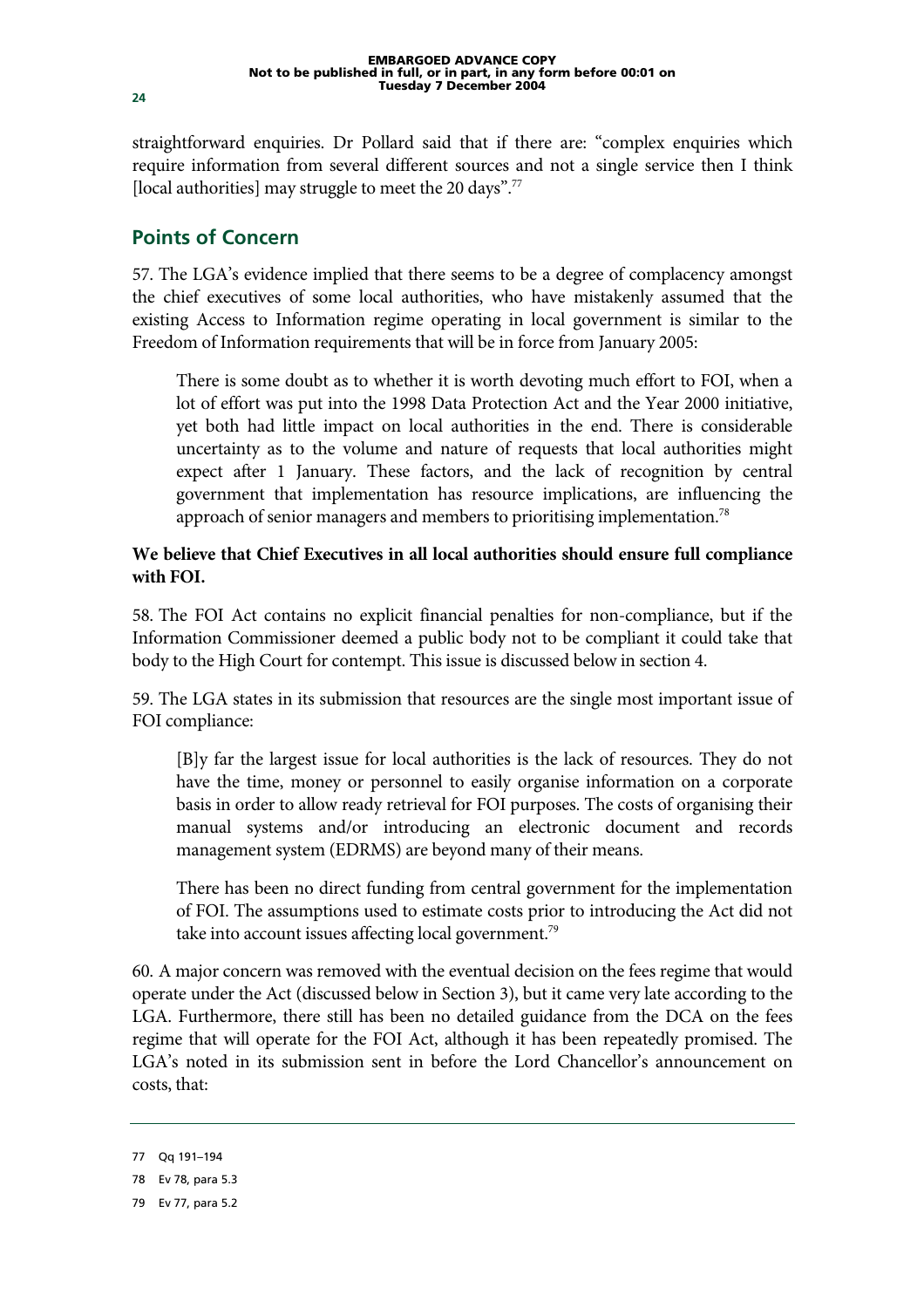Of particular concern is that, even at this late date, the final regulations on fees are not known. This is delaying authorities from drawing up procedures and detailed planning regarding costs and charging, and authorities fear that they will not now have these in place by 1 January.<sup>80</sup>

In oral evidence to the Committee, the Vice Chairman of the LGA, Cllr. Peter Chalke, noted that:

Only a very short time before the Act comes into place we have now seen a speech from Lord Falconer on the fees. I would remind you that we also still do not know the fees on the Licensing Act. We have been preparing, but if Government had prepared earlier and let us have the information earlier it would have made life a lot easier.<sup>81</sup>

61. While the concerns raised by our local government witnesses are similar to concerns expressed by other sectors, the LGA argued that the particular challenge for local government is the sheer range of services provided by various authorities—300 different services—with particular problems of records management and pressures on information systems. As Ms Faith Boardman put it:

I think we are peculiar in the public service in terms of the complexity of the services that we do and that certainly knocks on into issues like IT. We are moving reasonably swiftly in our case from a situation where we have had no IT in some services, very old IT in others and more modern even further, but there is a business need which all local authorities are tackling to join those systems up and modernize them. That is a very big issue and takes several years.<sup>82</sup>

Another witness, Dr Lydia Pollard of the IDeA, indicated that procuring electronic records management systems, which are essential for long term FOI compliance was beyond many authorities.

If you are talking of implementing an electronic records management system, you could easily spend £250,000 on such a system. If you are a small district authority then that is an enormous sum of money and so before you would invest in anything like that you would need to be sure that you were getting the right number of enquiries to justify implementing such a system.<sup>83</sup>

62. Furthermore, the National Archives, which advises on records management, had focused its efforts on advising unitary and county councils. Local and district councils, possibly with even greater challenges, were therefore not receiving the advice they needed.84

- 82 *ibid*
- 83 Q 201
- 84 Qq 45–48

<sup>80</sup> Ev 78, para 5.4

<sup>81</sup> Q 200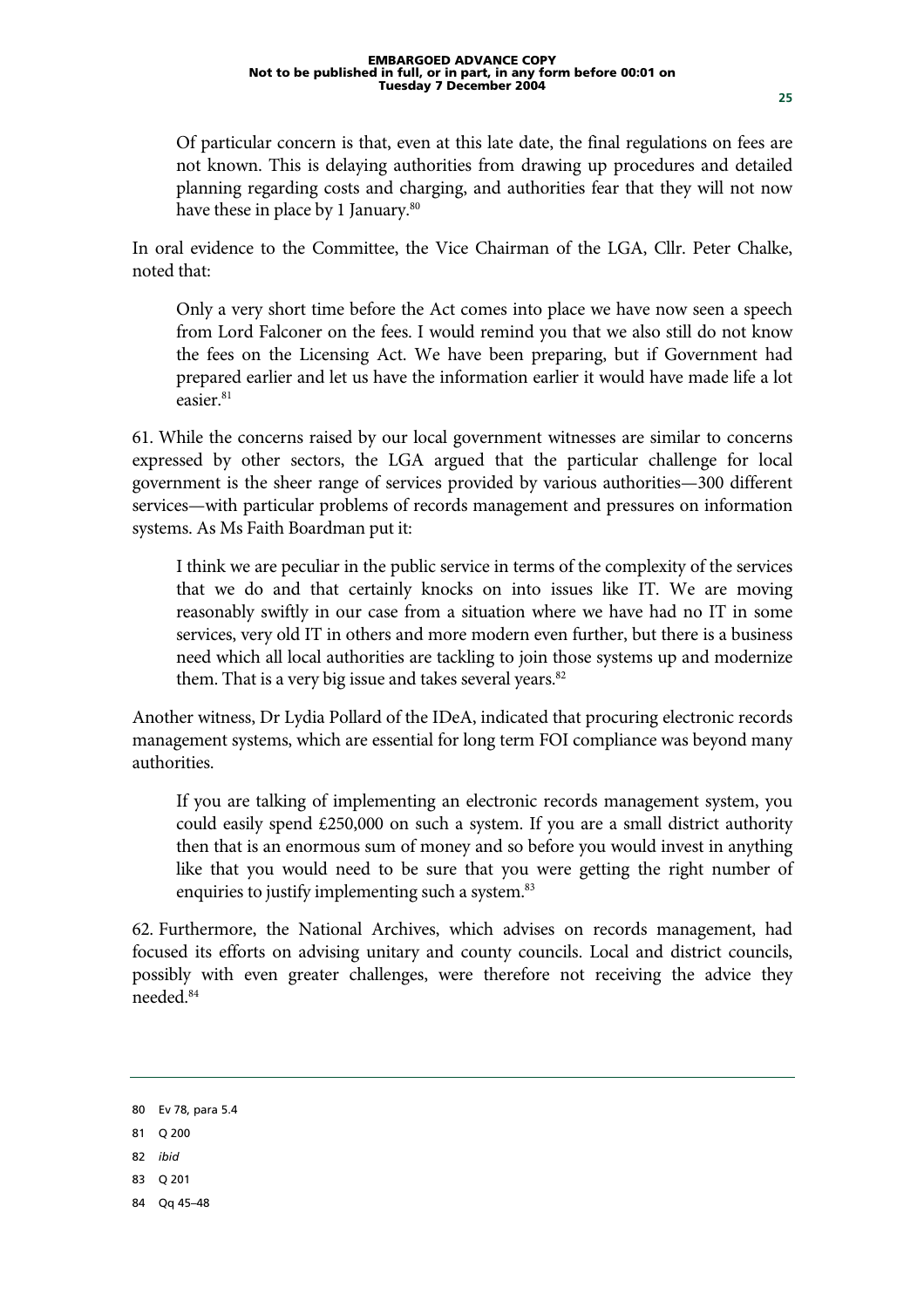### **Conclusion**

63. **While many local authorities will be compliant with the FOI legislation when it comes fully into force in January 2005, some will not. Successful compliance will be dependent on a relatively low initial level of requests. A 'business as usual' approach is far from the intention of the Act, which aimed to introduce a culture change in the handling of information. It seems clear that, so far, too few common standards for handling FOI requests across local government have been established. It is likely that different local authorities will handle similar requests in very different ways.**

64. **Late guidance from the DCA on such matters as fees has meant that issues of central importance have had to be addressed by local government at the last moment. We are concerned that the necessary guidance for enabling all staff to understand the requirements of the Act has been produced so late. In some respects the result has been that local government has been given a few weeks rather than four years to prepare fully for the advent of FOI.**

**26**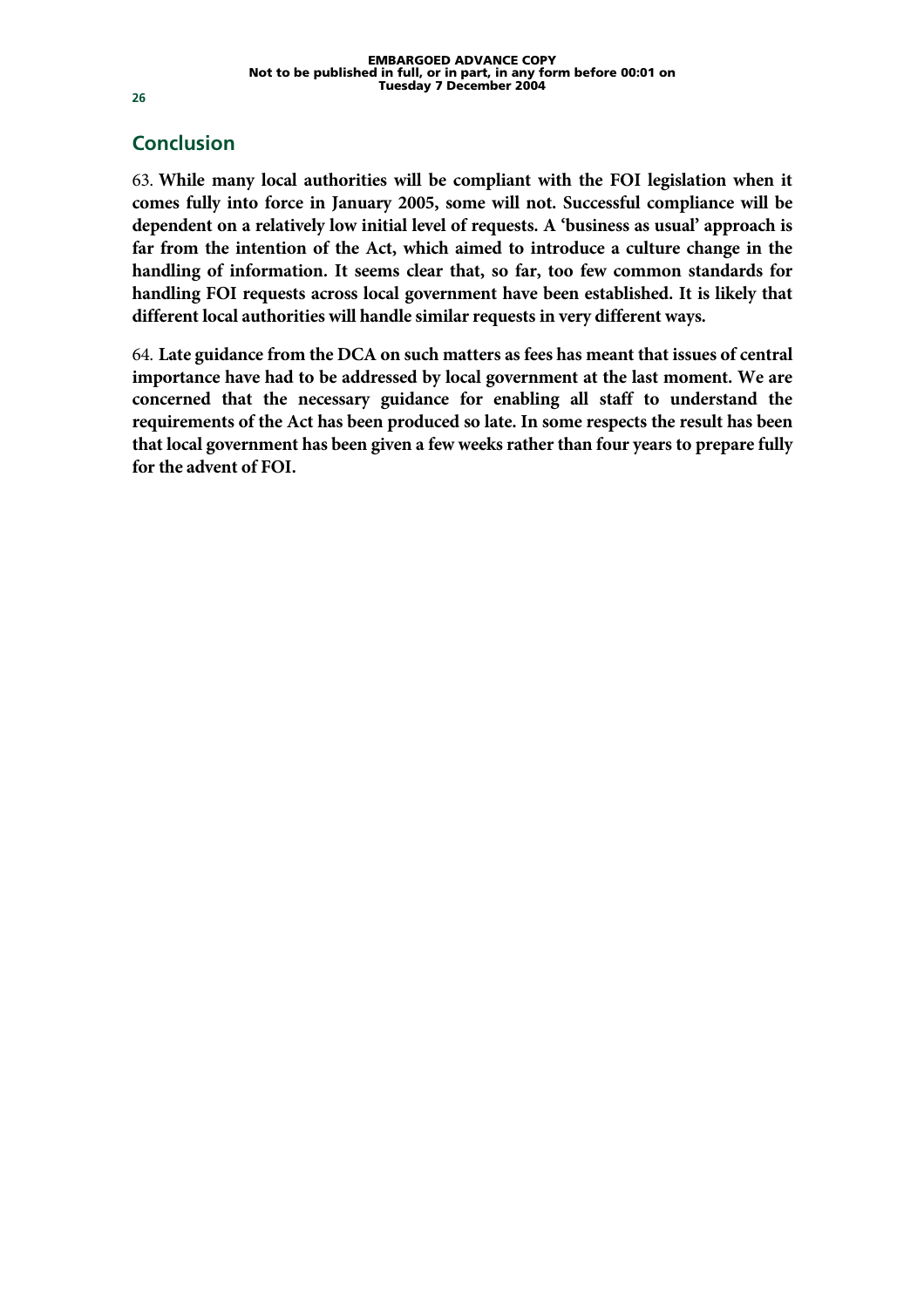# 4 The Role of the DCA

65. The DCA has prime responsibility for the FOI implementation process and the Lord Chancellor's stated intention for his department is unambiguous:

My Department, the Department for Constitutional Affairs, has successful FOI implementation as one of its principle objectives…We are providing clear and emphatic leadership across Whitehall in relation to FOI…we will not be passive in this role<sup>85</sup>

The Lord Chancellor chairs the ministerial sub-committee on Freedom of Information which has as its terms of reference: "To oversee the Government's strategy on Freedom of Information and its preparations for the commencement of the Freedom of Information Act 2000".86

66. The DCA has decided to focus its efforts on preparations by central government departments, leaving the Information Commissioner's Office to concentrate on all other public bodies. It publishes annual implementation reports as required by s87(5) of the 2000 Act. A Code of Practice under s45 has been issued giving guidance on the provision of advice and assistance. The DCA sets out its role as the department responsible for the FOI Act and secondary legislation made under the Act.

[T]he Department has a specific (non-statutory) role for leading and co-ordinating the work of government departments in preparing for implementation and application of the Act. The Information Commissioner's Office has responsibility for promotion and enforcement of the Freedom of Information Act 2000.

The Department and the Information Commissioner's Office have agreed their respective roles […] the Department is focusing its resources on central government and the Information Commissioner's Office is working across the whole of the public sector, but is concentrating on public authorities outside central government.87

67. The Lord Chancellor and the Information Commissioner decided in 2001 to form an Advisory Group on Implementation of the Freedom of Information Act. The group was jointly chaired by Lord Filkin, Parliamentary Under-Secretary of State at the Department for Constitutional Affairs (since replaced by Baroness Ashton), and Mr Richard Thomas, the Information Commissioner. There is also a Freedom of Information Practitioners' Group consisting of DCA and other public sector officals. The DCA has drawn up guidance on the exemptions, in addition to that produced by the Information Commissioner, who has responsibility for the wider public sector. The DCA FOI webpage contains details of its implementation plans and the Information Commissioner's website

<sup>85</sup> Speech to Campaign for Freedom of Information, 1 March 2004, *op cit* 

<sup>86</sup> HC 5 (2004–05), para 2.1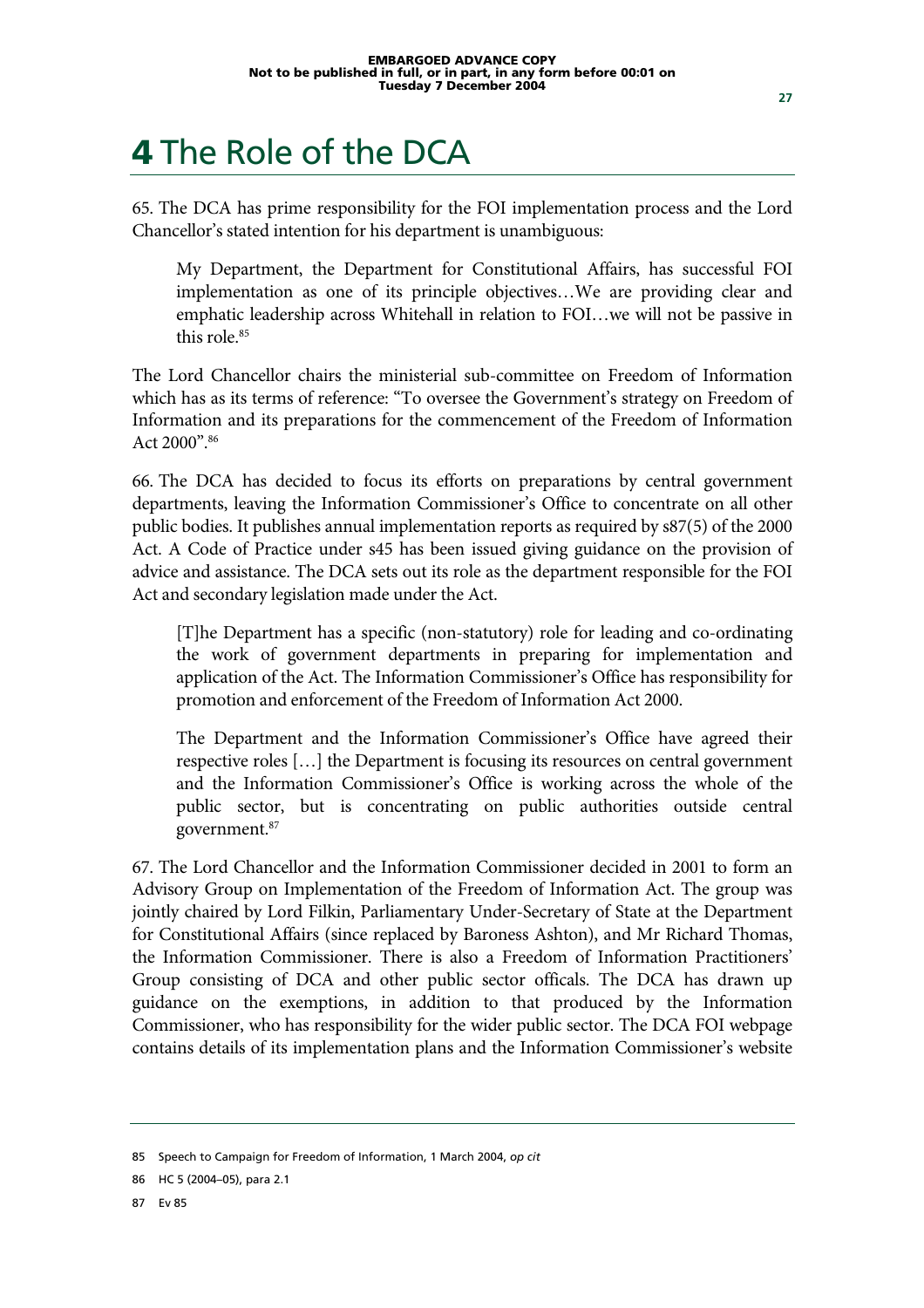has a series of guidance notes for FOI practitioners.<sup>88</sup> The National Archives produced a model action plan for records management for public bodies to follow.

68. In anticipation of full implementation on 1 January 2005, all relevant bodies had to have publication schemes in place in advance. The Lord Chancellor referred to these as being: "Schemes whose quality is independently tested by the Information Commissioner".89 The reality has been that given its limited resources (there are 33 FOI staff at the Information Commissioner's Office)<sup>90</sup>, the ICO approved only the format of the vast majority of publication schemes, not their content.<sup>91</sup>

69. In December 2003, the DCA produced a Model Action Plan, detailing the actions that needed to be taken by Government Departments to be ready for full implementation of the Act. The NAO considered implementation in the summer of 2004 and concluded that "generally Government bodies have made good progress".<sup>92</sup> The NAO report supported the Department's assertion in a later submission to the Committee that "implementation of FOI was being taken seriously across Whitehall and that departments were making good progress towards effective implementation".<sup>93</sup> The ICO agreed.<sup>94</sup>

70. As we note above, in May 2004, the Information Commissioner had made it clear to the Committee that the picture was mixed the further one got from central government departments.<sup>95</sup> On the subject of raising public awareness of the Act he commented, "we have not really started yet".<sup>96</sup> The DCA claimed it recognised a need to reach out and ensure effective steps to implementation amongst non-government department bodies:

DCA recognises the importance of communication between the centre…and local authorities. As a result, DCA is embarked on a series of presentations at Regional and County Discussion Groups of Access to Information Practitioners, chaired by local authorities. DCA has also undertaken initial scoping research into "plugging into" existing relevant networks within the health, education and Police Sectors. 97

In a speech in March 2004, the Lord Chancellor spoke of sharing best practice and of establishing networks to support implementers on an on-going basis.

We will foster Freedom of Information networks to share best practice, and to disseminate case law and training. The first networks are in place, and others will follow. I see a need for continuing support for these networks from my department.<sup>98</sup>

97 www.dca.gov.uk/foi/implement.htm

<sup>88</sup> www.informationcommissioner.gov.uk

<sup>89</sup> Speech to Campaign for Freedom of Information, 1 March 2004, *op cit* 

<sup>90</sup> Q 264

<sup>91</sup> Q 272. See also para 102 below

<sup>92</sup> *Counting Down*, *op cit*

<sup>93</sup> Ev 87, para 5

<sup>94</sup> Ev 81, para 2.1

<sup>95</sup> *op cit*, HC 593–i, Q 22

<sup>96</sup> *op cit*, HC 593–i, Q 29

<sup>98</sup> Speech to Campaign for Freedom of Information, 1 March 2004, *op cit*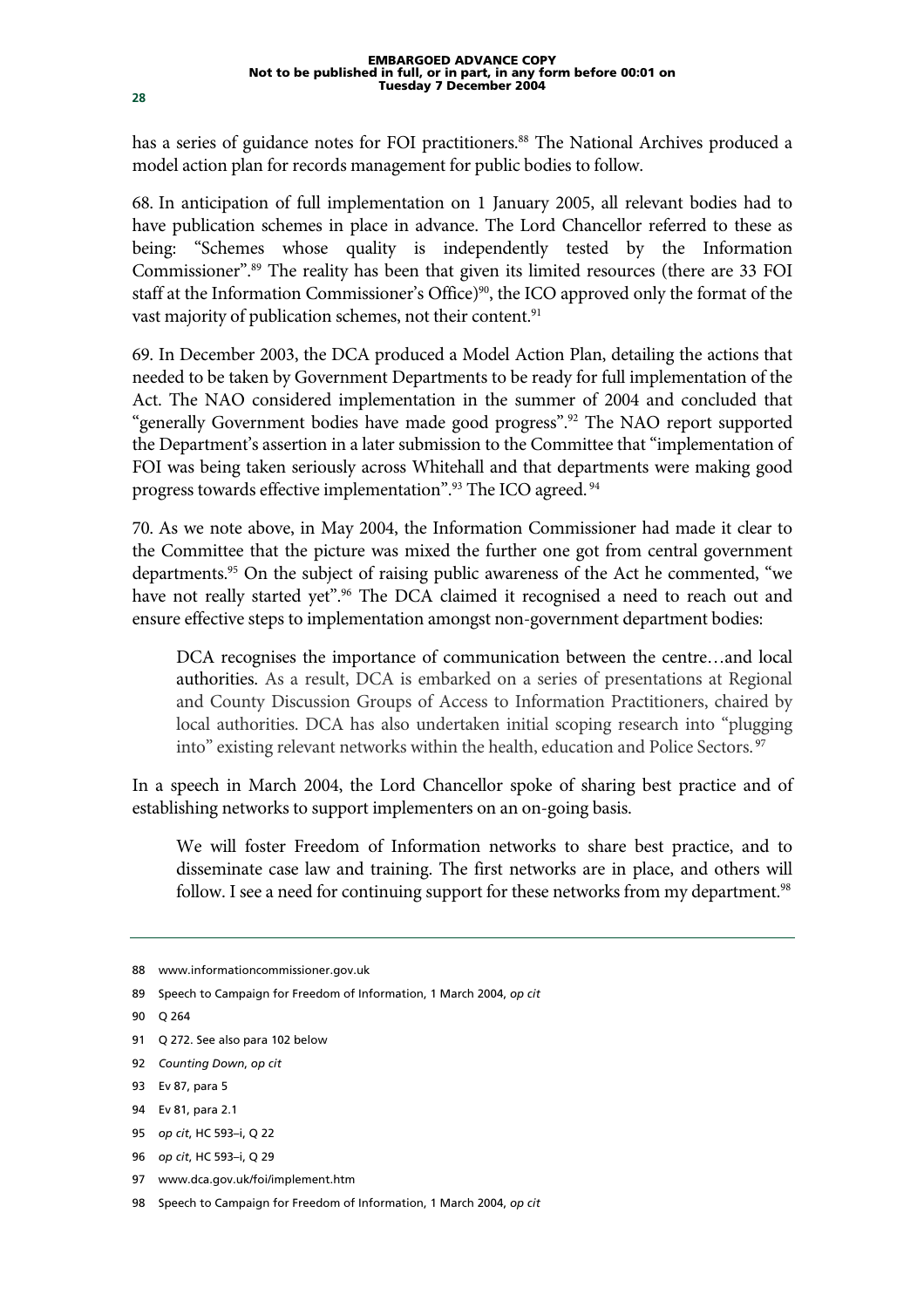71. How far this support network has effectively functioned was called into question by the evidence that we received during our inquiry. As one local government witness put it:

We were expecting that a network of FOI practitioners would be facilitated centrally and we registered our interest but heard nothing more. A web-based community of practice would have been very useful for practitioners to post their own procedures, flowcharts, training, presentations etc, and to host a forum for questions and answers.99

72. **The picture which emerged from the evidence we received was of uneven levels of success and a strong perception of a lack of strategic control and support from central government to other public bodies. The cause appears to have been a combination of a lack of consistent leadership by the DCA and an unclear division of responsibility for implementation between the DCA, the ICO and other government departments.**

#### **Co-ordination from the Centre**

73. The LGA complained to us of a lack of co-ordination from the centre.

There is a feeling that the delivery of guidance on FOI should have been coordinated by a single, central government department but this has not been the case. There is also confusion as to which department has prime responsibility for FOI. This may have caused delays in the release of information.<sup>100</sup>

The LGA also highlighted a lack of clarity in the delivery of guidance and the feeling that no single body was responsible overall for the implementation of FOI. Comments received from LGA members included the following:

There is a continuous stream of guidance coming from six government bodies (Information Commissioner, Department for Constitutional Affairs, Office of the Deputy Prime Minister, National Archives, DEFRA and DfES. The guidance seems uncoordinated and appears on the six websites on a drip-feed basis. No-one in central government appears to be managing the overall process.

Local authorities also feel that the guidance that is provided is aimed at central rather than local government and is too high level. There is a strong feeling that examples that could be copied would have been very useful and would have saved local authorities a great deal of time. This would also have helped to achieve consistency of approach. It was suggested that FOI should have been made a national project with dedicated funding to produce products that could be used by local authorities".101

74. By mid-October 2004, the DCA still had not produced its long promised guidance for officials on how to deal with information requests. We were told at the start of our inquiry that these were "in preparation".<sup>102</sup> The guidance finally was produced on 26 October with little more than six working weeks until implementation. Furthermore, **there appears to** 

```
99 Ev 79, para 6.4 
100 Ev 78, para 6.1 
101 Ev 78, paras 6.1 and 6.2 
102 Ev 85
```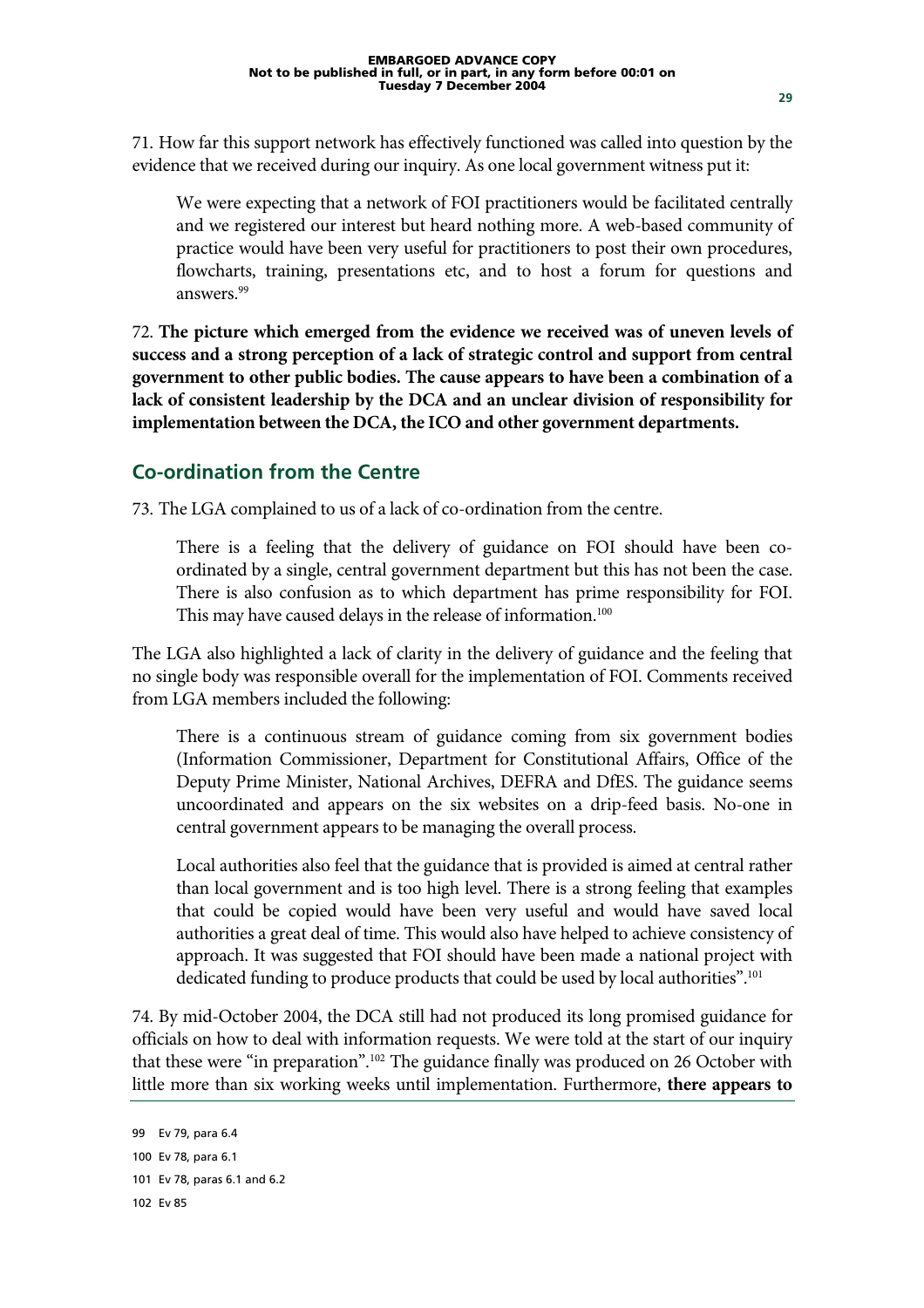**have been some confusion amongst public sector bodies about where to seek advice and about which department or agency was responsible for supporting them.** The LGA noted that:

There has been a lack of timely, practical guidance. The guidance from central government is seen as being written in legalistic terms and at a high level. Practical examples and case studies would be more appropriate to aid understanding, and help authorities start developing procedures and training.103

The Lord Chancellor laid before Parliament a Code of Practice on the discharge of public authorities' functions under Part 1 of the Freedom of Information Act 2000, with only 24 working days remaining, including the Christmas period, before the Act comes into force.104

#### **The Lord Chancellor's Advisory Group**

75. The Lord Chancellor's Advisory Group, which brought together a number of representatives from relevant public sector bodies (including a number of our witnesses), should have provided an important tool to co-ordinate guidance and training, ensuring that the various concerns of the disparate public sector bodies. The Group's terms of reference are:

To provide advice to the Lord Chancellor to assist him in preparing his annual report to Parliament in accordance with section 87(5) of the Freedom of Information Act 2000 by:

– Monitoring progress on implementation;

– Identifying best practice in information management and recommending approaches to its dissemination in and between types of public authorities;

– Advising on the needs of users of the Freedom of Information Act, how authorities might best meet those needs, and proposing ways of raising the public's awareness of their rights;

– Receiving reports on, and advising on, the preparations being made by the Information Commissioner to ensure procedures are established and guidance produced in a timely manner;

– Promoting a new culture of transparency in public authorities by assisting in the development of training and education programmes.

To undertake other tasks related to the implementation of the Freedom of Information Act as may be agreed by the Lord Chancellor and the Information Commissioner.<sup>105</sup>

<sup>103</sup> Ev 78, para 5.4

<sup>104</sup> HC 33 (2004–05)

<sup>105</sup> www.dca.gov.uk/foi/agimpfoia.htm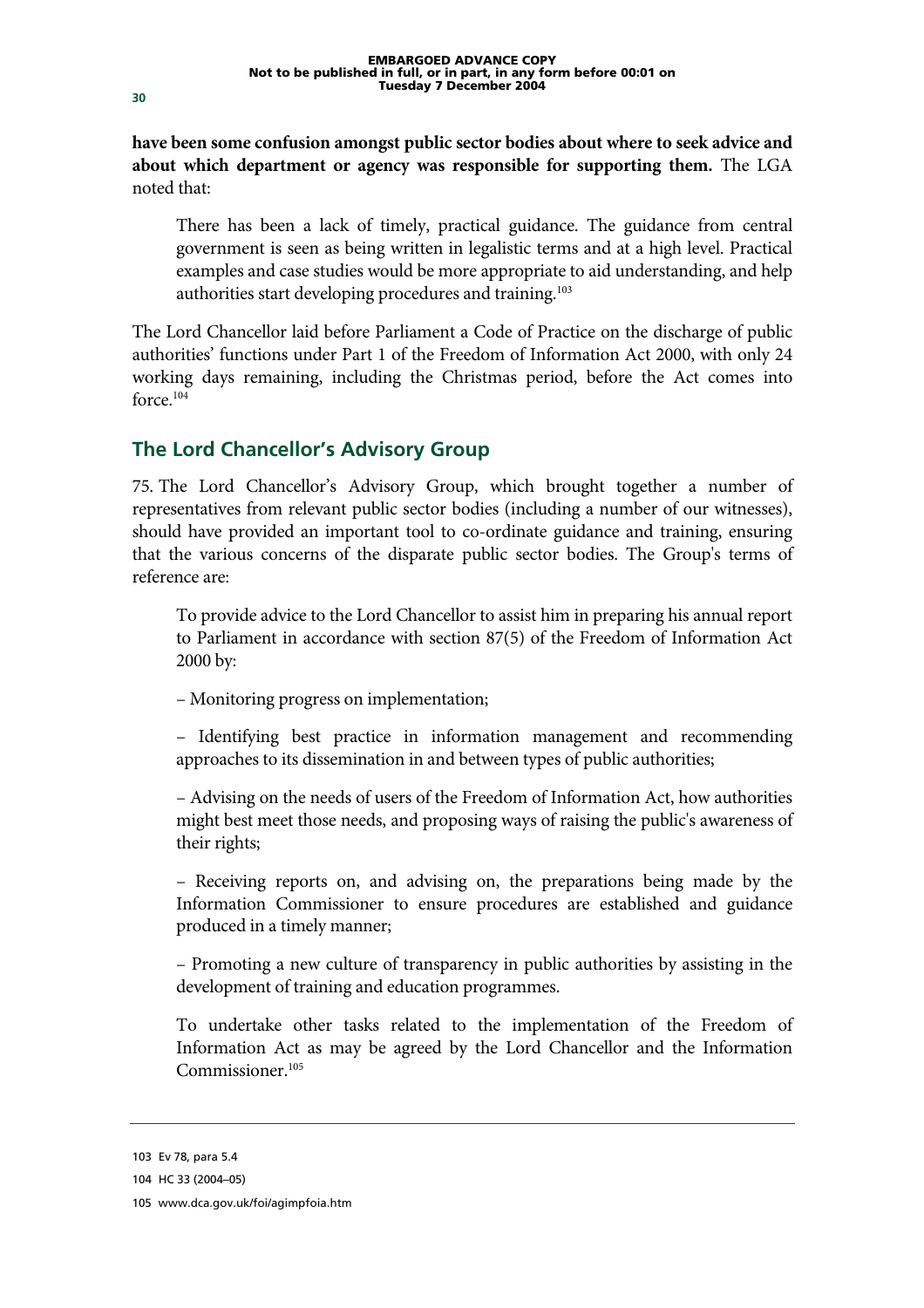76. However, ACPO told us that the Lord Chancellor's Advisory Group had suffered from a lack of synergy from Board members. In effect it was a good idea that was not properly fulfilled. In oral evidence to the Committee the Information Commissioner admitted that they were "rather ambitious terms of reference"<sup>106</sup> and that it did not turn out to be "very much more than a useful information exchange".107 One of the key reasons in the opinion of our witnesses why the Board's synergy failed to materialise was the constant changing of staff representatives from the DCA (noted above in para 31). Deputy Chief Constable Ian Readhead noted that this resulted in a loss of useful guidance.<sup>108</sup>

77. Mr Maurice Frankel pointed out that since the Lord Chancellor's Advisory Group was set up in January 2002 there had been a succession of four different Ministers chairing it: "it has not had the consistency, it has not had somebody there getting on top of the issue, sticking with the issue and seeing what needs to be done to shake the thing up a bit where that is necessary".109 The Parliamentary Under-Secretary of State, Baroness Ashton, did not accept these criticisms and noted:

I have not had the privilege of Chairing that Board as yet […] it was ambitious in what it set out to do […] I think it has done a good job and I am hoping it will do an even better job as we move forward.110

The Board was co-chaired by the Information Commissioner, Mr Richard Thomas, who did provide some non-political continuity.

#### **Staff Turnover in the DCA**

78. The Committee was told that in addition to the DCA representatives attending the Project Board meetings never being the same, there also has been an unusually high turnover of staff at the DCA department concerned with FOI more generally. Furthermore, it has been suggested that because nobody is left within the DCA FOI team who was involved in writing the legislation, this is causing problems in interpreting the legislation in certain areas.111 Mr Maurice Frankel told us of the negative effect of the exceptionally high turnover of staff in the DCA FOI team during the period since the Act was passed.

[...] there has been a turnover of Ministers and you might say, "Well, at least the officials continued", but we have had a similar turnover of officials because you have had, I think, three directors of that division and two acting directors in less than three years, so you have had four Ministers and five heads of the division over a very short period of time, so everybody has started getting on top of it and by the time

106 Q 253 107 Q 252 108 Q 159 109 Qq 101–102 110 Q 312 111 Ev 69, para 6.3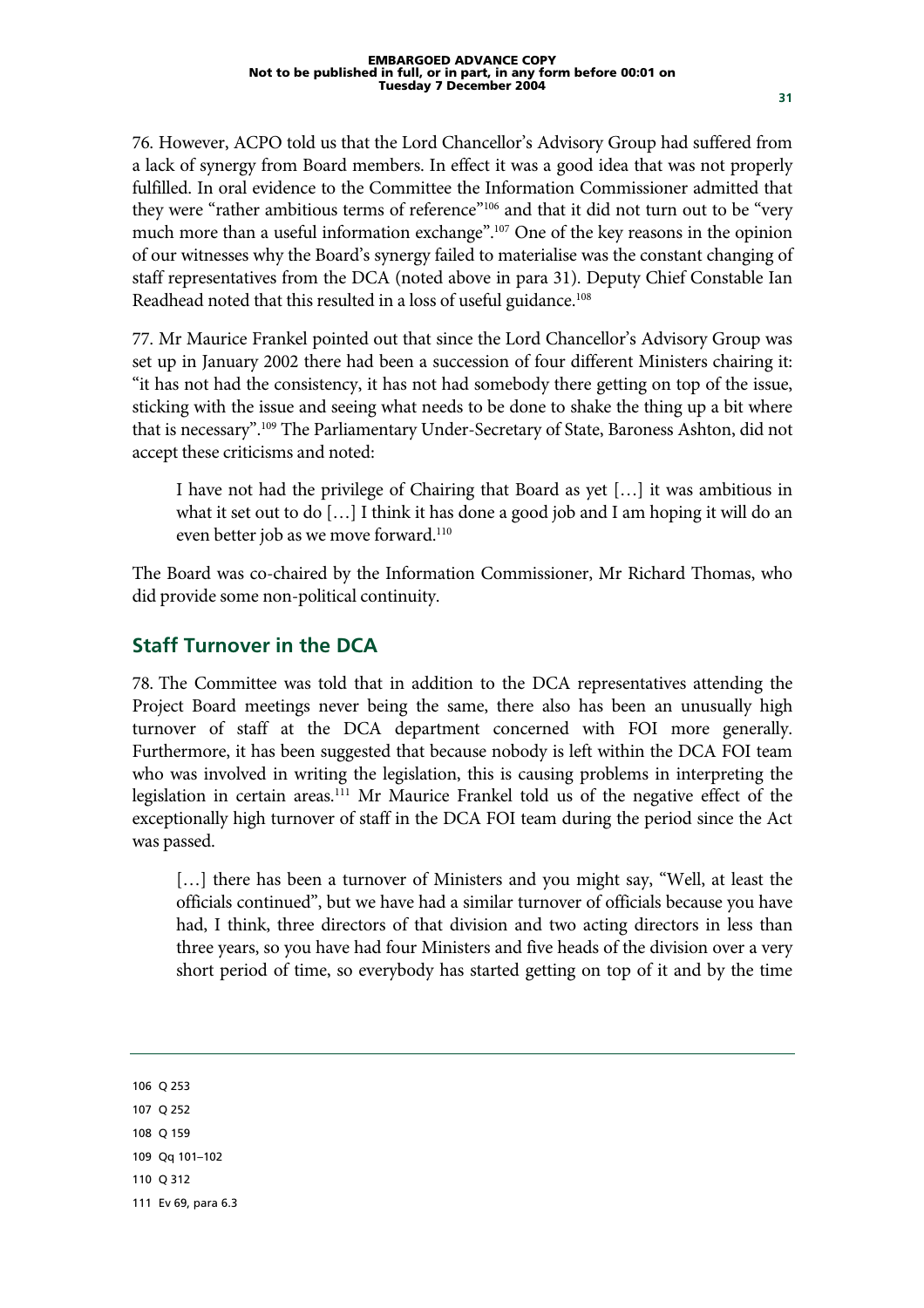they have figured out what is to do, they have handed over to somebody else. That has been a very unhelpful aspect of the process...<sup>112</sup>

ACPO agreed with this assessment:

There have been high staff turnover levels in the DCA since the development of the Publication Scheme in 2003. Indeed, the individuals who drafted the legislation in the DCA have since moved on and it is our belief that there is nobody left within the team who was involved in writing the legislation. This is causing problems in interpreting the legislation in certain areas and ACPO are having to take QC advice on certain sections where the wording is not clearly defined (e.g. Section 8).<sup>113</sup>

79. The Parliamentary Under-Secretary of State rejected these charges and stated that she was "very confident about the way in which we have organised our staffing".114 The DCA's Constitution Director, Dr Andrew McDonald, claimed that the turnover of staff had not been as dramatic as suggested by our witnesses and where it had occurred, was often part of a policy of renewing the personnel to make sure a team was in place with "appropriate skills and competencies for the long haul".115 He added that the benefits would be seen in the coming years. However, the cost appears to have been on continuity during the preparatory phase, as witnesses confirmed.<sup>116</sup>

80. Our local government witnesses stated that they preferred dealing with the Information Commissioner's Office when they needed advice rather than the DCA. As one witness put it:

I have had comments back that getting through to the right person within the DCA can be difficult and getting a response that is meaningful to them can be difficult as well.<sup>117</sup>

Dr McDonald accepted that "there are aspects of these [staff] changes that we might have communicated more explicitly".118

81. **We formed the impression from the evidence provided that the high staff turnover in the DCA during the period between the agreement of publication schemes in the summer of 2003 and the autumn of 2004 seriously interfered with the delivery of coordination.**

### **FOI Champions and Sanctions for Non-compliance**

82. The Committee has heard that with only three months to go before implementation, many FOI officers were having difficulty in getting senior managers to take the requirements of FOI implementation seriously. If true, the DCA policy of having

112 Q 103 113 Ev 69, para 6.3 114 Q 313 115 Q 314 116 Q 156 117 Q 226 118 Q 315

**32**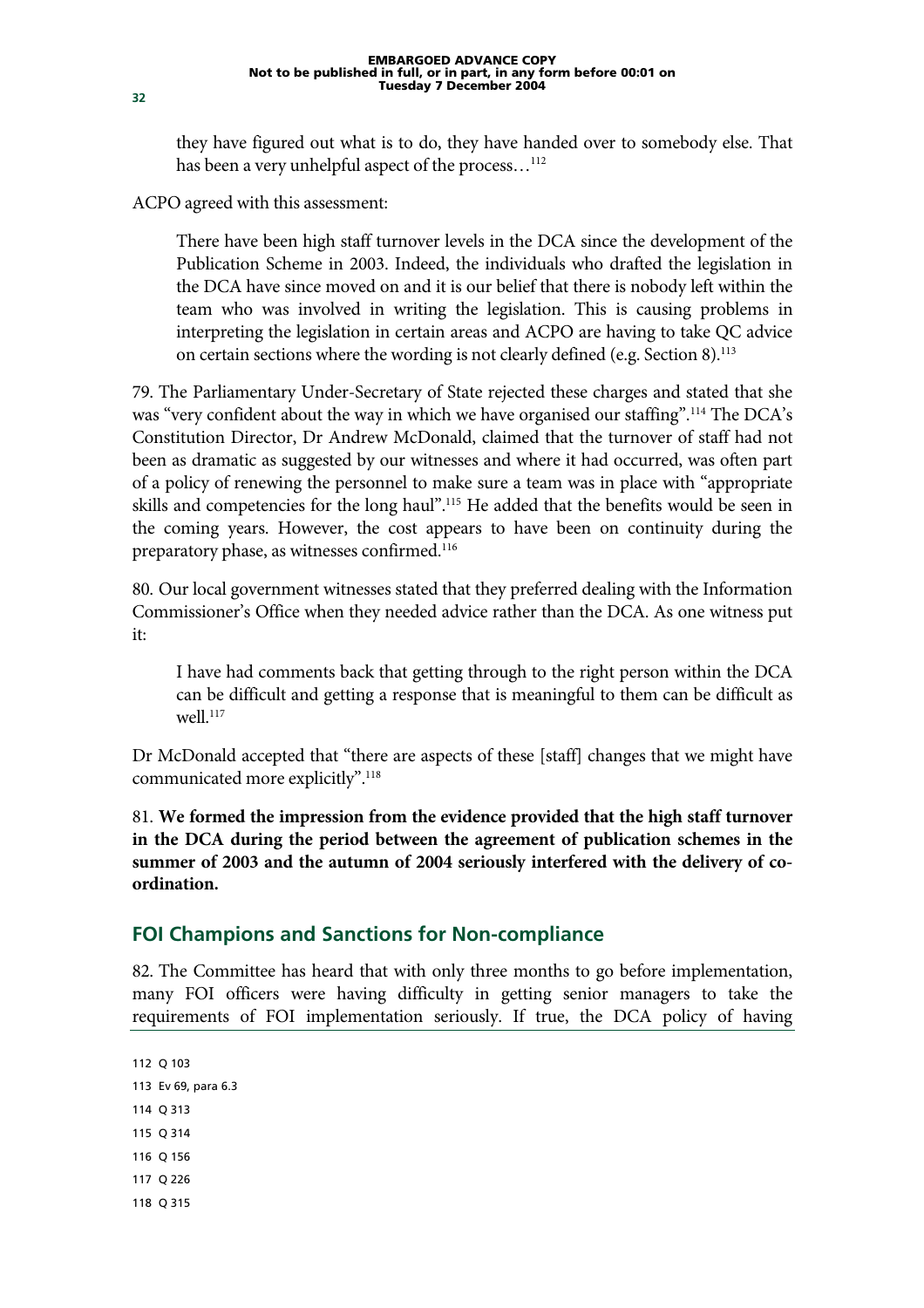nominated senior officials in each public sector body pushing through FOI implementation (or 'FOI Champions' as they are called), does not appear to have been successful. One explanation has been that the penalties for non-compliance are not clear. Moreover, if the FOI champion is not senior enough, their ability to energise the public sector body has been been limited. We understand that a by-product of the Committee's inquiry has been to move FOI implementation higher up the agenda.

83. The Information Commissioner, Mr Richard Thomas, stated in evidence to the Committee in May 2004 that he would not be sympathetic about any lack of preparation on the part of public bodies:

I have made it very clear in press statements and conference speeches and I make it clear again this morning that, given the long run-in time, I cannot accept from any organisation, "We are not yet ready." They have had nearly four years to get ready and, if they get a request in January or February next year and they have to respond within 20 working days and they say, "Oh, we weren't ready for this, we're not expecting it", I cannot be tolerant and I have made it clear that now is the time to get things ready. As the date gets closer, I think minds are concentrating more and more.<sup>119</sup>

However, Mr Maurice Frankel told the Committee that some staff did not really believe that their managers thought that non-compliance was all that serious:

It is a common thing to have questions asking, "What are the penalties for noncompliance?", hoping to be told that they are Draconian, not hoping to be told that they can get away with it, but hoping to be told that they are powerful so that they can go back and frighten the boss and frighten the top managers.120

84. **The approach has been to rely on the FOI Champions in each organisation to take responsibility for energising the organisations and ensuring adequate preparations for compliance. While this appears to have worked quite well amongst some central government departments, the approach does not seem to have achieved consistent results. Lack of consistency was a message repeatedly relayed to the Committee, as well as a failure to share good practice early enough across differing sectors.** An example was the practicing of procedures for dealing with requests. We understand that DEFRA practised dry-runs of dealing with FOI requests across the whole department, but that this useful exercise has not been adopted by many other departments.

85. The Information Commissioner's policy is to secure compliance by a process of educating and advising Public Authorities. However where compliance cannot be achieved by this informal route he will consider exercising his formal enforcement powers. If the Commissioner's Office is satisfied that a Public Authority has failed to comply with any of the requirements of the Act it may serve an enforcement notice requiring the Authority to comply. If the Public Authority fails to comply with the enforcement notice the Commissioner's Office may certify that fact in writing to the High Court. The Court may then deal with the Authority as if it had committed a contempt of court.

<sup>119</sup> *op cit*, HC 593–i, Q 23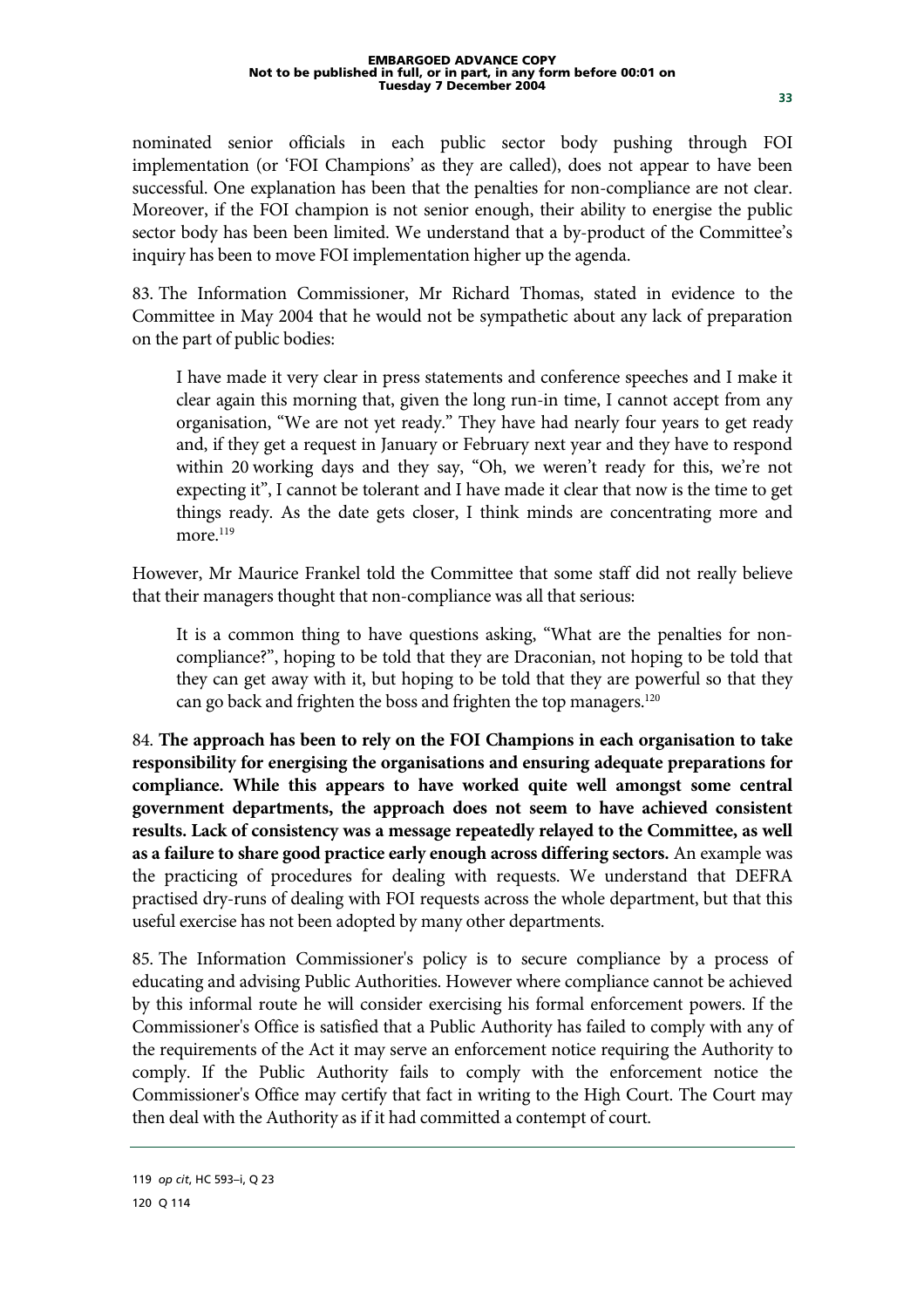86. **In the course of preparing evidence for this inquiry a number of public bodies reviewed their preparations for implementation. While this was welcome, we would have liked to have seen more evidence that the Department was encouraging this degree of thoroughness at an earlier stage.**

### **The 20 Day Deadline for Responding to Requests**

87. A major concern of all our witnesses has been the time available to public bodies to respond to FOI requests. The FOI Act has set a relatively demanding deadline of 20 days for public authorities to respond to requests for information, either with the information, or explaining why it was being withheld—even if they are not formally described as a FOI request by the applicant. The relatively short deadline was surprising given that research commissioned by the DCA itself found that a number of countries with existing FOI legislation have struggled to meet short deadlines for responses.121 A number of our witnesses suggested that there should be some flexibility on this point, especially during the initial stages of implementation. Other concerns have been raised by bodies such as schools which have long summer holidays when staff are not in post at particular times of year. Contained within the Act is a provision for the Secretary of State to grant extensions to these time limits up to a maximum of 60 working days.

88. Birmingham City Council was one local authority which highlighted the problems they felt would be faced by local authorities in meeting the deadline of 20 days, a challenge that had been exacerbated, it claimed, by the late delivery of DCA guidance.

[...] not many local authorities, we believe, will be able to guarantee that all routine requests will be dealt with, in full, within the statutory 20 days. There are a number of reasons, namely:

- 1. local authorities are unable to estimate, at this moment in time, with any degree of certainty, the number, size, nature and extent of requests for access to information. They will, of course, not wish to expend vital Council resources without due cause. This is in part due to the radical nature of the Act, both in terms of the scope of the Act in relation to domestic legislation and the number of potential applicants; and
- 2. local authorities will be unable to test, in full, the IT and manual systems and procedures being put in place by them to deal with FOIA requests. This is due to a number of factors, the primary factors being unable to anticipate the number of requests made, and the fact that much of the guidance and regulations, including:-
	- the Fees Regulations and Environmental Information Regulations;
	- amendments to schedule 12a of the Local Government Act; and
	- the appointment of qualified persons under s36 of the Act;

<sup>121</sup> *Management of Freedom of Information Requests in Other Jurisdictions*, Department for Constitutional Affairs research paper, October 2003, www.foi.gov.uk/impgroup/07\_07c.pdf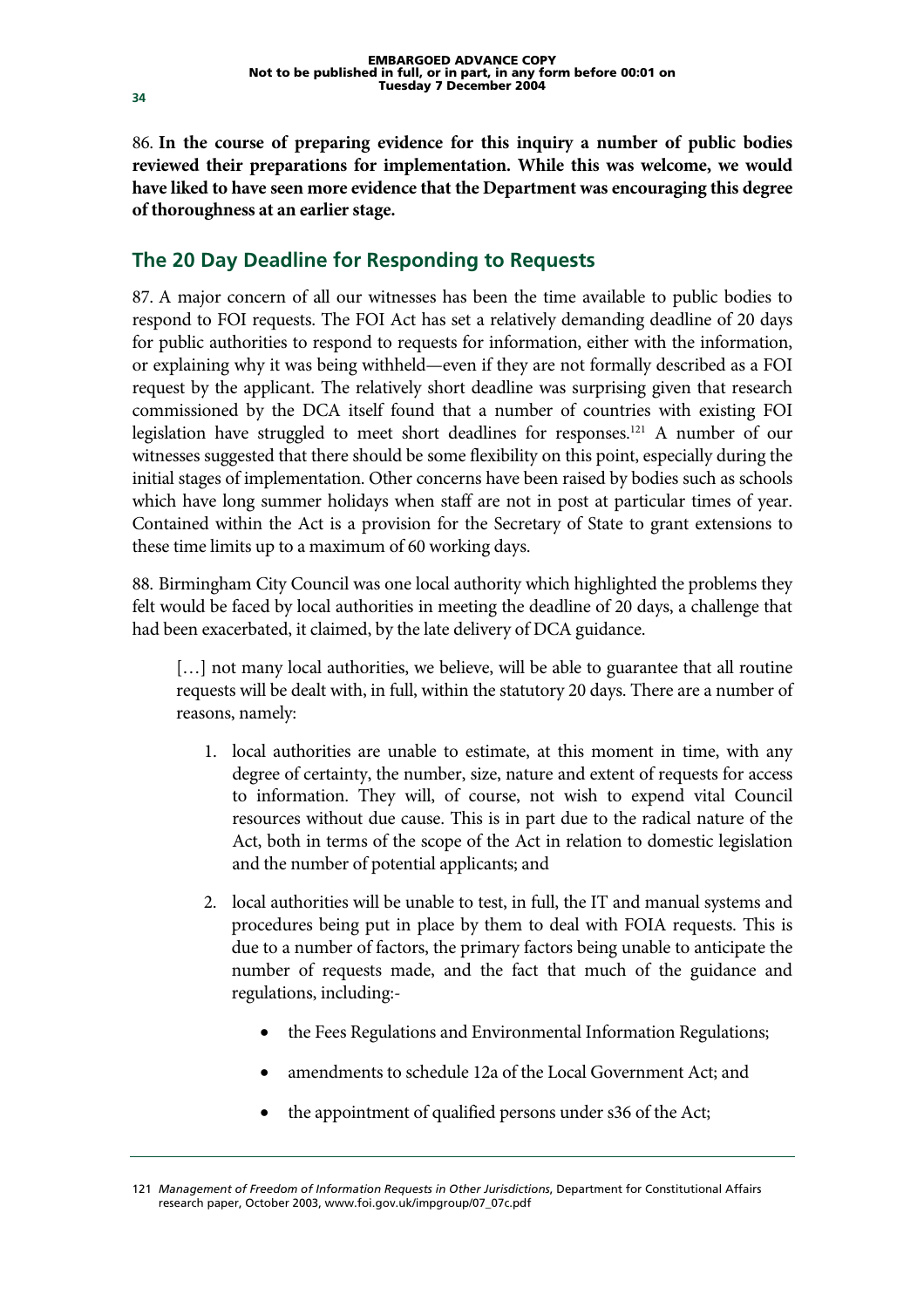still needs to be concluded by the Government, with less than 3 months before the scheduled implementation date of 1 January 2005. All of those documents form vital parts of the entire FOIA framework and, as such, these current "gaps" leave the FOIA potentially unworkable, at the present moment in time.<sup>122</sup>

89. Birmingham City Council proposed that no penalties should fall on public authorities that fail to comply with the Act and that a staggered introduction to the Act should be considered:

i) We would suggest that local authorities should not suffer any penalty or censure for failing to comply with the Act, for a bedding in period of, say, one year, provided they could demonstrate to the Information Commissioner that they had taken reasonable and adequate steps to try and comply with the request;

ii) An alternative approach would be for the Government to initially extend the period to respond to a request to, say, 40 days for routine requests, in line with the Data Protection Act timescales for an initial period of , say, one year, whereafter it would revert to the 20 working days at present intended by the Act; and

iii) Invite the Government to consider the "staggered" introduction of the retrospective effects of the Freedom of Information requests—as highlighted in this paper—in an effort to make more operationally manageable the orderly and effective implementation of the Act on 1 January 2005.<sup>123</sup>

90. The Committee was told by the Deputy Information Commissioner, Mr Graham Smith, about a consultation being carried out in Whitehall about the possibility of extending the 20 day deadline for responding to FOI requests:

I have been informed by the Department, that there has been a consultation within Whitehall just in the last six months [...] asking the departments whether they wanted to suggest that in certain circumstances that 20 working days should be extended. I understand that a submission has been put forward to the Minister and some draft regulations are being formulated, but my understanding is that that was an exercise purely within central government and I am not sure whether the Local Government Association were consulted or not, but my understanding is that they were not. We have not been formally consulted […] I understand that there may be some regulations between now and 1 January.<sup>124</sup>

No information on this had been provided to the Committee by the DCA and our witnesses from local government and elsewhere do not appear to have been aware of it either. The Parliamentary Under-Secretary of State appeared unaware of the concerns expressed repeatedly to the Committee about the pressures of meeting the 20-day deadline

123 Ev 72

124 Q 281 (Mr Smith)

<sup>122</sup> Ev 72. The draft Environmental Information Regulations 2004 were laid before the House on 27 October 2004. The draft Freedom of Information (Time for Compliance with Requests) Regulations 2004 were laid before the House on 4 November 2004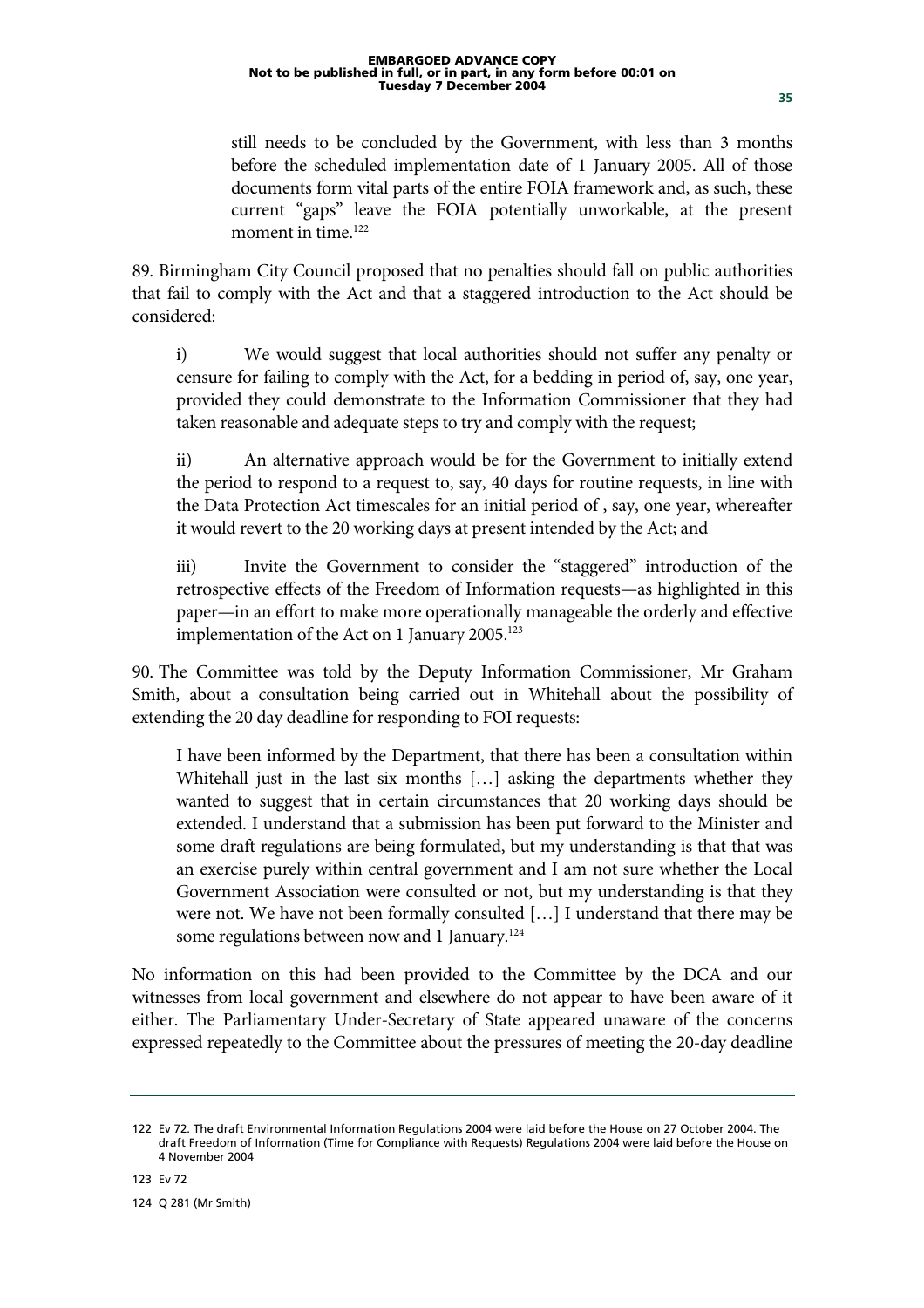for responses and stated that only two examples had come her way—schools and the armed forces (who might be actively deployed for long periods overseas).

Those are the only examples that have come my way. I have checked that there has been no correspondence or request for any others that have come through any other meetings. We have been in discussion, as you rightly say, with central government, but there have been no other areas where this has been particularly raised. As I say, schools was a classic example in a sense, but no others to date. If we receive any others, of course, we would look at them.125

However, if the consultation exercise was only being held within central government departments then it is not surprising that further representations had not been received. It is curious that even the Information Commissioner's office was not consulted. **We do not consider that the question of possible extensions of the time limit of 20 days has been effectively handled by the DCA in respect of public sector bodies outside central government.**

### **Timing of Issuing Guidance**

91. As noted above, the Act contains 'exemptions', which specify the circumstances in which information may be withheld. Many of the exemptions will be subject to the public interest test. Where the public interest test applies, the authority will still be required to disclose the information, unless it can demonstrate that the public interest in withholding the information outweighs the public interest in disclosing it. Other exemptions are 'absolute', which means that the public interest test does not have to be applied.

92. It remains to be seen how the exemptions regime will work in practice, but the Information Commissioner told the Committee that in cases of disagreement with Ministers he intended to make public reports to Parliament.

93. The Information Commissioner highlighted the issue of late decision-making in his submission. In particular, he cited the question of the authorisation of a qualified person under Section 36 (5) of the Act (i.e. a person who can grant exemptions) as a matter that had not been covered. There was a lack of clarity about whether this was the responsibility of DCA or ODPM.126

A lack of concrete examples on how and when exemptions will apply has been cited as an issue that is causing delays in determining procedures and staff training.

In particular, the decision on who will be the 'qualified person' within a local authority (the person who will assess the application of the section 36 exemption) has yet to be formally agreed and specified. The application of section 36 is an area of some considerable concern to senior officers and elected members. This is an area where detailed guidance and case study examples would be valuable to help local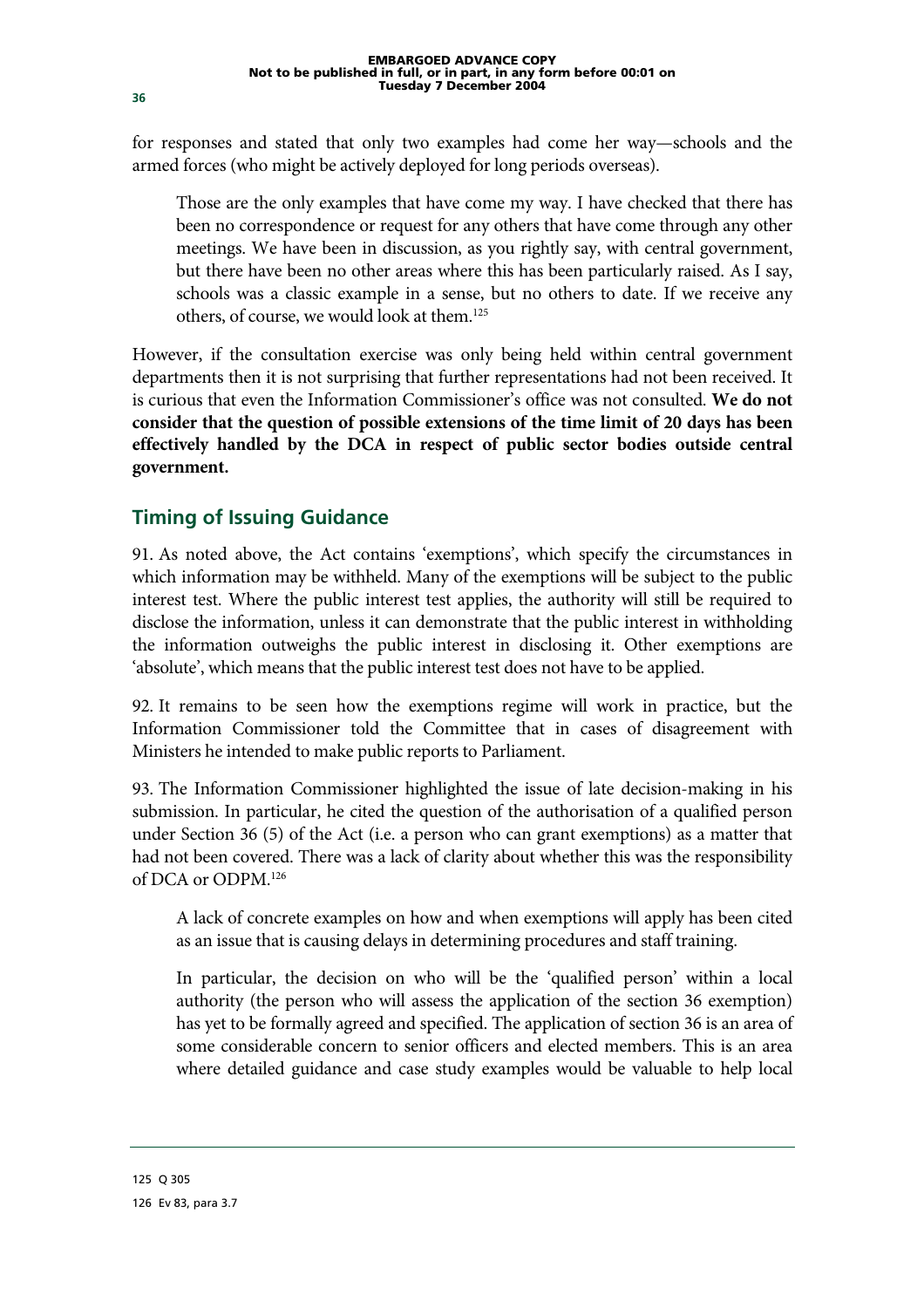authorities. Time is now very tight for this area and for developing local procedures for appeal.<sup>127</sup>

94. Cllr. Peter Chalke of the LGA also told us of his concerns on this matter:

We need to set up a system so that we know that the person who is the qualified officer will be trained and ready to take the decisions. At this moment we suspect it may be the monitoring officer. It cannot be too difficult to nominate who that is. Those sorts of things could have been done so much earlier on in this and would have made life easier [...] It is the department's job to nominate that officer. We are not getting the information, so it has to come back to the DCA.128

Other witnesses stated that they had raised this matter with the DCA in the Lord Chancellor's Advisory Group, but with no apparent effect.

95. The Constitution Director, Dr Andrew McDonald, denied that the decision on who a qualified person would be was a particularly important one, saying: "this is a relatively minor detail within the Act". He added that what was important was that this guidance was settled by January 2005. The person nominated would not require any particular training and would not need to be an expert in the whole Act.<sup>129</sup> Given that this person will be authorising exemptions under the FOI Act we are surprised that the DCA would not expect such a person to be knowledgeable about the whole Act. Furthermore, even if the DCA does not think it is an important issue, the Information Commissioner and local government do not agree with this interpretation. **The Department's attitude to such questions, which are exercising those who will have to implement the Act, illustrates deficiencies in its approach to supporting the process towards implementation.**

96. In his submission the Information Commissioner admitted that guidance on exemptions still remains to be finalised. It appears that this is another area of responsibility shared between the DCA and the ICO.

The Department for Constitutional Affairs have prepared guidance for Government Departments on the exemptions under the Act and on various procedural issues. However, these remain in draft form and are not yet published.

ICO guidance is directed at all public authorities, including Government Departments. Much of this has now been published and, although there has been some slippage in the timetable for its completion, the remainder will be published shortly. In some cases the guidance on exemptions has been delayed pending discussions with those departments or other interested parties most likely to be affected<sup>130</sup>

**Guidance on exemptions is a further example of late decision-making which reduced the amount of preparation time to a matter of weeks for legislation which has been on the statute book for four years.**

```
127 Ev 78, para 5.4 
128 Qq 227–228
```

```
129 Qq 326–329
```

```
130 Ev 81, para 2.1
```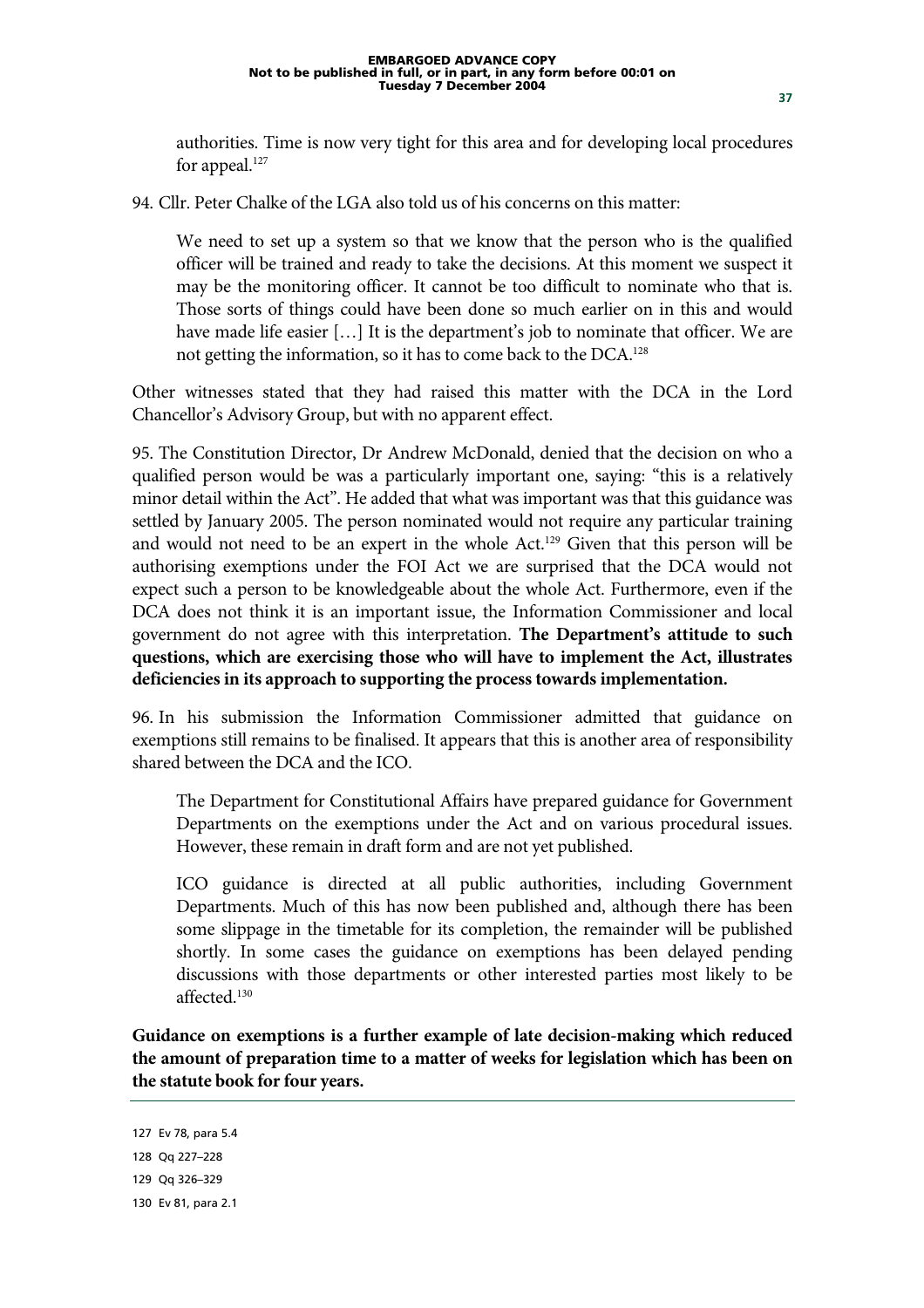### **The Fees Regime**

97. An important example of late guidance arose over fees. The question of what fees would be charged to applicants requesting information under FOI had exercised many, but as of mid-October 2004 there still had been no guidance from the DCA on the fees regime for the Act. The Information Commissioner posted a fees update on his website in March 2004. This referred to the Fees Working Group, led by the DCA which met for the final time in April 2004. A range of possible approaches to the fees regime question was considered by the Group. The Group did not reach a consensus on all the issues discussed and, rather than recommend a single approach to Government, it produced a paper setting out a range of options for consideration.

98. Campaigners and practitioners in public authorities have complained since 2002 that no decision had been reached on the fees regime likely to operate from 1 January 2005. The Information Commissioner told us:

In working with public authorities across the spectrum and particularly through engaging with their representatives at conferences, seminars etc, a recurrent theme has been their concern at the apparent lack of progress on the fees regime. From the very first Lord Chancellor's Department road shows in 2002 initiated by the Minister then responsible, Mr Michael Wills MP, public authorities were expressing concern about the proposed fees regime and how it would operate in practice. It is a great concern that there has as yet been no formal announcement as to the final content of the fees regulations, particularly as there is now only 10 weeks or so left of the long lead-in time to full implementation.<sup>131</sup>

Indeed, the Information Commissioner was so concerned with the lack of progress on this question, that he wrote to the Lord Chancellor himself in June 2004 asking for the matter to be resolved.<sup>132</sup>

99. Finally, in a speech in Newcastle on 18 October, the Lord Chancellor announced that:

The vast majority of requests made under the new Freedom of Information rights will be free [...] For information which costs public bodies less than £450 to retrieve and collate, there will be no charge. This is roughly equivalent to two and a half days of work, for free. Government departments will only be able to charge where costs rise above £600 (which equates to about three and a half days work).<sup>133</sup>

Furthermore, these limits only cover the costs of finding the information, not the cost of assessing whether it should be disclosed or not.<sup>134</sup> In his announcement the Lord Chancellor did not issue the accompanying fees guidance and regulations for public bodies (setting out exactly how things will operate). Instead the DCA indicated that these regulations would emerge "in November"—this did not happen.135 The Information

<sup>131</sup> Ev 83, paras 3.5 and 3.6

<sup>132</sup> Ev 90 and 91

<sup>133</sup> DCA Press release 508/04, 18 October 2004

<sup>134</sup> Q 291

<sup>135</sup> DCA Press release 508/04, 18 October 2004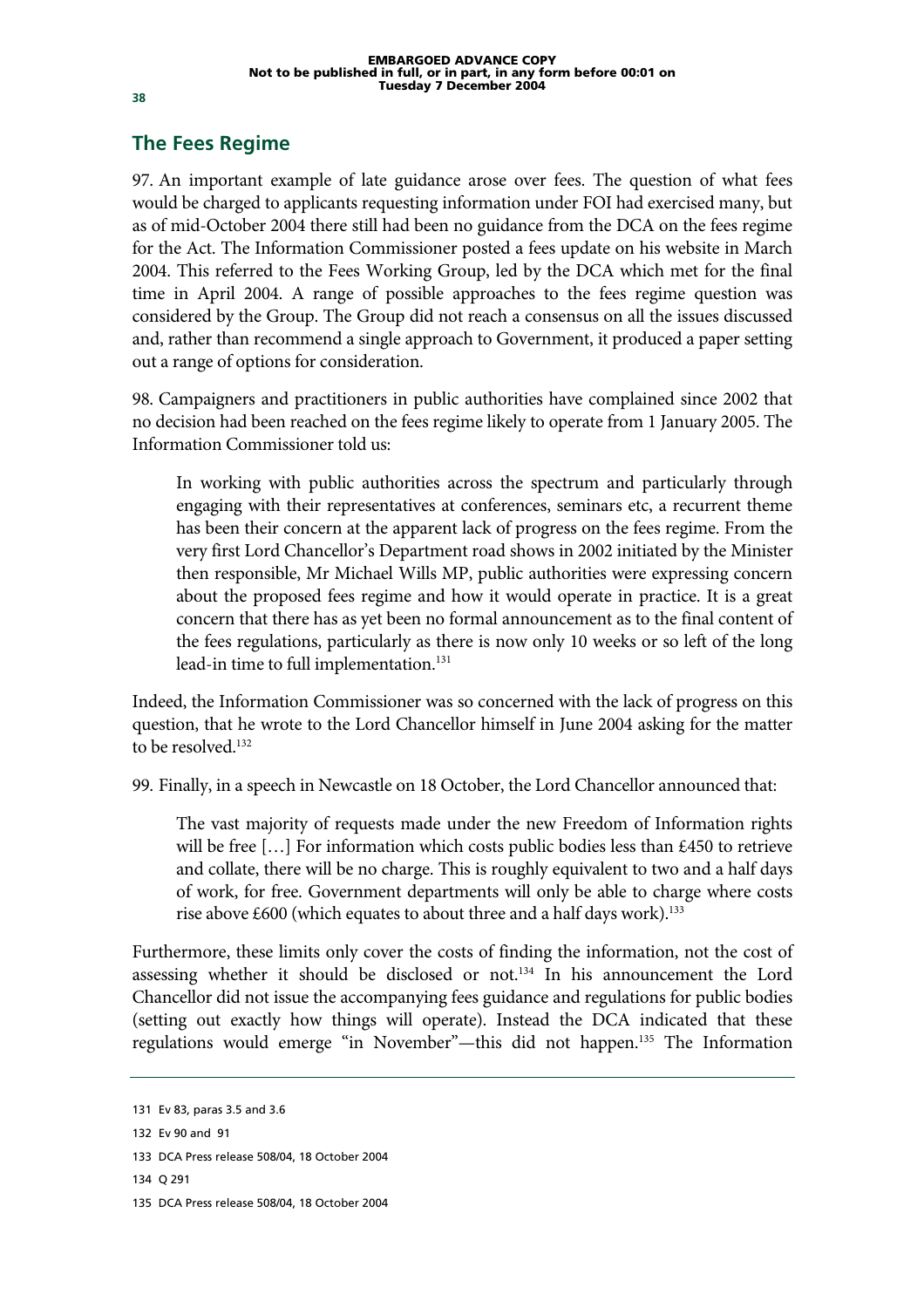**guidance on the fees regime still has not been produced and needs to be as a matter of** 

100. The guidance will cover what will be an appropriate hourly charging rate for assessing whether a request has come in under the limits which have been set.137 **While the removal of fees for the majority of applications is a positive step towards encouraging ease of access to official information, under the terms of the Act there is no requirement for public bodies to make information available if the cost of retrieval exceeds these limits. While public bodies may choose to provide the information on a full-cost basis, there is no requirement under the Act to do so. Paradoxically, while the non-imposition of fees will make many applications easier, this may also mean in effect that any request for information that takes more than 2–3 days to retrieve can be refused.**<sup>138</sup> **Therefore, whether intended or not, the setting of the fees limit sets an arbitrary and potentially vast exemption to the scope of information which can be required to be produced. Notwithstanding this fact, the ICO emphasised to the Committee that this did not remove a public body's obligation to give what assistance it could**:

[...] public authorities will have a duty to provide reasonable advice and assistance, so if your request takes you to £750, the authority must come back and say, "What is it you really want? Can we agree a smaller amount?" They cannot simply say, "Over the limit", and walk away from it. They have to assist you in reformulating your request.<sup>139</sup>

101. **We hope that the decision to waive fees for most FOI requests does not inadvertently lead to a more restrictive approach to the application of freedom of information.**

#### **Publication Schemes**

102. As discussed above, the Freedom of Information Act 2000 requires public authorities to adopt and maintain a publication scheme which has been approved by the Information Commissioner. This requirement to adopt an approved publication scheme was phased in between July 2002 and April 2004. However, the sheer number of schemes approved in the time available meant that these schemes were apparently assessed in terms of their form, not their content. That is, the ICO staff did not have time to check what the publication schemes actually contained, but rather how they were structured. The Deputy Information Commissioner explained as follows:

[W]e said to [public authorities] in our guidance that they ought to be publishing more information than was already available. When they were submitting their

136 Q 291

**urgency.**

137 *ibid* 

<sup>138</sup> Qq 292–298

<sup>139</sup> Q 297 (Mr Phil Boyd)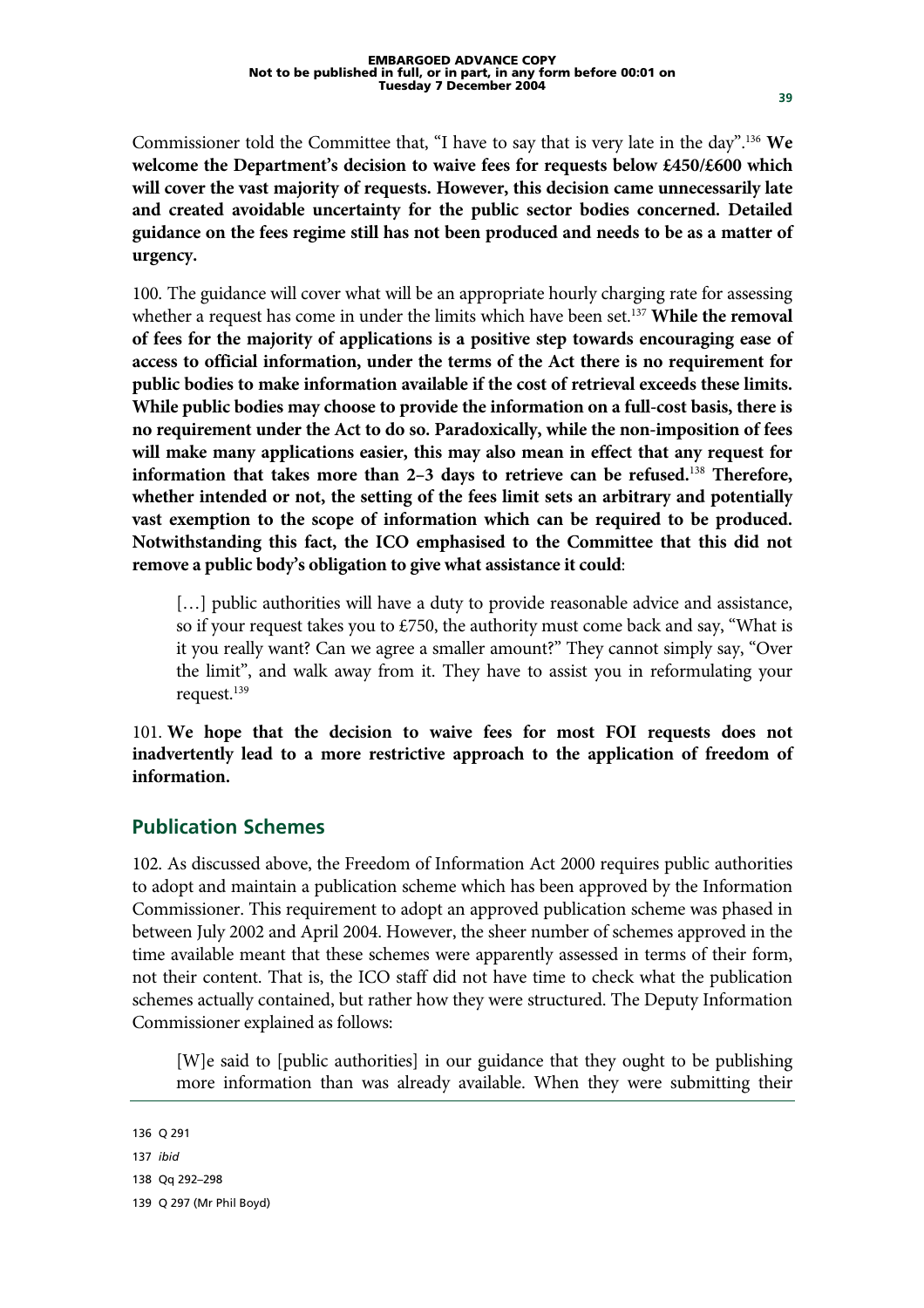publication schemes, they were required to complete a form which asked them whether, and what, additional information was made available under their publication scheme which previously had not been put into the public domain, so that was one of our criteria, but given the size of the task, it was not possible for us to cross-check each and every instance of that.140

103. It has been suggested that this has resulted in some cases in rather un-ambitious schemes, which according to campaigners means that the opportunity of the publication schemes to promote freedom of information objectives was lost. Mr Maurice Frankel told the Committee that:

the main test [of a publication scheme] is what it adds to what went before. I think in too many cases the answer is practically nothing…what you see is schemes built up by taking stuff that is on the website already and just a link to it being put on the publication scheme  $[\dots]^{141}$ 

104. Mr Frankel went on to state what he thought the publication schemes should achieve:

I think we would have liked to see, and would still hope to see, schemes being used, first of all, to make previously inaccessible or unpublished information available and, second, to provide material which will help people understand what it is that departments hold, what type of material goes into their files, what type of documentation is produced at different stages in the decision-making process so that people can anticipate what will be there that addresses the issue they are interested in rather than have a black box into which people have to fire at random with no idea whether there is a target they can hit.<sup>142</sup>

Mr Frankel also suggested that the publication schemes could support FOI objectives by helping requesters identify what material was being disclosed and what was not.

What we also would like to see is departments and public authorities publishing their request logs and their disclosure logs, and this co-ordinated system of monitoring would provide a basis for that so that people can see what is actually being disclosed and people can see what is being treated as exempt and what is not being treated as exempt. I think that will help to improve the level of disclosure because it then becomes very difficult for the people who have not done the work, departments which have not thought about it or authorities, to withhold stuff which their colleagues in other departments have been releasing. It helps to drive the standards up if that is published.143

105. **It is clear from other evidence we have received that a number of publication schemes may not have met the aim of the freedom of information legislation, notably in the medical sector.**144 The ICO placed a 'sunset clause' on its approvals for the

<sup>140</sup> Q 272 (Mr Smith)

<sup>141</sup> Q 124

<sup>142</sup> *ibid* 

<sup>143</sup> *ibid* 

<sup>144</sup> See above, paras 41–42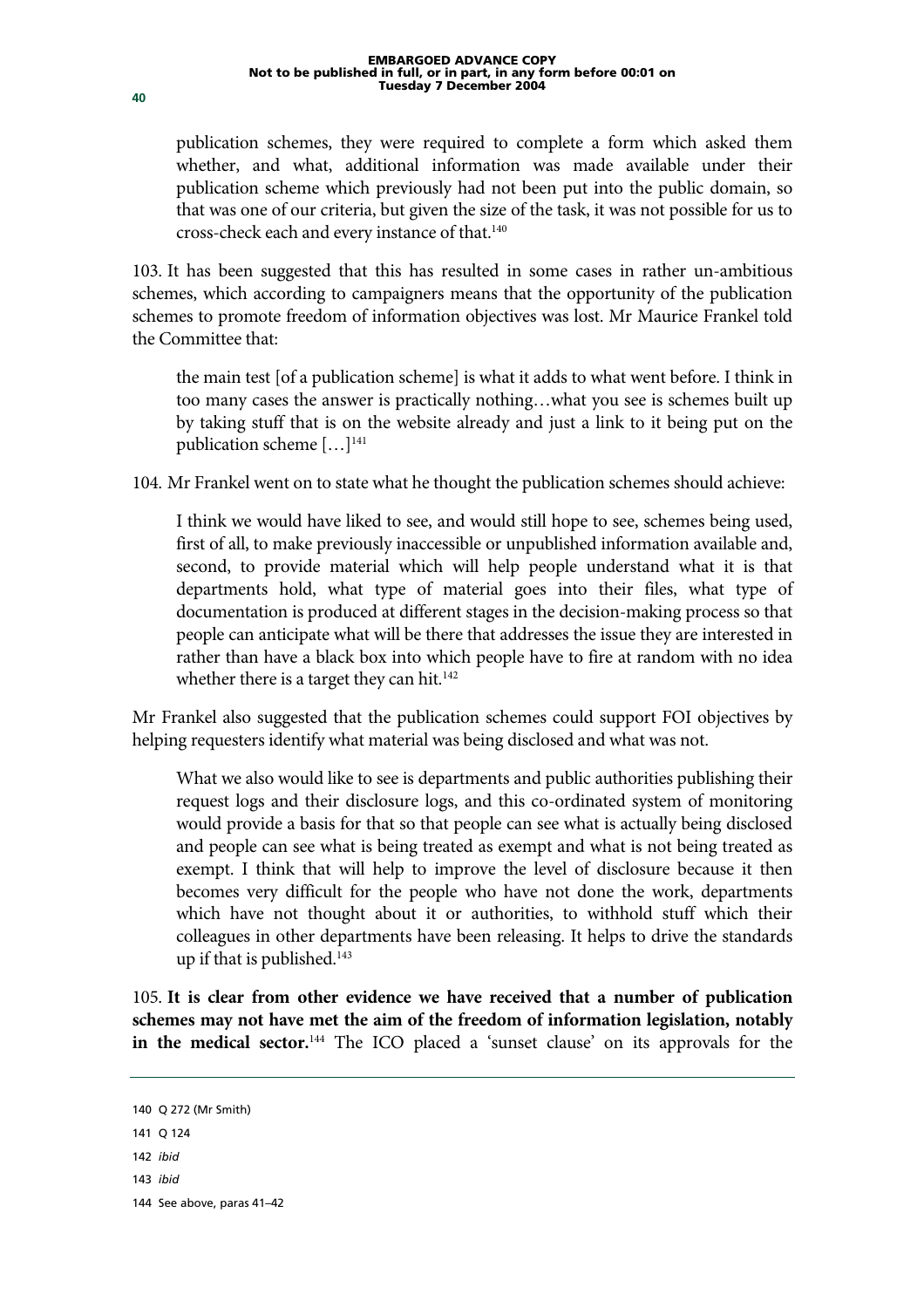publication schemes and intends to review these approvals after four years from initial approval.<sup>145</sup>

#### **Training advice**

106. Another concern raised by our witnesses has been training advice. The BMA reported that guidance and training has been non-existent in some cases:

a number of GPs have reported that training has been unhelpful or non existent and the information they have received has been minimal. As a result, some GPs have had to research the requirements under the Act on the internet themselves. Some practices claim to have never received anything and only found out about their obligations through speaking to colleagues".146

The LGA told the Committee that concern had been expressed about the availability of good-quality training, as some of the commercial training courses could give misleading information. For example, it quoted a comment from a LGA member as follows:

When I attended a seminar (held by a law firm) around October last year, we were told that the request had to be from <u>inside</u> the UK to be a valid request.<sup>147</sup>

In fact, any foreign national or UK citizen, whether resident in the UK or abroad, can make a FOI request as long as a name and address is provided.

107. Some local authorities felt that the Information Commissioner or the DCA should have either carried out training or provided a list of recommended/approved trainers.<sup>148</sup> According to one of our witnesses, the Manchester group of authorities simply set up their in-house training scheme, "purchased … as a consortium from a private company because we could not wait for an e-learning package to come out from the Government".<sup>149</sup> The Parliamentary Under-Secretary of State tried to claim that the range of training needs for FOI implementation was so broad so as to make any attempt at a core training syllabus unworkable.

We have tried to suggest to organisations that they need to identify their own training needs within the framework of what we think they need to be able to do and to have done, and then to determine, in the way that they normally would—because they buy and organise training all the time—what is needed in their particular organisation. To be too prescriptive would have been wrong, because it is different in each different case.150

<sup>145</sup> Q 272

<sup>146</sup> Ev 61, para 12

<sup>147</sup> Emphasis added. Ev 78, para 5.4

<sup>148</sup> Ev 79, para 6.5

<sup>149</sup> Q 218 (Ms Matley)

<sup>150</sup> Q 360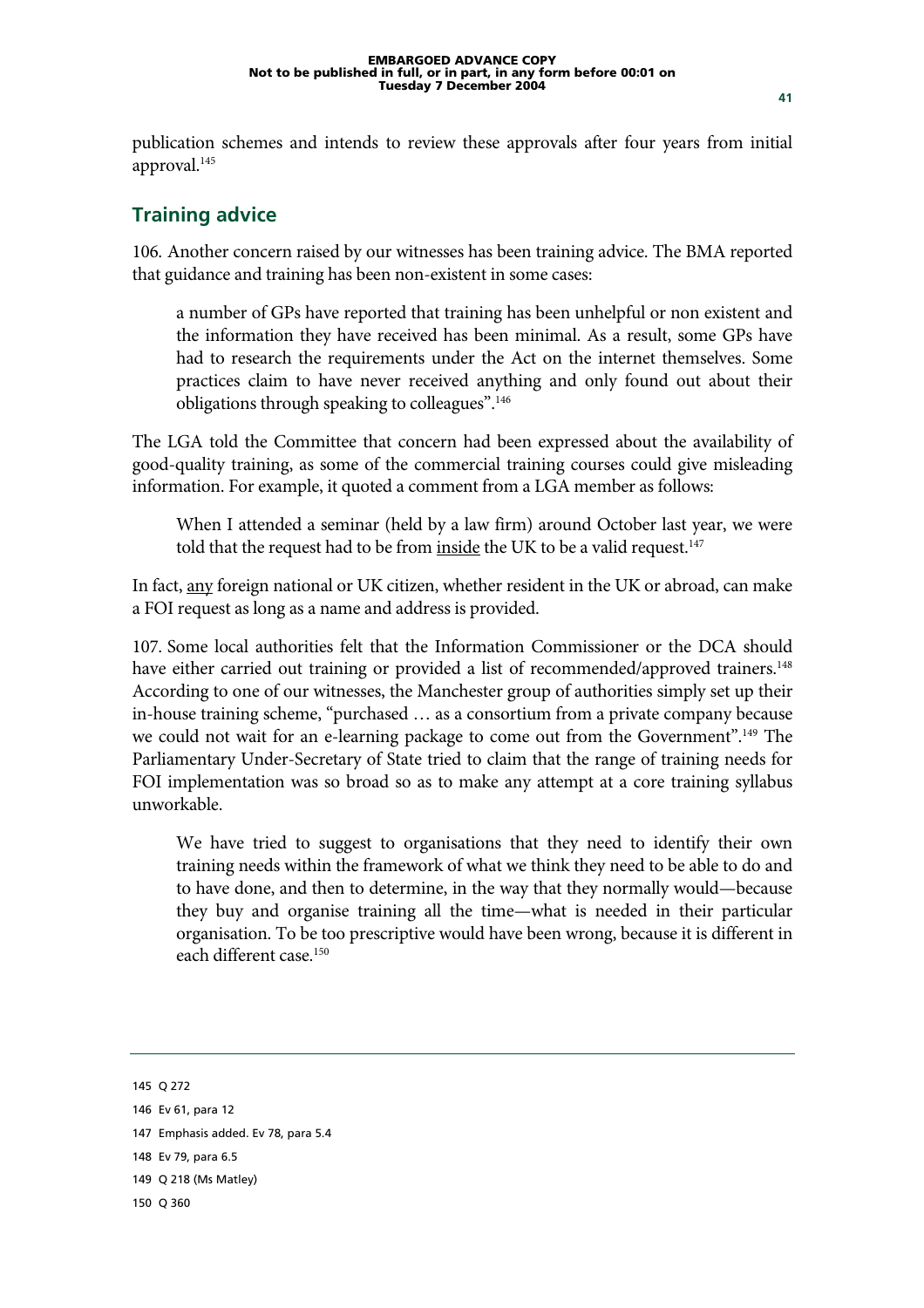108. Given that the guidance that was required to structure such training properly was only put on the DCA website on 1 July 2004,<sup>151</sup> it is not surprising that public bodies either did not undertake training or instead formulated their own programmes expecting to have to amend them once the DCA delivered what it had promised. **In our view the DCA should have recognised the need for training to start earlier and should have issued relevant advice in a timely way.**

**42**

<sup>151</sup> Department for Constitutional Affairs, *Managing Information and Training—A Guide for Public Authorities in implementing the Freedom of Information Act and the Environmental Information Regulations*, www.foi.gov.uk/guide2nl.pdf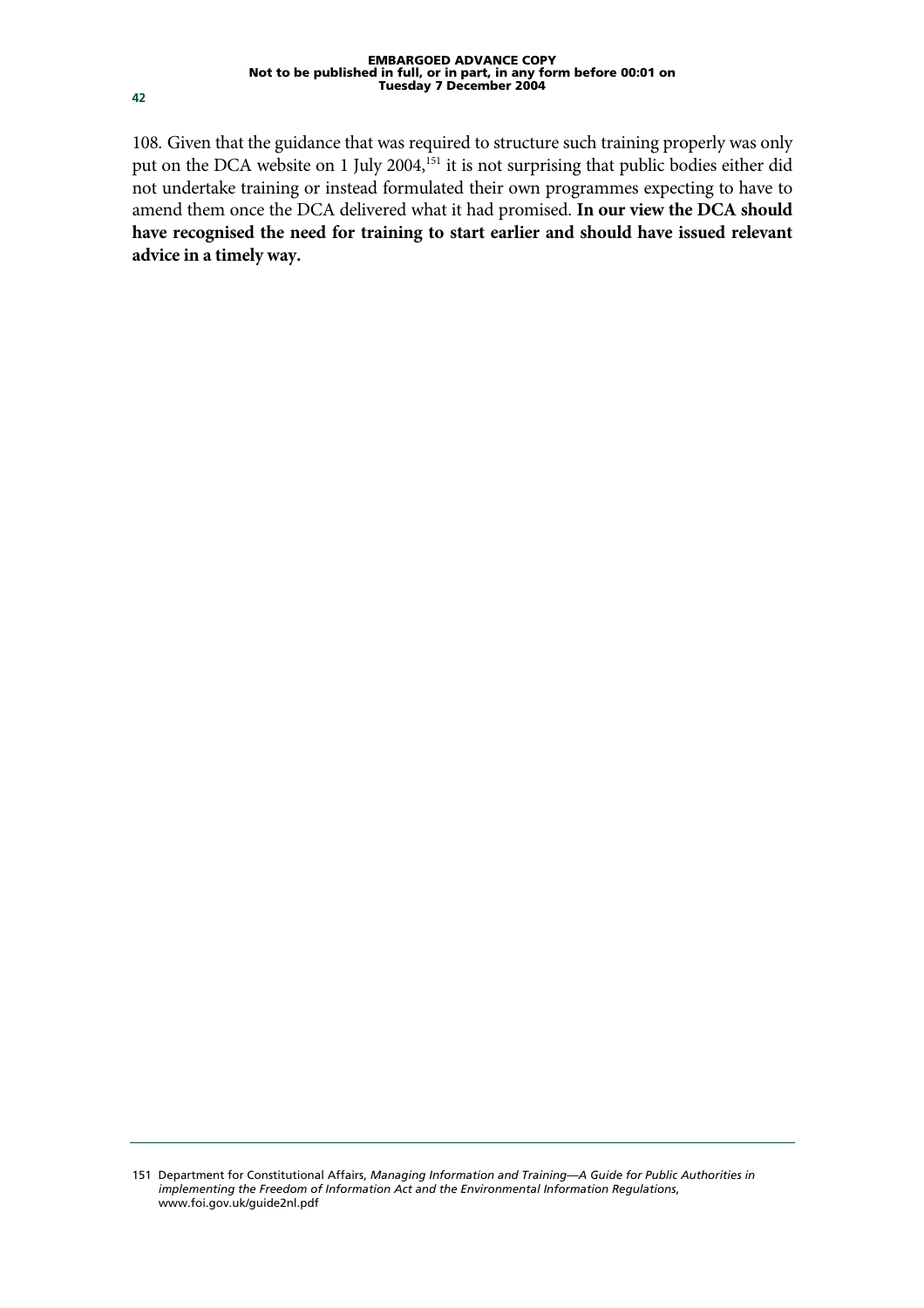# **5** Conclusions

109. It is questionable whether the 'big-bang' approach to implementation of the FOI Act was the correct approach given the numerous concerns expressed during this inquiry and in any case it has caused significant disquiet amongst implementers. However, once decided, the onus was on the DCA to ensure that adequate preparatory measures were put in place.

110. On the general question of the role of the DCA, there remains a variance between the evidence we have received and the views expressed by the DCA and the ICO about the division of responsibility between them. While the two bodies may have responsibility for overall effective implementation in partnership, there appears to have been no clear demarcation of responsibilities between them which could have been understood by those implementing the Act.

111. Given the limited resources of the ICO, it was not within its capacity to support implementation across the whole public sector outside central government. The DCA was the only department that could (and should) have taken on this role. From the evidence we received, a significant number of public bodies do not appear to have felt that an effective co-ordinating body was in charge of the FOI process. Most worryingly, even where the DCA had clear responsibility, it appeared incapable of timely production of necessary guidance and advice—a point made repeatedly by our witnesses. In our view, the Department did not provide enough timely advice and guidance, most notably in the latter stages of the preparations for implementation in 2004.

112. We have received convincing evidence that a number of publication schemes are unambitious and often do not represent more than a rewording of previously published material. The publication schemes that have been adopted across all the bodies covered by the Act should have been properly assessed for content as well as form and the ICO should have been properly resourced to carry out this task. As things stand, the schemes are of questionable value and the pressure on the planned review process in several years time will be significant.

113. It is also clear that common guidance for all sectors would have been helpful much earlier. According to the evidence we have received, numerous public bodies felt that too many departments were giving out guidance advice of varying sorts (and quality). The guidance that was issued was too often related to central government needs and was not timely. The DCA should have been more active in co-ordinating all advice.

114. The Lord Chancellor's Advisory Group, was a good concept which should have helped to avoid some of the problems that have arisen. It did not meet its ambitious terms of reference and represented a missed opportunity on the part of the DCA. Of even greater concern was the high level of staff turnover in the DCA division responsible for FOI and the resultant loss of continuity. We were not convinced by the explanations provided by the DCA witnesses about this matter. To allow significant turnover of staff in the final months before implementation appears to have been a misjudgement.

115. Staff turnover may also have been a contributory factor in another major complaint about the DCA—late decision-making. This represents a key shortcoming on the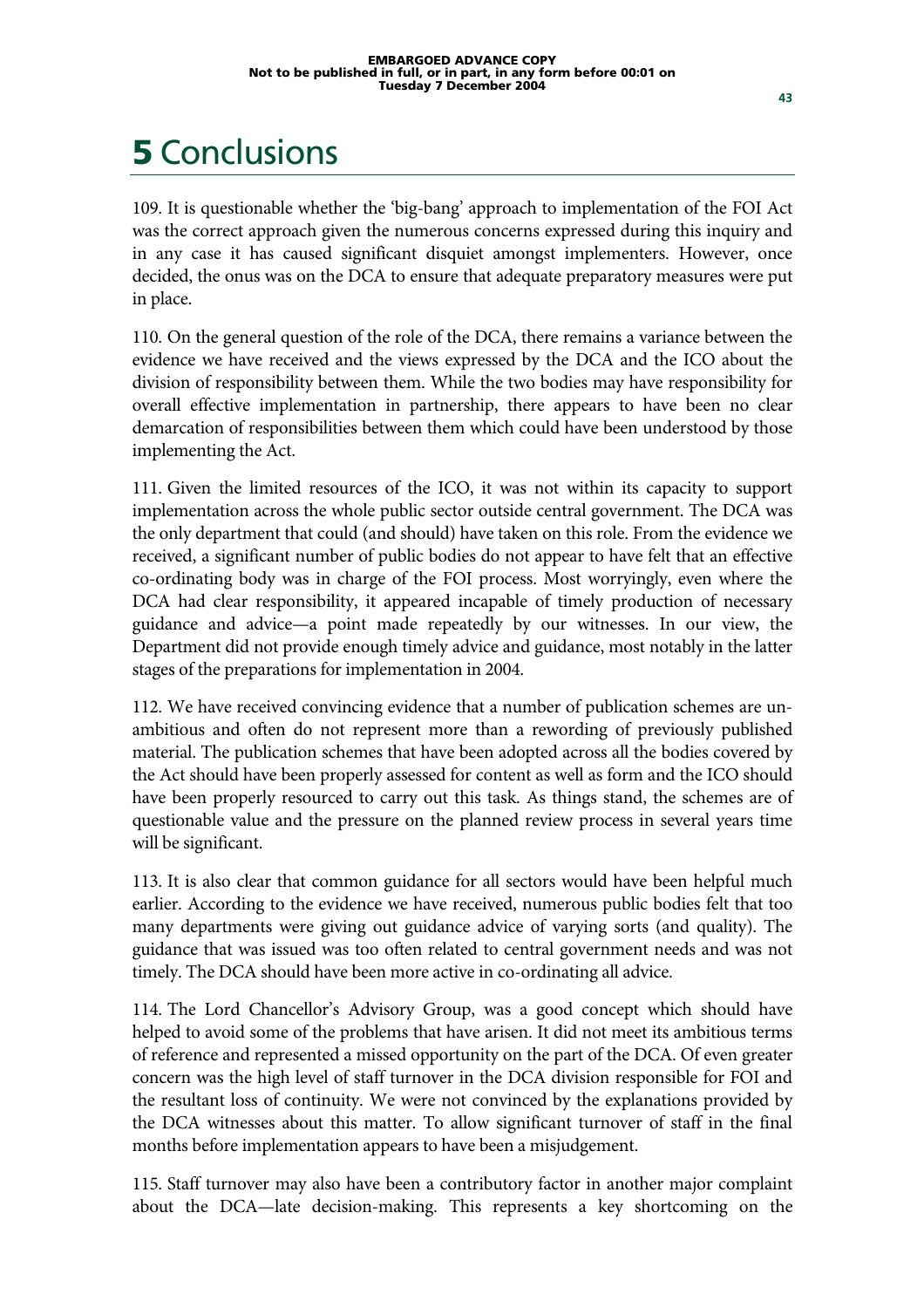Department's part and is all the more surprising given the very long run-up to implementation and the Government's decision to implement most of the Act on a single date. With less than four weeks until implementation, key areas of detailed guidance on issues such as fees and nominated persons able to issue exemptions remained unpublished. Furthermore, the question of whether or not the 20-day deadline for responding to requests is to be applied without exception remains unresolved. We believe it is unacceptable that a discussion on the very important question of whether or not to be flexible in extending the 20 day deadline could be going on in central government departments as late as October/November 2004 and that other stakeholders were not consulted about this possibility.

116. **It is unclear what level of requests will be faced by public bodies following full implementation on 1 January 2005: will it be a flood of requests or a trickle? It is reasonable to suppose that there are some requests waiting in the pipeline, but only time will tell about the extent of the use of FOI. If an initial flood of requests leads to an unexpectedly large number of complaints, we believe that the DCA must ensure that the Information Commissioner is properly resourced to deal with them. Whether the system is used a great deal or very little, the law requires that all areas of the public service covered by the legislation should be ready on 1 January 2005. We are not confident that adequate preparations have been made to ensure that this will be achieved.**

117. The DCA's failure to provide early guidance on technical matters and gaps in its leadership on FOI have risked creating the impression that FOI implementation is another chore to be undertaken, rather than a catalyst for a cultural shift to greater openness. It remains to be seen whether the fundamental cultural change in the provision of information, which the Act was intended to bring about, will accompany implementation or will take much longer to happen.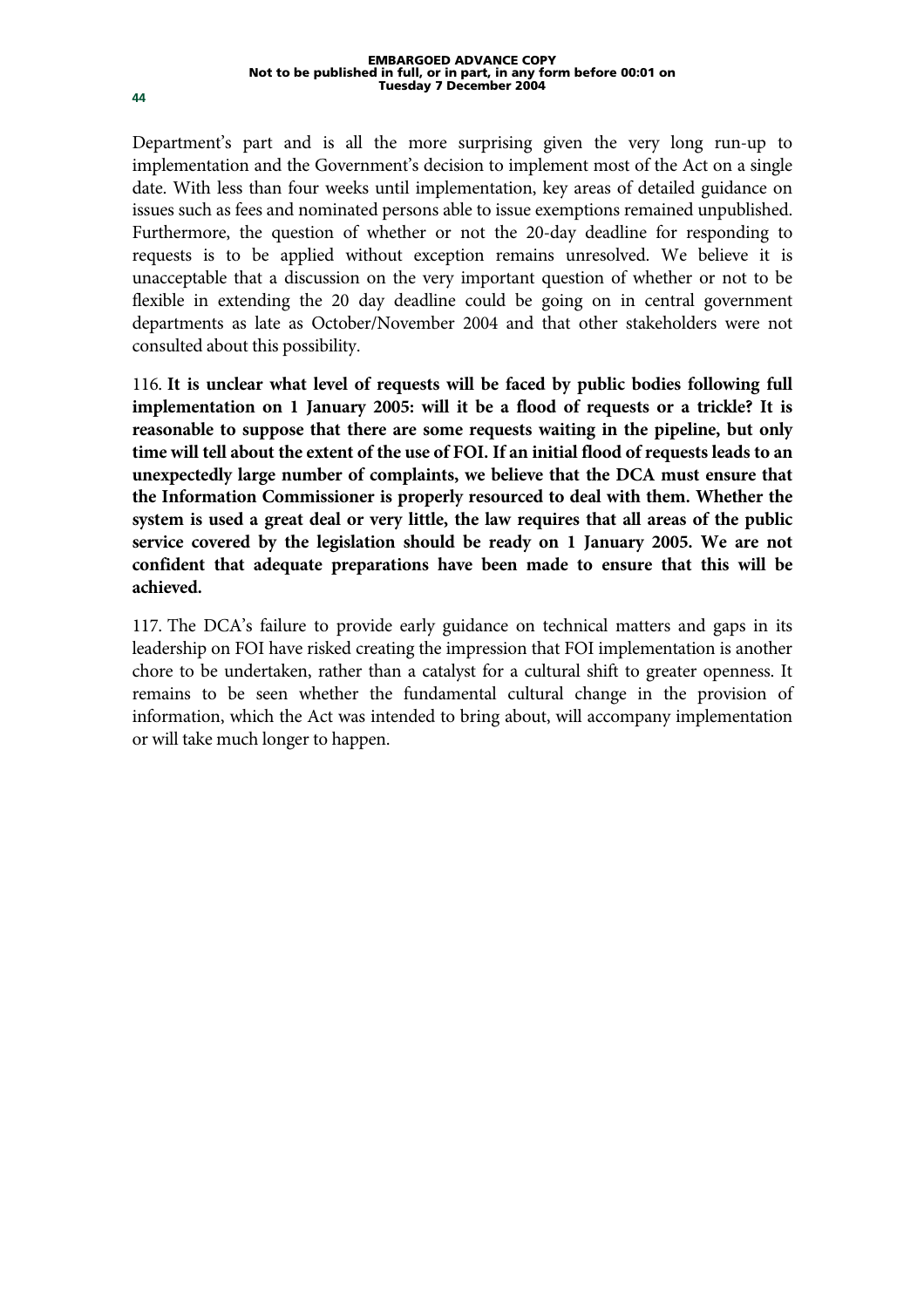### Conclusions and recommendations

- **1.** This is an important piece of legislation and one which is very welcome—the Committee fully supports its aims and looks forward to its successful operation in the future. (Paragraph 1)
- **2.** Given the decision to implement the Act across the whole public sector at the same time, the process of implementation has created special challenges. We recognise the practical difficulties placed on those responsible for implementing this legislation on a single start date. (Paragraph 17)
- **3.** The structured approach of ACPO created an impression of much greater readiness for full implementation than the two other areas of public service which we examined. Although ACPO is only an advisory body, the organisational traditions of the Police Service lend themselves to a more coherent overall approach to the implementation of freedom of information legislation than other areas of the public service which may involve independent professional practitioners or a diverse range of activities on widely differing scales. We doubt that many areas of the public service, away from central government, can be as confident as the Police Service of full implementation on 1 January 2005. (Paragraph 25)
- **4.** ACPO concerns were focused on certain areas. Central guidance appears to have been lacking in important areas including organising co-operation between different departments and agencies, ensuring consistency between different police forces in dealing with requests and lateness in producing general guidance on technical issues such as IT systems. It is also clear that a significant change occurred from June 2003, possibly as a result of staff changes in the DCA. (Paragraph 34)
- **5.** Some of the evidence on implementation of FOI in the health sector gave the impression of FOI simply being regarded as another hurdle that had to be surmounted, with little sign of the cultural change in attitudes towards openness which the DCA has suggested will follow from FOI. (Paragraph 44)
- **6.** It is clear from its evidence that the BMA does not believe that the message on FOI implementation has been given effective profile. (Paragraph 47)
- **7.** It is not clear that the whole of the health sector will be in a position to comply fully with the law on 1 January 2005. There are significant problems with ensuring consistency of approach across such a wide range of bodies which are covered by the Act. We do not underestimate the difficulties associated with introducing FOI on one date across the whole of the health service. Nevertheless, there is little evidence that the DCA has been sufficiently active in providing the necessary leadership to ensure that many of the organisational and technical problems have been addressed in time in this sector. (Paragraph 49)
- **8.** We believe that Chief Executives in all local authorities should ensure full compliance with FOI. (Paragraph 57)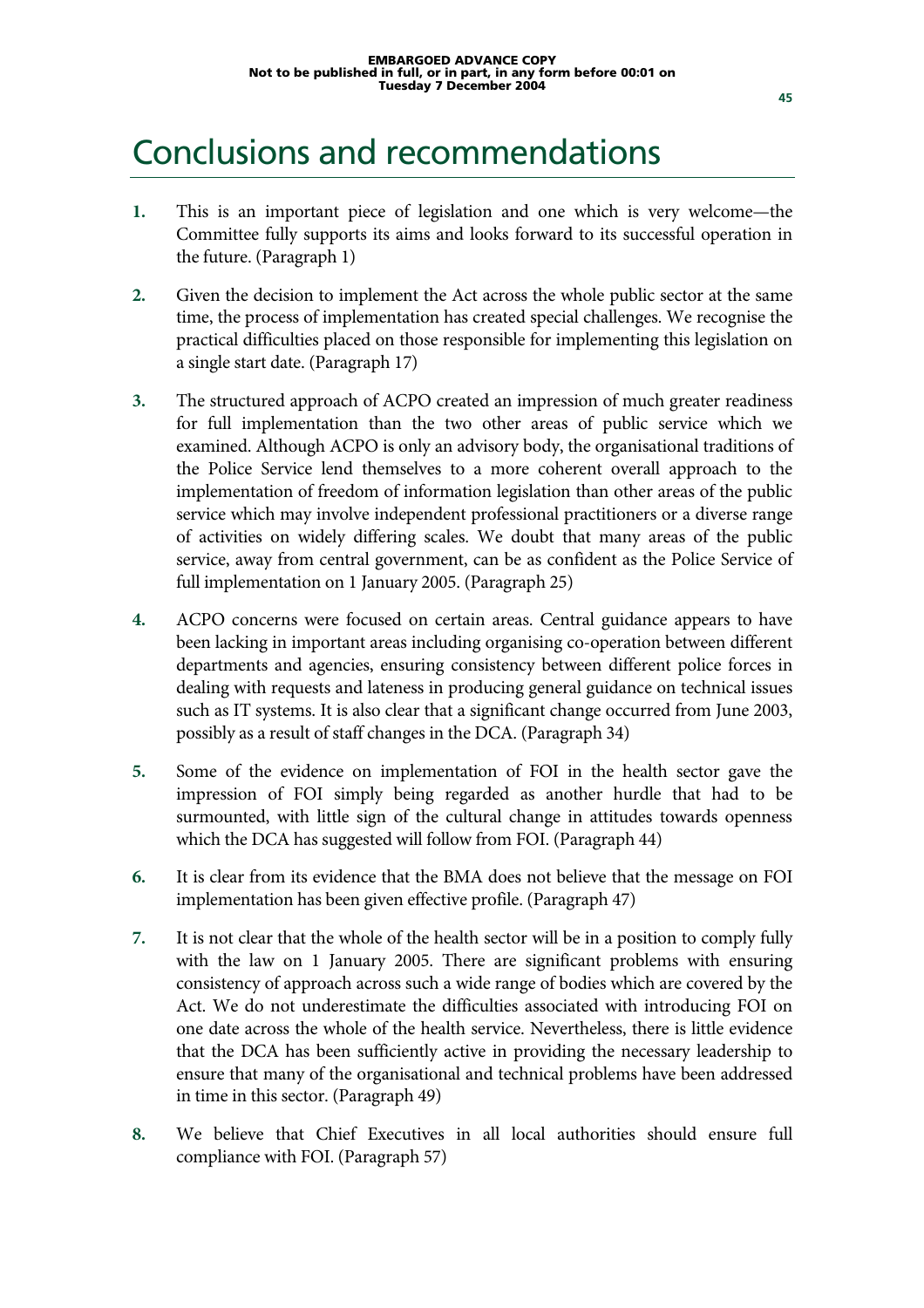- **9.** While many local authorities will be compliant with the FOI legislation when it comes fully into force in January 2005, some will not. Successful compliance will be dependent on a relatively low initial level of requests. A 'business as usual' approach is far from the intention of the Act, which aimed to introduce a culture change in the handling of information. It seems clear that, so far, too few common standards for handling FOI requests across local government have been established. It is likely that different local authorities will handle similar requests in very different ways. (Paragraph 63)
- **10.** Late guidance from the DCA on such matters as fees has meant that issues of central importance have had to be addressed by local government at the last moment. We are concerned that the necessary guidance for enabling all staff to understand the requirements of the Act has been produced so late. In some respects the result has been that local government has been given a few weeks rather than four years to prepare fully for the advent of FOI. (Paragraph 64)
- **11.** The picture which emerged from the evidence we received was of uneven levels of success and a strong perception of a lack of strategic control and support from central government to other public bodies. The cause appears to have been a combination of a lack of consistent leadership by the DCA and an unclear division of responsibility for implementation between the DCA, the Information Commissioner's Office (ICO) and other government departments. (Paragraph 72)
- **12.** There appears to have been some confusion amongst public sector bodies about where to seek advice and about which department or agency was responsible for supporting them. (Paragraph 74)
- **13.** We formed the impression from the evidence provided that the high staff turnover in the DCA during the period between the agreement of publication schemes in the summer of 2003 and the autumn of 2004 seriously interfered with the delivery of coordination. (Paragraph 81)
- **14.** The approach has been to rely on the FOI Champions in each organisation to take responsibility for energising the organisations and ensuring adequate preparations for compliance. While this appears to have worked quite well amongst some central government departments, the approach does not seem to have achieved consistent results. Lack of consistency was a message repeatedly relayed to the Committee, as well as a failure to share good practice early enough across differing sectors. (Paragraph 84)
- **15.** In the course of preparing evidence for this inquiry a number of public bodies reviewed their preparations for implementation. While this was welcome, we would have liked to have seen more evidence that the Department was encouraging this degree of thoroughness at an earlier stage. (Paragraph 86)
- **16.** We do not consider that the question of possible extensions of the time limit of 20 days for responding to FOI requests has been effectively handled by the DCA in respect of public sector bodies outside central government. (Paragraph 90)

**46**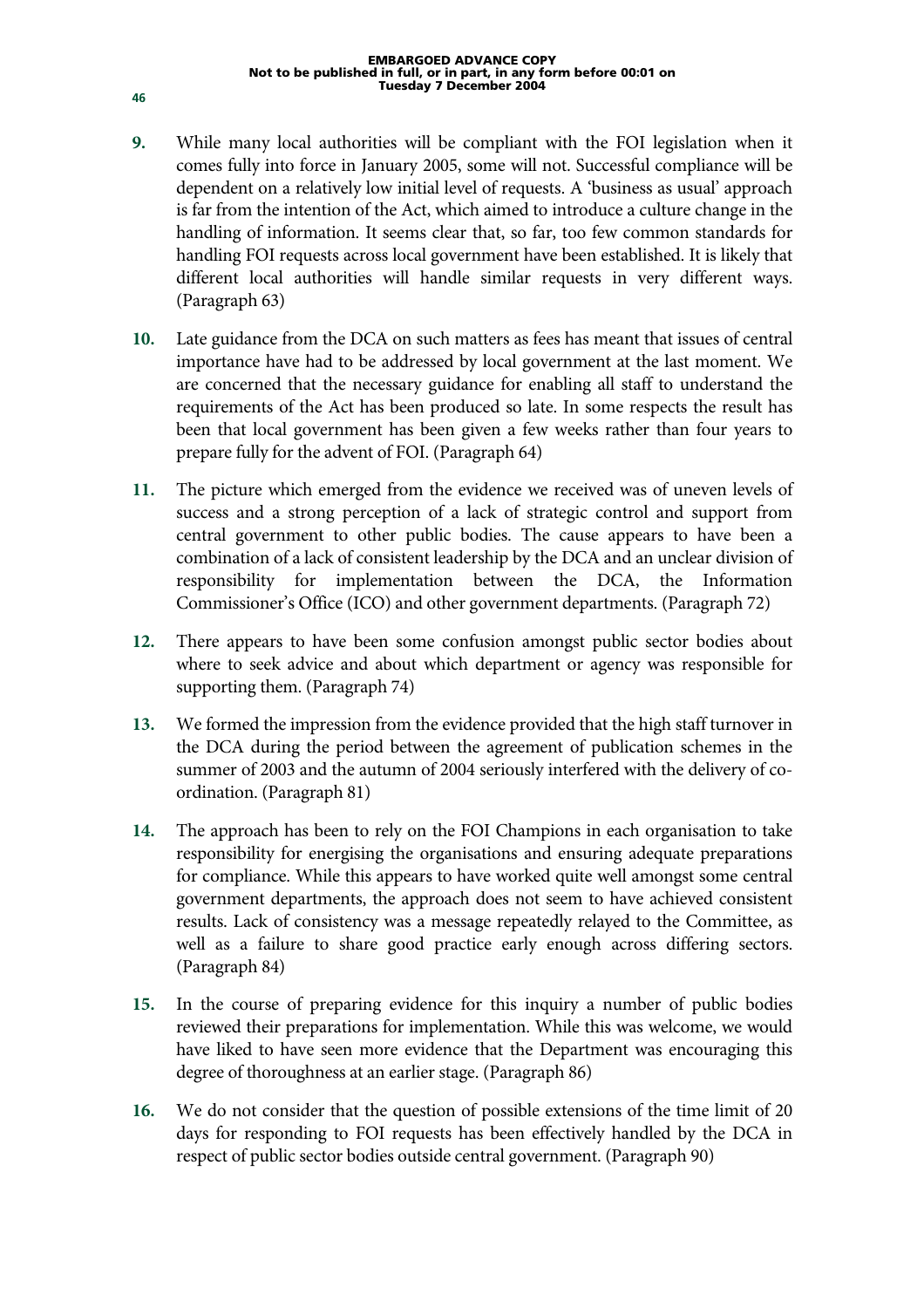- **17.** The Department's attitude to questions relating to the nomination of qualified persons able to grant exemptions and related training, which are exercising those who will have to implement the Act, illustrates deficiencies in its approach to supporting the process towards implementation. (Paragraph 95)
- **18.** Guidance on exemptions is a further example of late decision-making which reduced the amount of preparation time to a matter of weeks for legislation which has been on the statute book for four years. (Paragraph 96)
- **19.** We welcome the Department's decision to waive fees for requests below £450/£600 which will cover the vast majority of requests. However, this decision came unnecessarily late and created avoidable uncertainty for the public sector bodies concerned. Detailed guidance on the fees regime still has not been produced and needs to be as a matter of urgency. (Paragraph 99)
- **20.** While the removal of fees for the majority of applications is a positive step towards encouraging ease of access to official information, under the terms of the Act there is no requirement for public bodies to make information available if the cost of retrieval exceeds these limits. While public bodies may choose to provide the information on a full-cost basis, there is no requirement under the Act to do so. Paradoxically, while the non-imposition of fees will make many applications easier, this may also mean in effect that any request for information that takes more than 2– 3 days to retrieve can be refused. Therefore, whether intended or not, the setting of the fees limit sets an arbitrary and potentially vast exemption to the scope of information which can be required to be produced. Notwithstanding this fact, the ICO emphasised to the Committee that this did not remove a public body's obligation to give what assistance it could. (Paragraph 100)
- **21.** We hope that the decision to waive fees for most FOI requests does not inadvertently lead to a more restrictive approach to the application of freedom of information. (Paragraph 101)
- **22.** It is clear from other evidence we have received that a number of publication schemes may not have met the aim of the freedom of information legislation, notably in the medical sector. (Paragraph 105)
- **23.** In our view the DCA should have recognised the need for training to start earlier and should have issued relevant advice in a timely way. (Paragraph 108)
- **24.** It is unclear what level of requests will be faced by public bodies following full implementation on 1 January 2005: will it be a flood of requests or a trickle? It is reasonable to suppose that there are some requests waiting in the pipeline, but only time will tell about the extent of the use of FOI. If an initial flood of requests leads to an unexpectedly large number of complaints, we believe that the DCA must ensure that the Information Commissioner is properly resourced to deal with them. Whether the system is used a great deal or very little, the law requires that all areas of the public service covered by the legislation should be ready on 1 January 2005. We are not confident that adequate preparations have been made to ensure that this will be achieved. (Paragraph 116)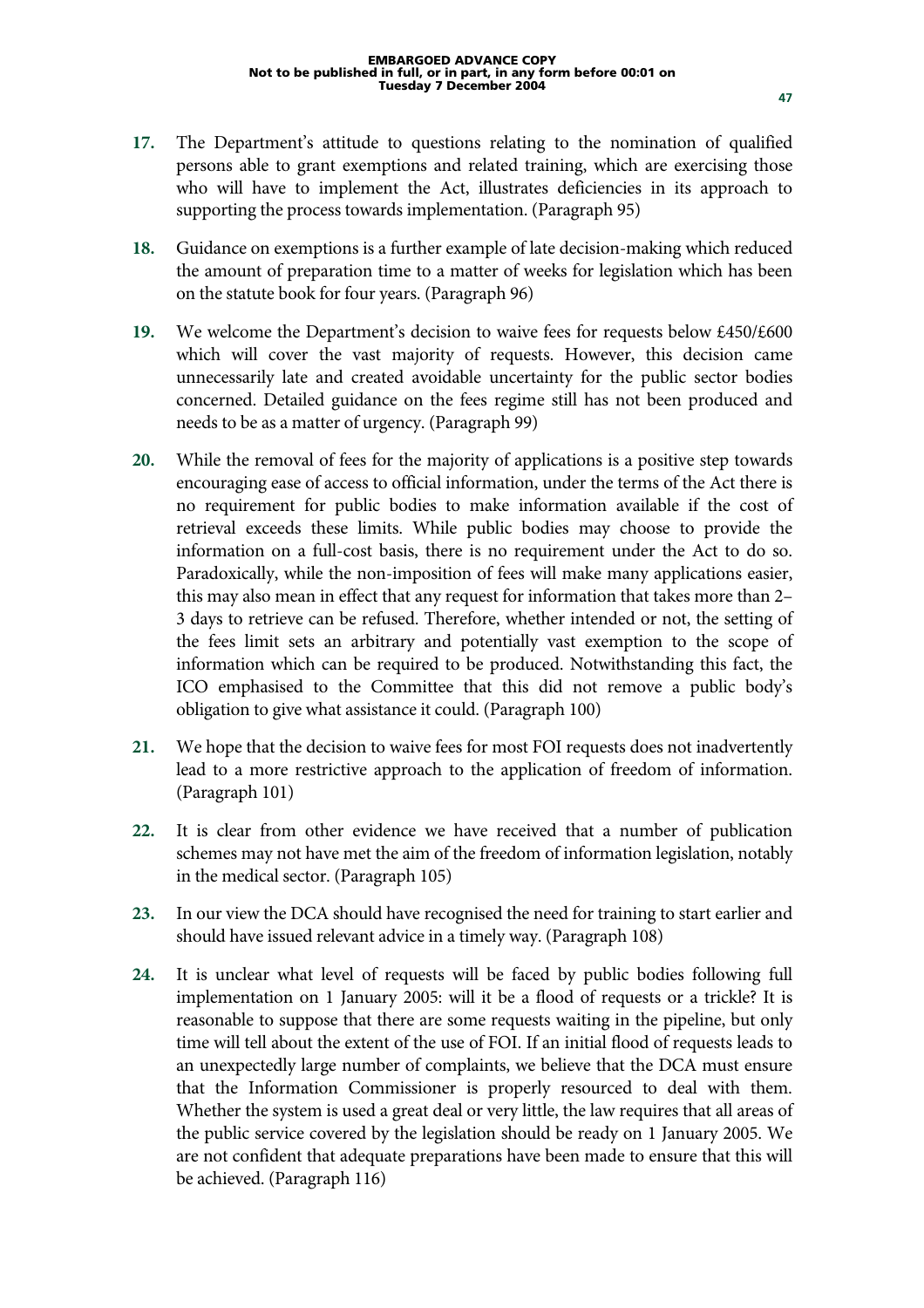### Formal minutes

#### **Tuesday 30 November 2004**

Members present:

Mr A J Beith, in the Chair

Peter Bottomley Mr James Clappison Ross Cranston

 Mrs Ann Cryer Mr Clive Soley Dr Alan Whitehead

The Committee deliberated.

Draft Report [Freedom of Information Act 2000 — progress towards implementation], proposed by the Chairman, brought up and read.

*Ordered*, That the Chairman's draft Report be read a second time, paragraph by paragraph.

Paragraphs 1 to 117 read and agreed to.

Conclusions and recommendations read and agreed to.

Summary read and agreed to.

*Resolved*, That the Report be the First Report of the Committee to the House.

*Ordered*, That the Chairman do make the Report to the House.

*Ordered*, That the provisions of Standing Order No 134 (Select Committees (Reports)) be applied to the Report.

Several papers were ordered to be appended to the Minutes of Evidence.

*Ordered*, That the Appendices to the Minutes of Evidence be reported to the House.

[Adjourned till Tuesday 7 December at 9.15am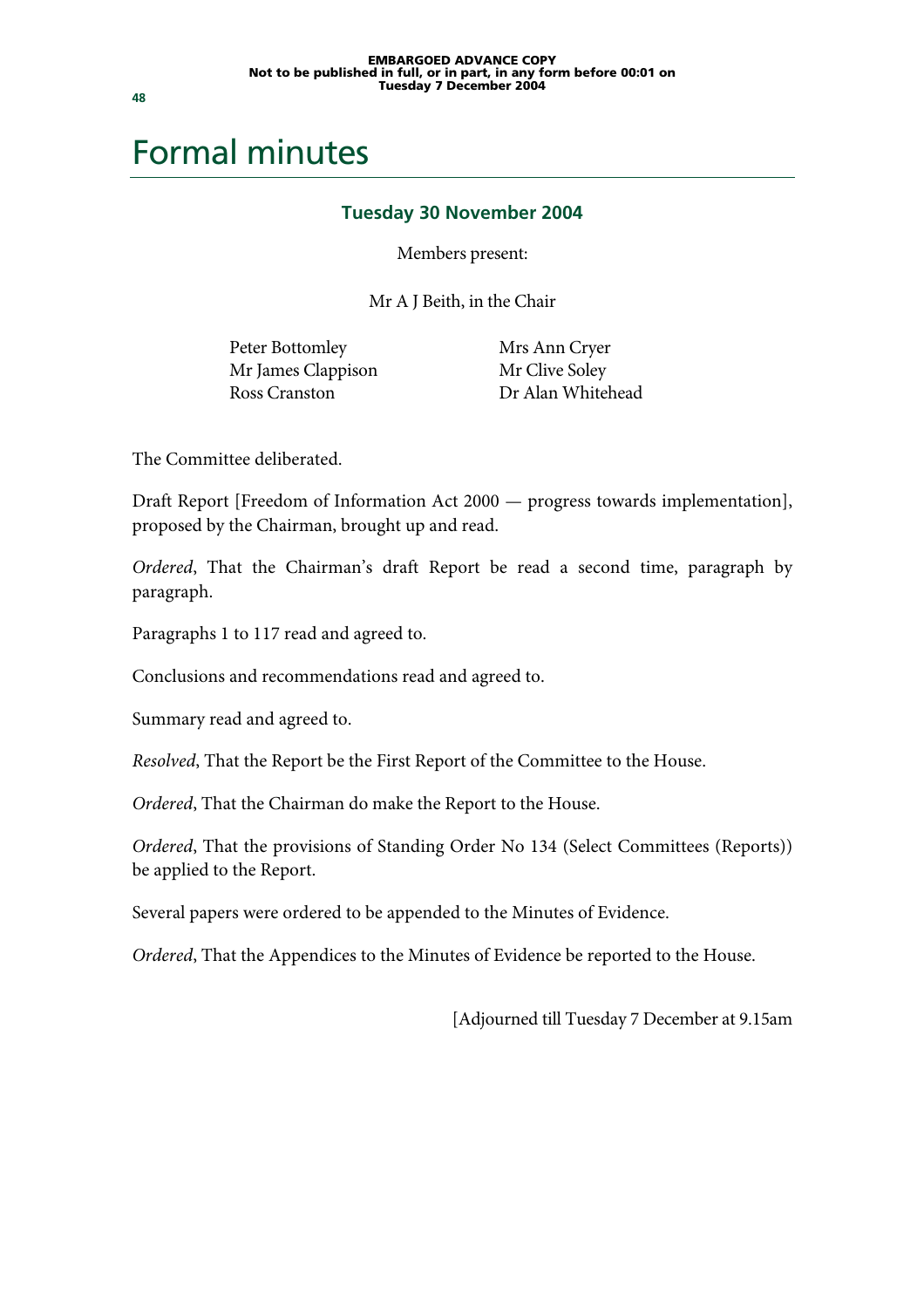### **Witnesses**

### **(See Volume II)**

**Tuesday 14 September 2004** 

| Sarah Tyacke CB, Mrs W Jones and Susan Healy, The National Archives                                                                                                                                                                                   | Ev <sub>1</sub>                      |
|-------------------------------------------------------------------------------------------------------------------------------------------------------------------------------------------------------------------------------------------------------|--------------------------------------|
| <b>Tuesday 12 October 2004</b>                                                                                                                                                                                                                        |                                      |
| Maurice Frankel, Campaign for Freedom of Information<br>Christine Miles, The Royal Orthopaedic Hospital NHS Trust, Birmingham,<br>Stephen Morris, Department of Health and Dr John Grenville, Member of<br><b>BMA General Practitioners Committee</b> | Ev <sub>11</sub><br>Ev <sub>16</sub> |
| Deputy Chief Constable Ian Readhead, Hampshire Constabulary and the<br>Association of Chief Police Officers (ACPO) and Chief Inspector Paul Brooks,<br><b>Hampshire Constabulary</b>                                                                  | Ev 21                                |
| Tuesday 19 October 2004                                                                                                                                                                                                                               |                                      |
| Councillor Peter Chalke CBE, Local Government Association, Dr Lydia<br>Pollard, Improvement and Development Agency, Faith Boardman, London<br>Borough of Lambeth and Kath Matley, Association of Greater Manchester<br>Authorities                    | Ev <sub>27</sub>                     |
| Richard Thomas, Information Commissioner, Graham Smith, Deputy<br>Information Commissioner and Phil Boyd, Assistant Information<br>Commissioner                                                                                                       | Ev 33                                |
| <b>Tuesday 26 October 2004</b>                                                                                                                                                                                                                        |                                      |
| Baroness Ashton of Upholland, Parliamentary Under-Secretary of State and<br>Dr Andrew McDonald, Department for Constitutional Affairs                                                                                                                 | Fv 44                                |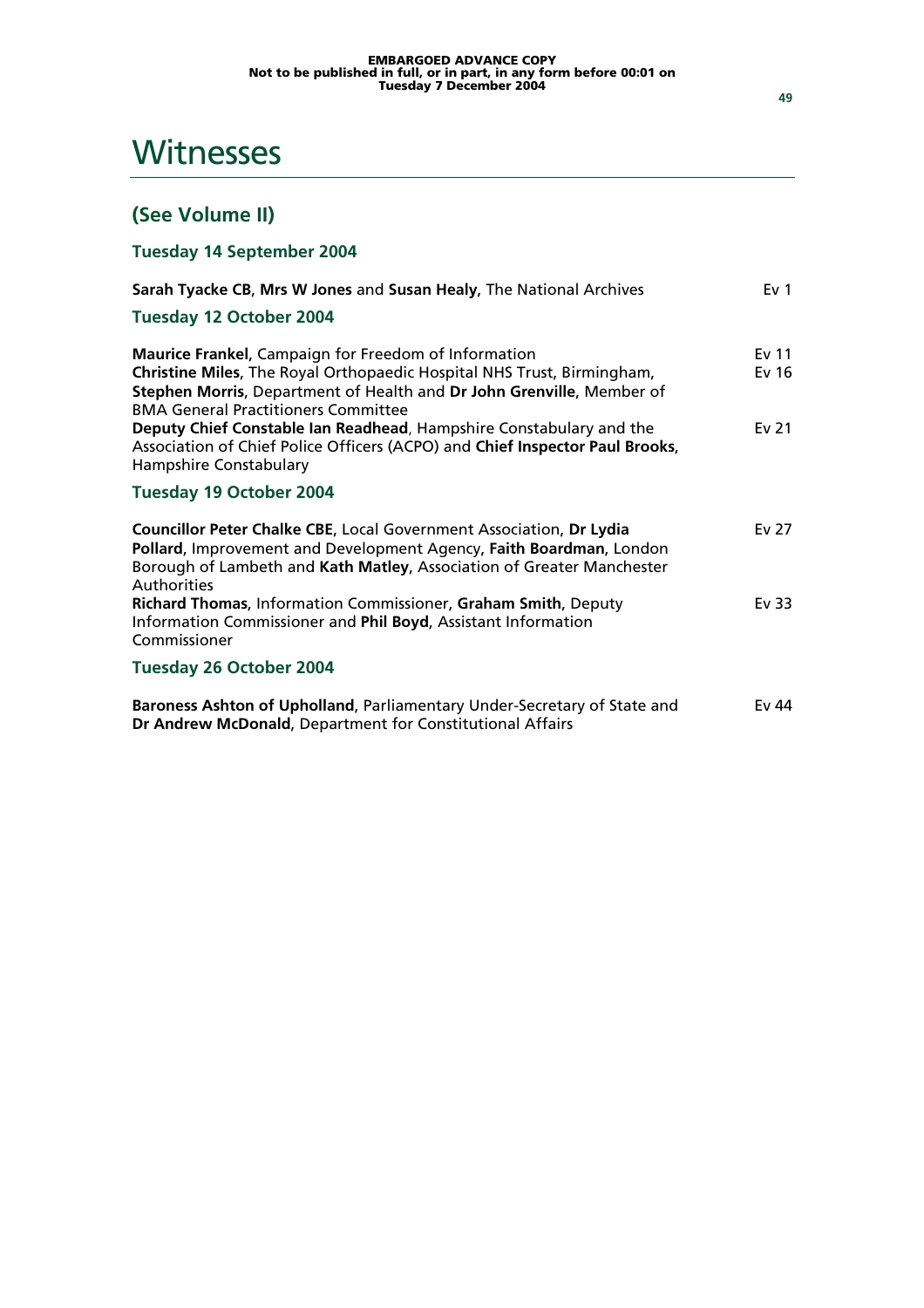# List of written evidence

### **(See Volume II)**

| <b>The National Archives</b>                                     | Ev 58   |
|------------------------------------------------------------------|---------|
| <b>British Medical Association (BMA)</b>                         | Ev 60   |
| Kath Matley, FOI co-ordinator, Association of Greater Manchester |         |
| Authorities (AGMA)                                               | Ev $62$ |
| The Association of Chief Police Officers (ACPO)                  | Ev 64   |
| <b>Birmingham City Council</b>                                   | Ev 71   |
| Fred J Perkins, Chairman and Chief Executive, Information TV Ltd | Ev 73   |
| Local Government Association (LGA) and                           |         |
| Improvement and Development Agency (IDeA)                        | Ev 75   |
| <b>Information Commissioner</b>                                  | Ev 81   |
| Department for Constitutional Affairs (DCA)                      | Ev 85   |
| <b>Information Commissioner</b>                                  | Ev 90   |
| Leicester City Council                                           | Ev 91   |
|                                                                  |         |